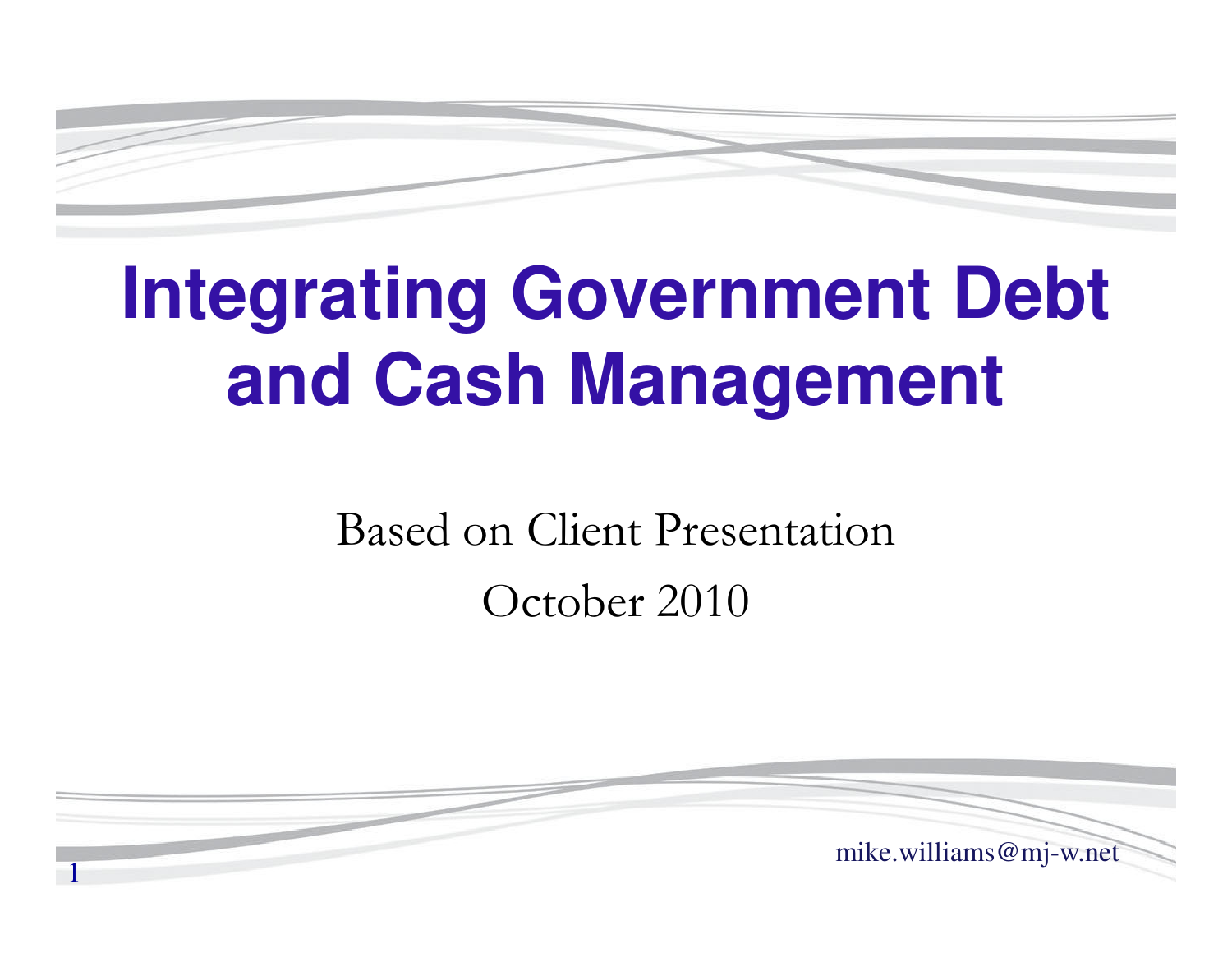#### **Outline**

- • Cash Management Objectives; and Policy Issues Integration with Debt Management
- •The International Perspective
- • Emerging Market and Transition Countries
- •Problems and Challenges

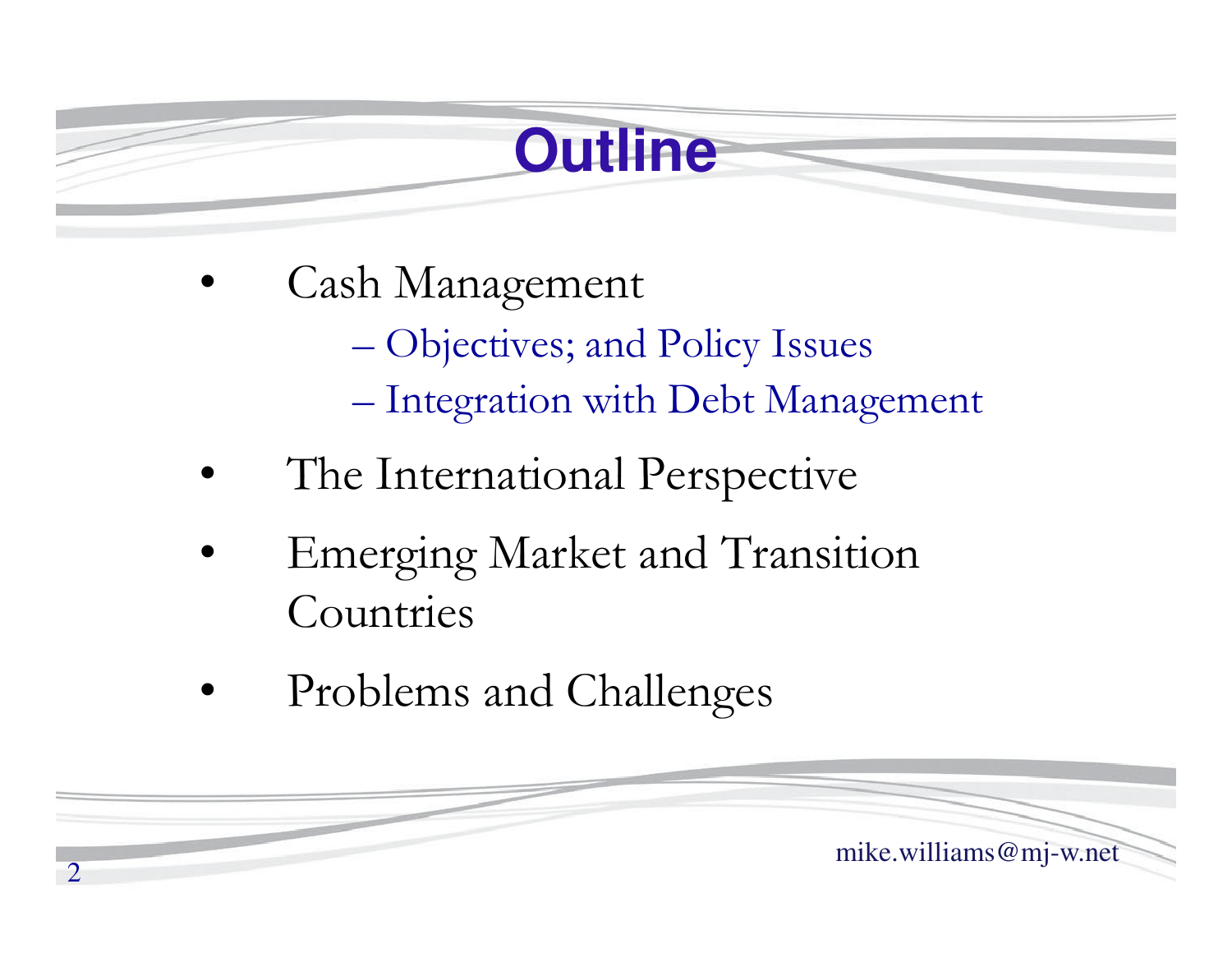#### **What is Cash Management?**

- • Cash management is:
	- The strategy and associated processes….
	- for managing cost-effectively….
	- the government's short-term cash flows and cash balances….
	- both within government, and between government and other sectors
	- • Cash management is distinct from budget management or budget execution
		- Budget execution is about ensuring that the budget is managed consistently within agreed financial limits
		- Cash management is about ensuring that the government has the liquidity to execute its payments - requires planning ahead
	- • Cutting planned expenditure because of a lack of cash is cash rationing, not cash management.

Effective cash management removes the need for cash rationing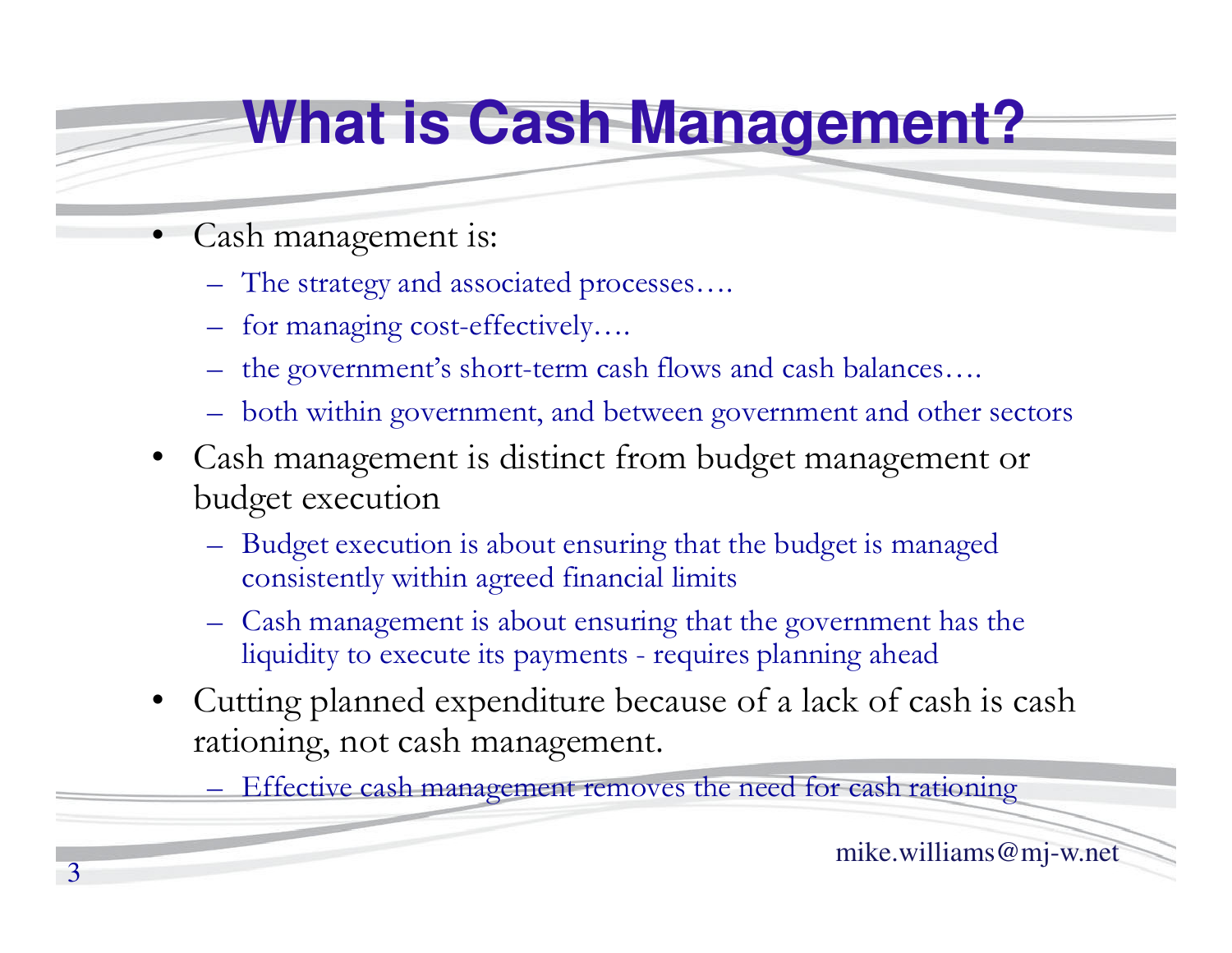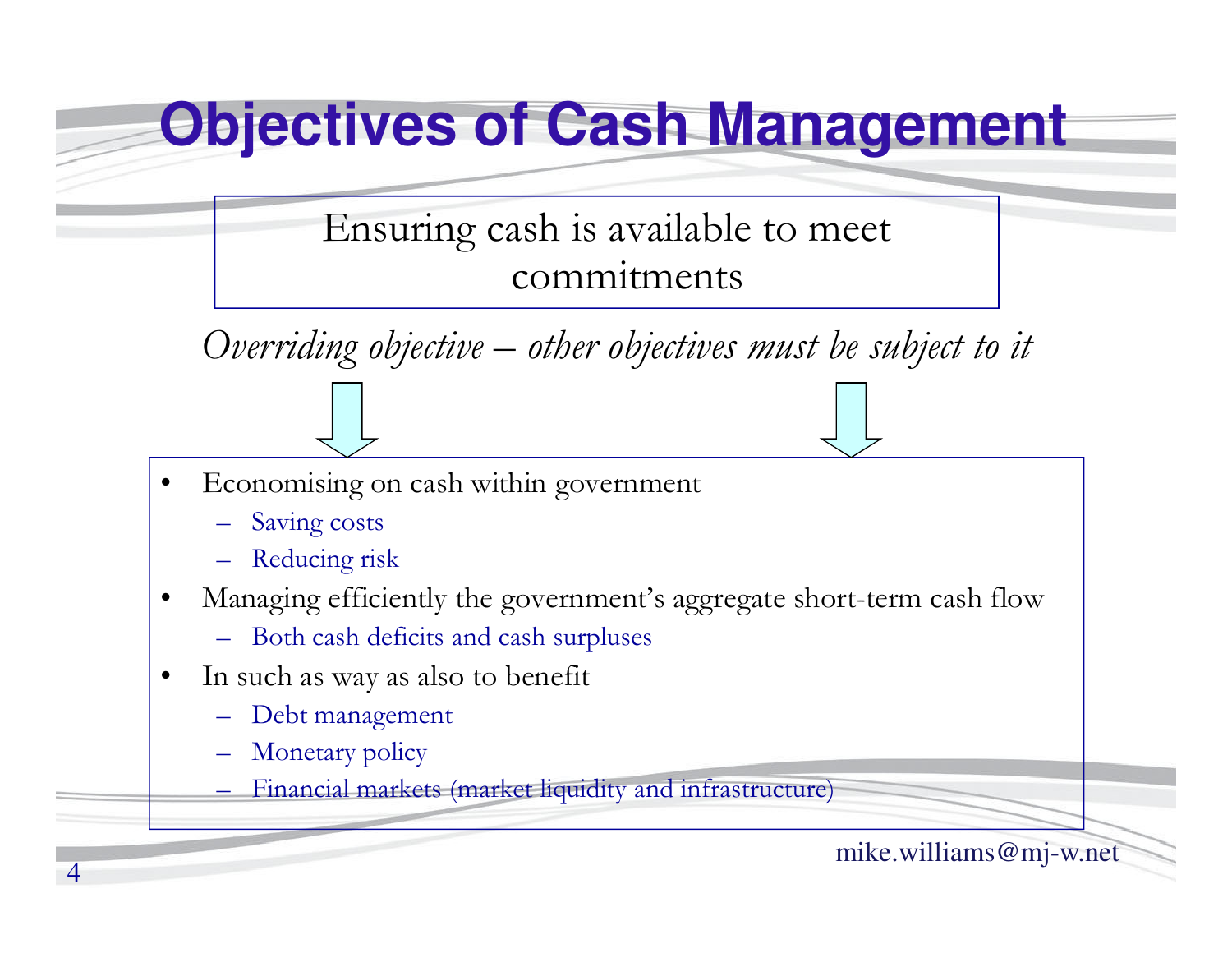#### **Benefits**

- Ensures obligations can be met as they fall due
- •Minimises idle balances and associated costs
- • Contributes to development of short-term money markets
- Reduces liquidity impact from Budget deficits/surpluses
- Separation of cash management from monetary policy
- •Supports debt management
- •Enhanced transparency of government flows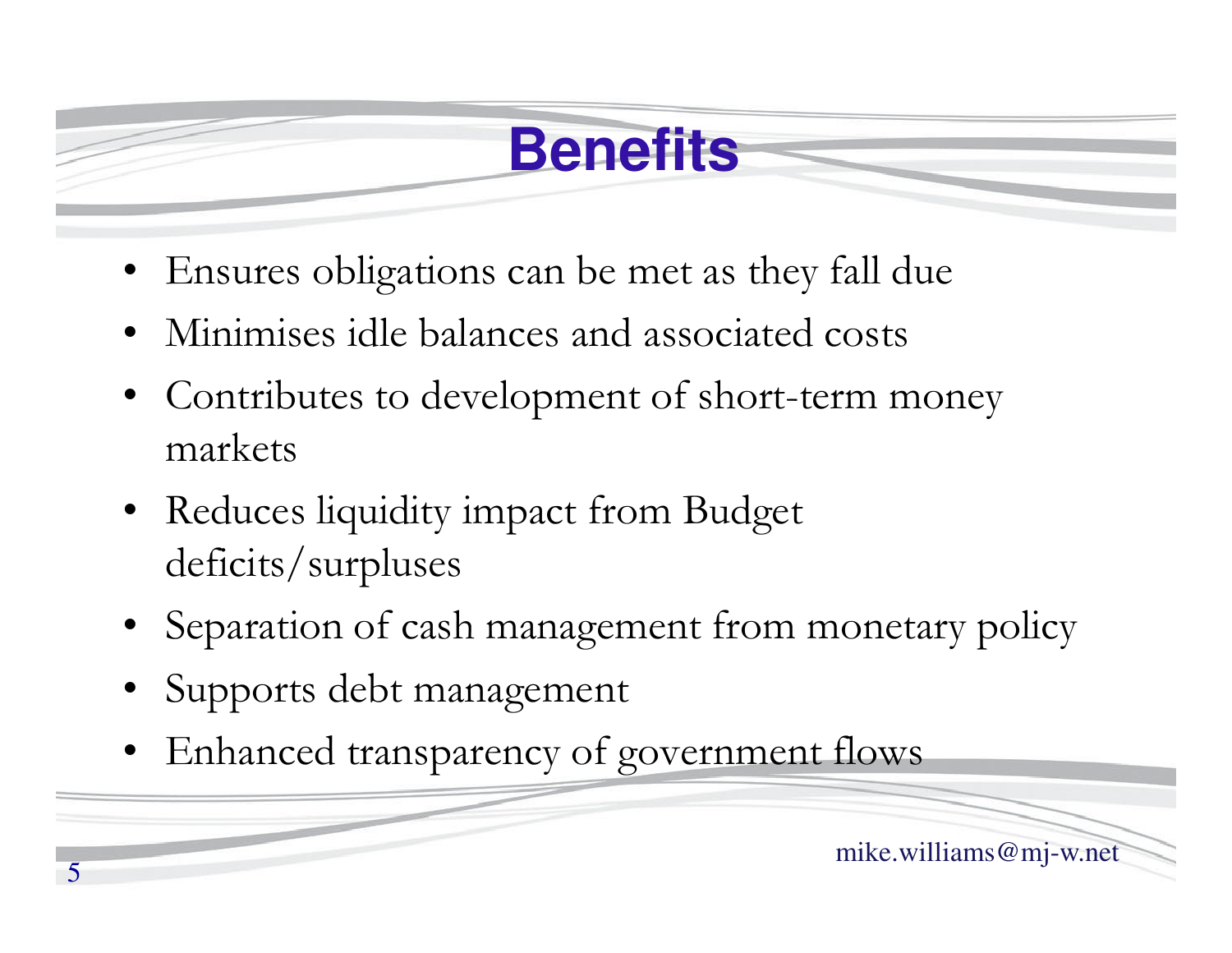

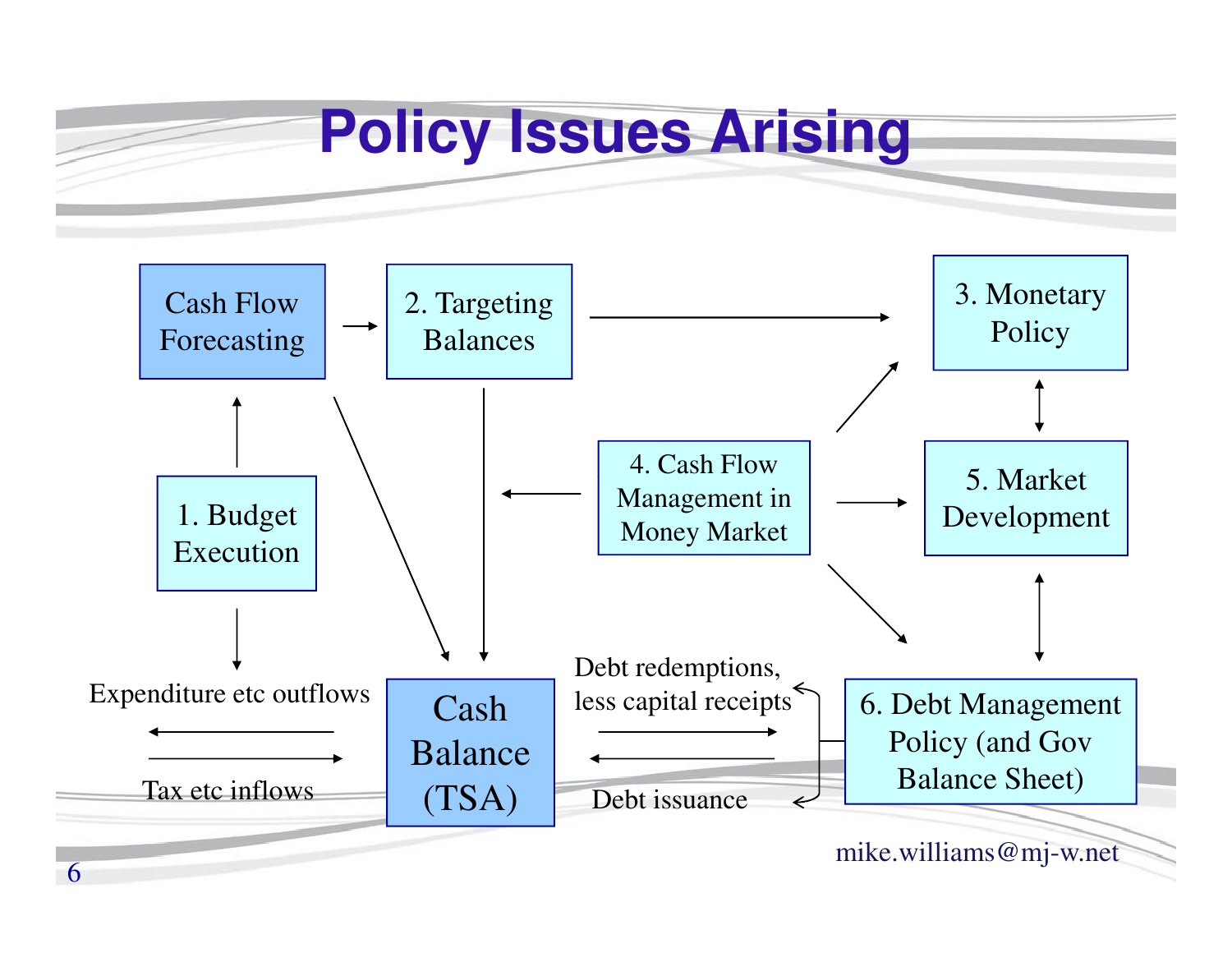

## **The International Perspective**

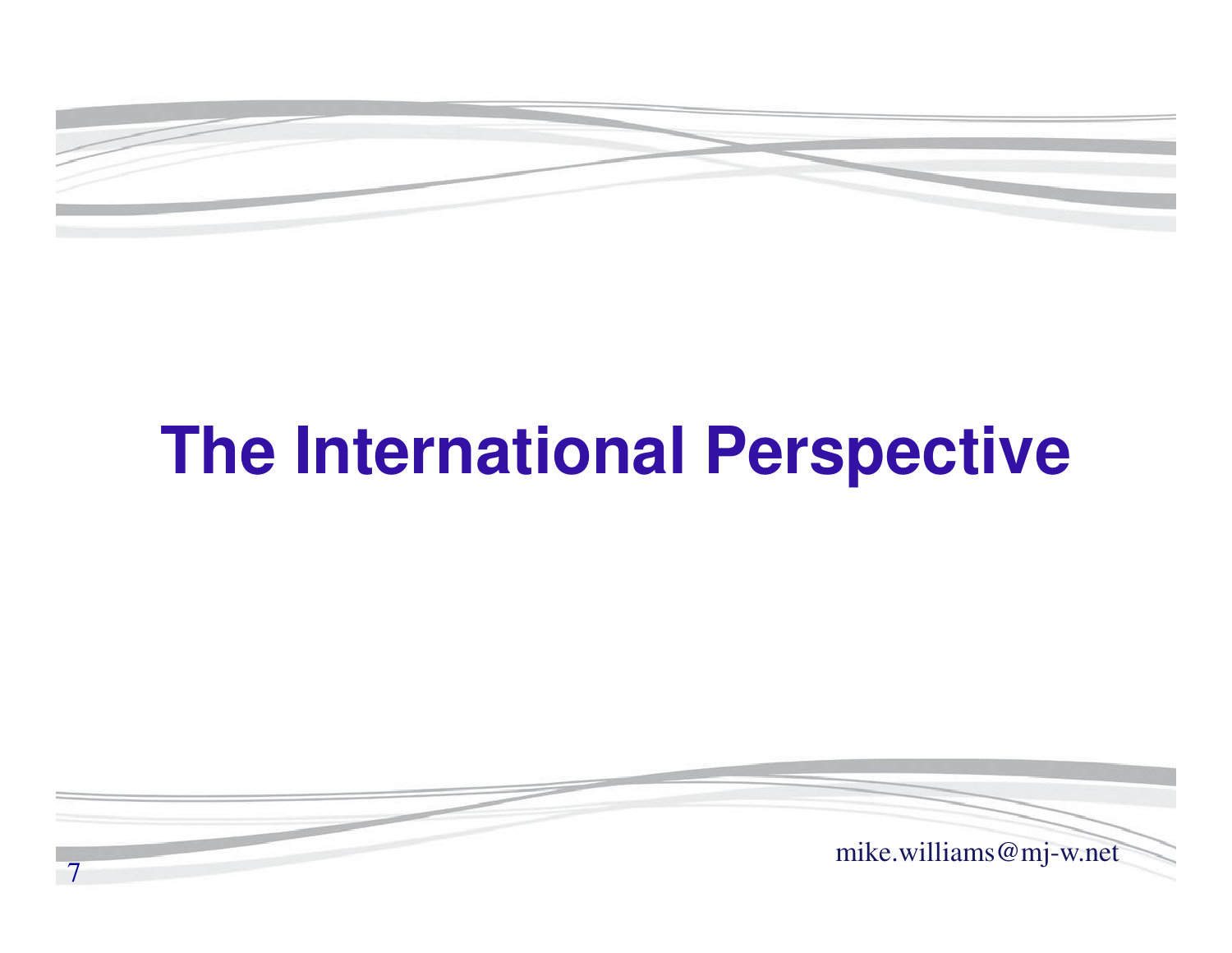#### **Budget Execution and Payments**

- • Budget Execution - in many OECD countries budget execution function has withered away
	- Line ministry's agreed budget is released at the start of the year
	- Ministries make own decisions as to the profile of spending
		- Providing it keeps within agreed spending provision
		- Centre's role primarily monitoring requires flow of information from ministries to centre
- • Payments System
	- $\equiv$  Modern proce Modern processes rely on electronic transactions
		- Centralising flows through a limited number of agents
		- Processing government transactions with minimum intermediate steps
	- Marked differences between countries in degree to which the payments process is centralised within the Treasury / central bank or reliant on the commercial banking system

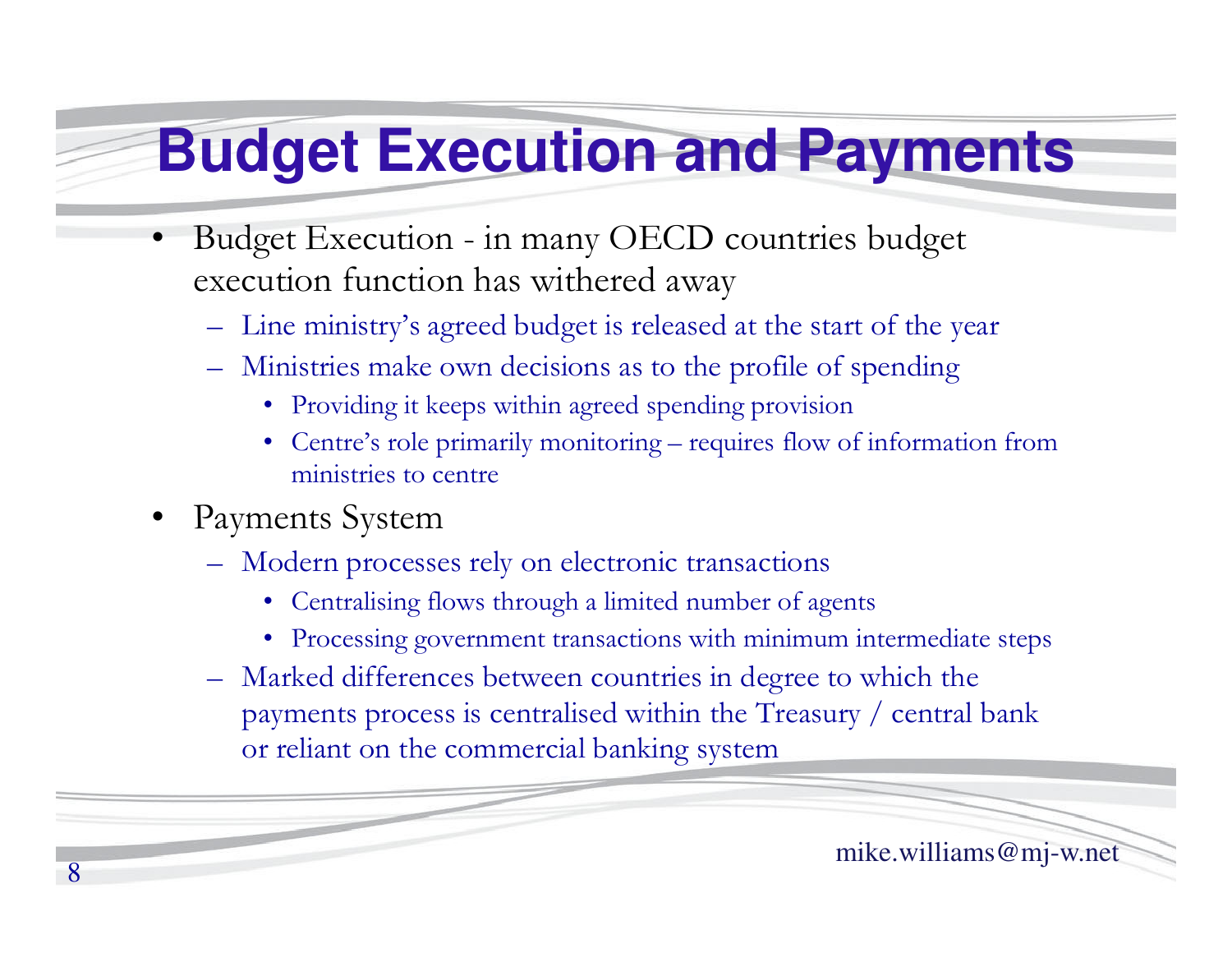# **Payments Systems -**

#### **Responsibilities**

|                                                | <b>Central Bank responsible</b><br>for banking operations | <b>Commercial banks responsible</b><br>for banking operations |  |  |  |  |
|------------------------------------------------|-----------------------------------------------------------|---------------------------------------------------------------|--|--|--|--|
| Treasury responsible for<br>payment processing | France, USA (expenditure)<br>China (centralised system)   | USA (tax)                                                     |  |  |  |  |
| SUs responsible for<br>payment processing      | Turkey (major payments)                                   | UK, Australia, New Zealand<br>China (authorised system)       |  |  |  |  |

- • Dispersal of payment responsibility tends to be associated with dispersal to the banking system
	- $-$  nossible to centralise payment  $\overline{\ }$  possible to centralise payment while decentralising budget execution responsibilities
- • Growing complexity and volume of financial transactions suggest that the dispersed model is likely to more robust in the longer term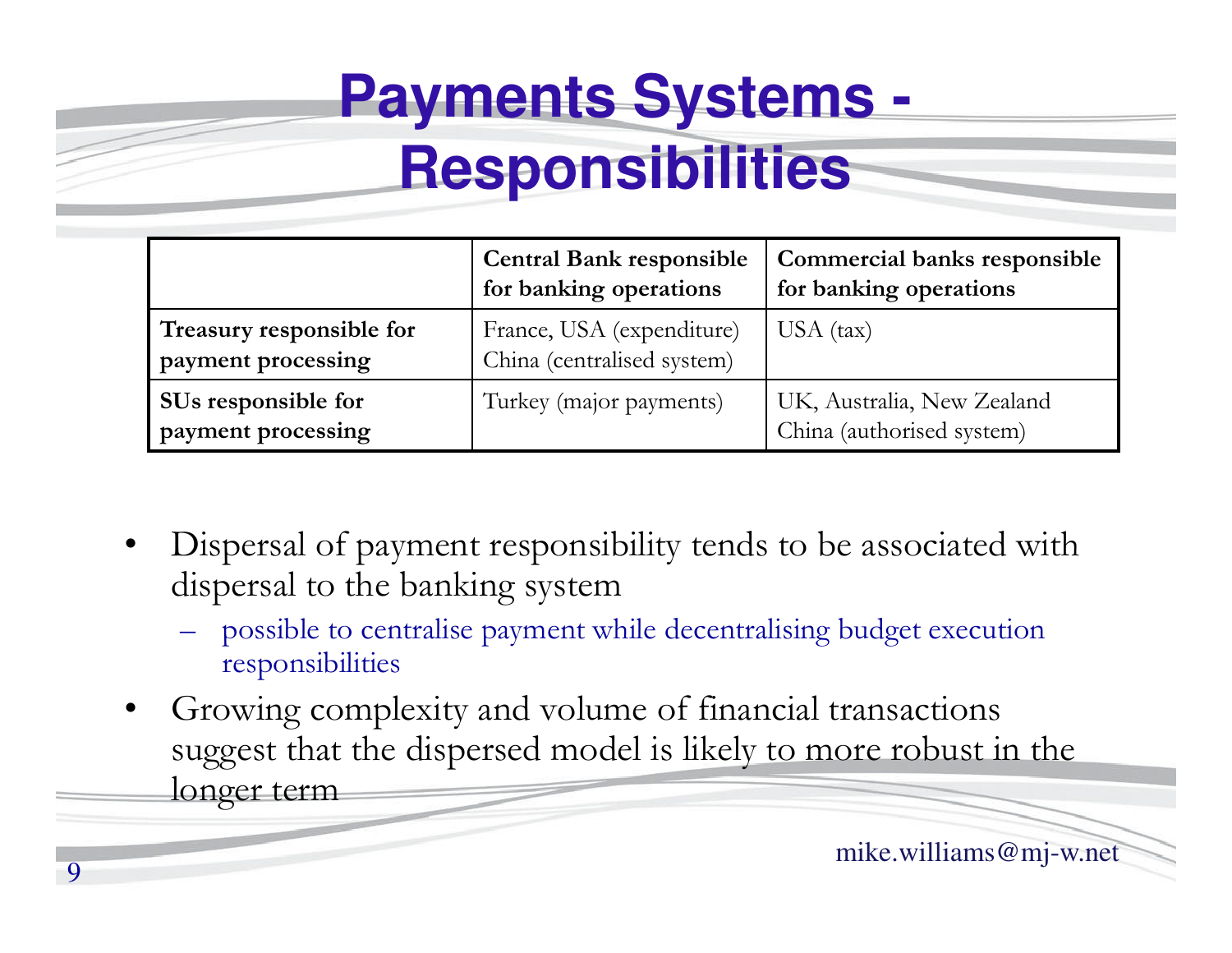## **The Treasury Single Account**

- Aggregate all Government cash balances in TSA at central bank
	- Facilitates monitoring and control, also fiscal and financial planning.
	- $\mathcal{L}_{\mathcal{A}}$  Allows Treasury to minimise the volume of idle balances in the banking system with consequent cost savings
- • TSA can work with variety of payments systems
	- $\mathcal{L}_{\mathcal{A}}$  Payments approvals centralised in MoF/Treasury or dispersed to spending agencies
	- $\mathcal{L}_{\mathcal{A}}$  Processing of payments centralised within MoF/Treasury/Central Bank or dispersed to the banking sector
	- hybrid

•

- • Any balances left with the banking system should be swept overnight back into the TSA. Also need:
	- – Internal accounting arrangements (and incentives) to minimise level of idle balances and reduce timing uncertainties

 $\mathcal{L}_{\mathcal{A}}$ Account structures to net transactions and aggregate balances into TSA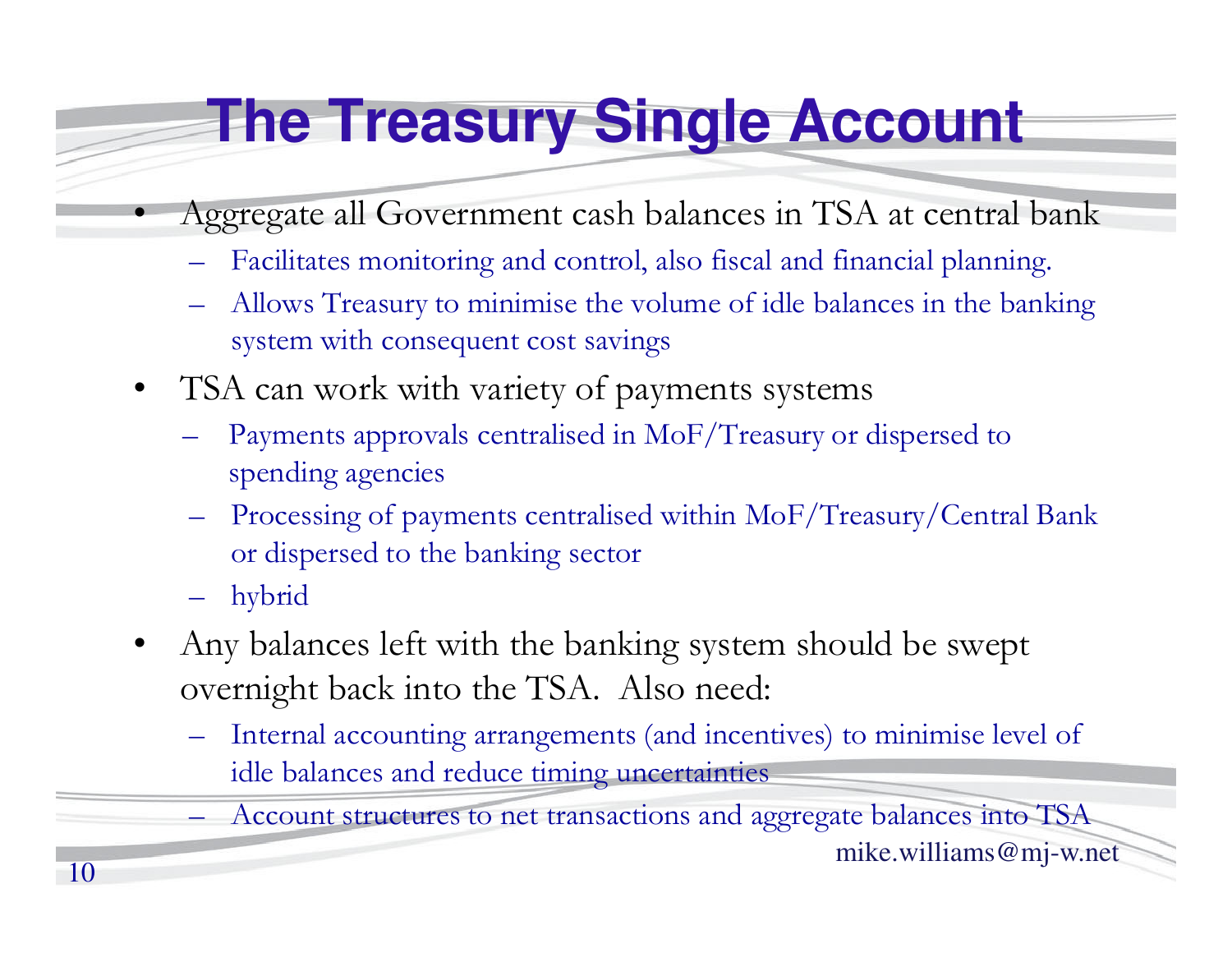#### **Cash Flow Forecasting**

- $\bullet$  Efficient cash management requires ability to forecast daily cash flows across the TSA
	- To facilitate orderly achievement of budget targets; and to ensure that budgeted expenditure is smoothly financed avoiding delays
	- To devise the strategies for smoothing the cash flow profile, minimising idle cash balances and reducing borrowing costs
	- To contribute to monetary policy implementation
- $\bullet$  Forecast information is needed for some period ahead
	- Timing of future peaks and troughs must be identified to make decisions about the maturity of required borrowing or lending
- •Monitor actual changes in close to real time
- $\bullet$  Forecasting relies heavily on those in SUs and tax departments closest to cash flows (see later)
- 11 mike.williams@mj-w.net • Characteristic of all modern government cash management systems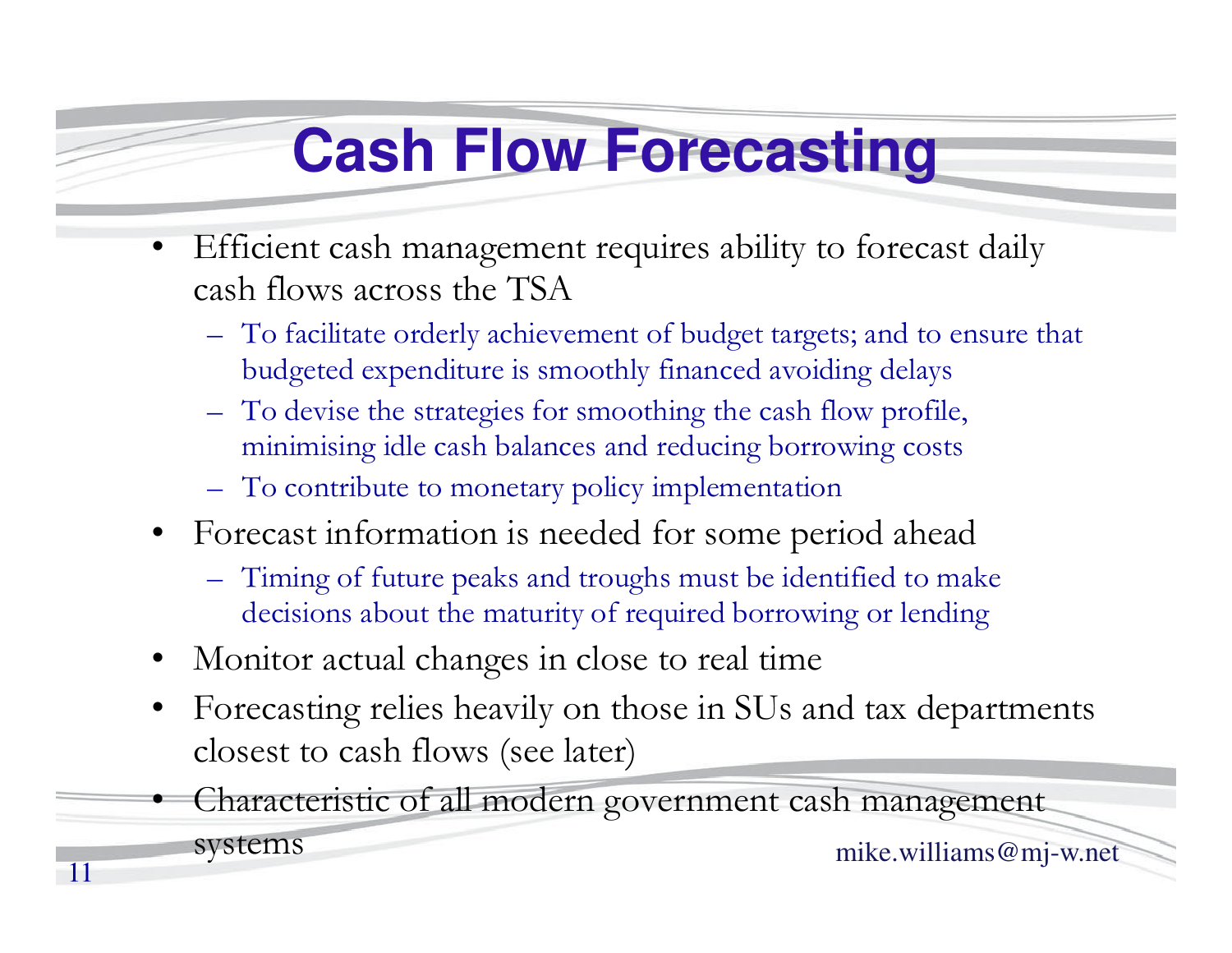#### **Management of Idle Balances**

- • Governments need access to liquidity – implies some cash balances
- • Who has responsibility for their investment?
	- If left with central bank who takes the risk?
- $\bullet$  In some countries, MoF takes responsibility for investing balances – targeting a low balance at central bank
	- Associated with monetary policy independence of central bank (and helps to ensure it)
	- Considerable advantages clarity in financial markets, eases monetary policy operations – but technically demanding
- • Intermediate models
	- Rough tuning not fine tuning see later
	- Longer-term surpluses invested in private sector
	- Relative interest rates must give correct signals central bank should remunerate MoF account at market rate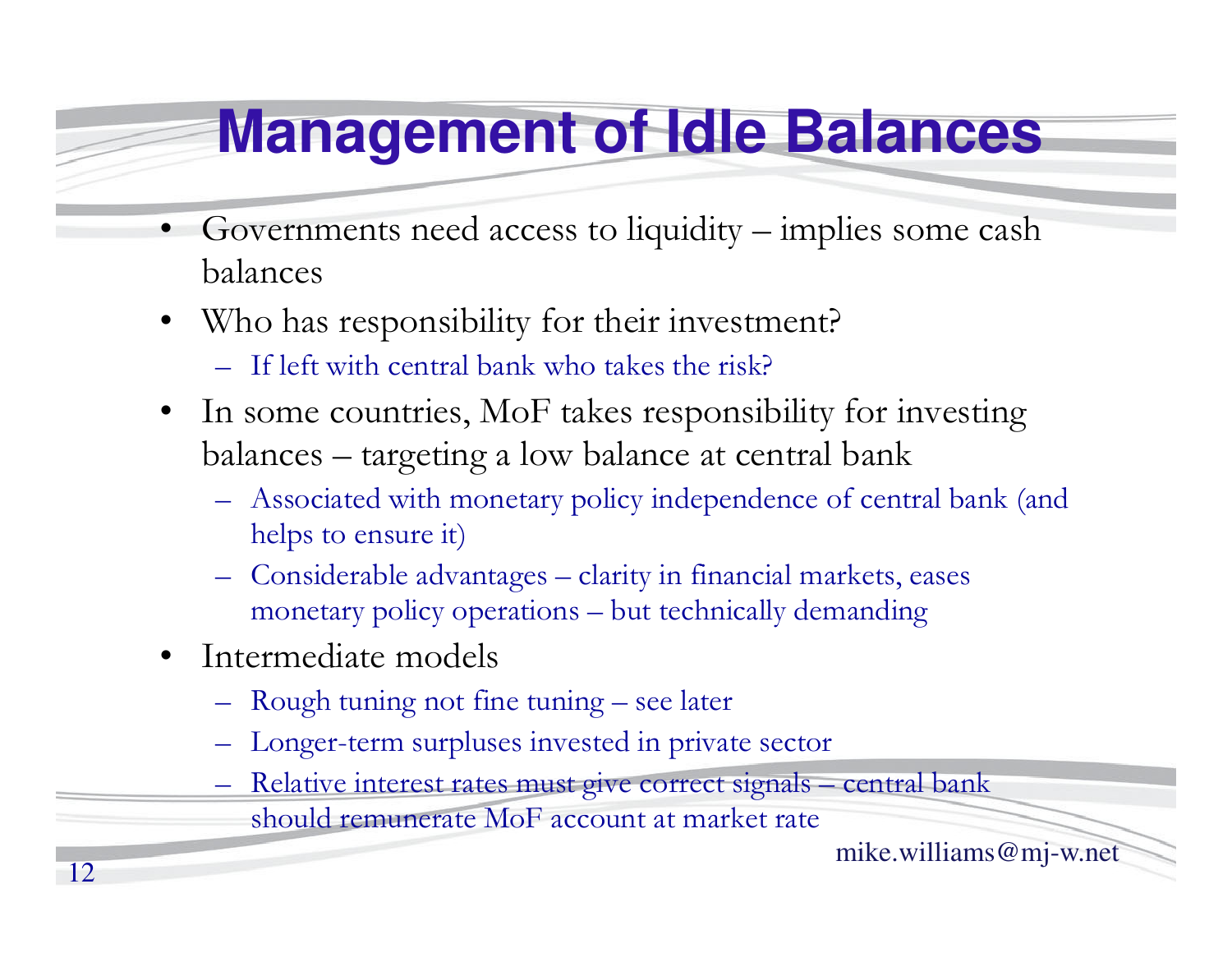#### **Central Bank's Balance Sheet**

I

|                                    | A standardised central bank balance sheet:          |
|------------------------------------|-----------------------------------------------------|
| <b>Assets</b>                      | <b>Liabilities</b>                                  |
| Refinancing to credit institutions | Credit institutions" holdings on                    |
|                                    | current accounts (reserves)                         |
| Marginal lending facility          | Deposit facility                                    |
| Net foreign assets                 | Banknotes in circulation                            |
|                                    | Government deposits                                 |
|                                    | Other factors (net)                                 |
|                                    | Can be rearranged as follows:                       |
|                                    | Liquidity supply through monetary policy operations |
|                                    | "refinancing to credit institutions"                |
|                                    | plus "marginal lending facility"                    |
|                                    | minus "deposit facility"                            |
|                                    | equals                                              |
|                                    | Autonomous factors                                  |
|                                    | "banknotes in circulation"                          |
|                                    | plus "government deposits"                          |
|                                    | minus "net foreign assets"                          |
|                                    | plus "other factors (net)"                          |
|                                    | plus.                                               |
|                                    | <b>Reserves</b>                                     |
|                                    | "credit institutions' holdings on current accounts" |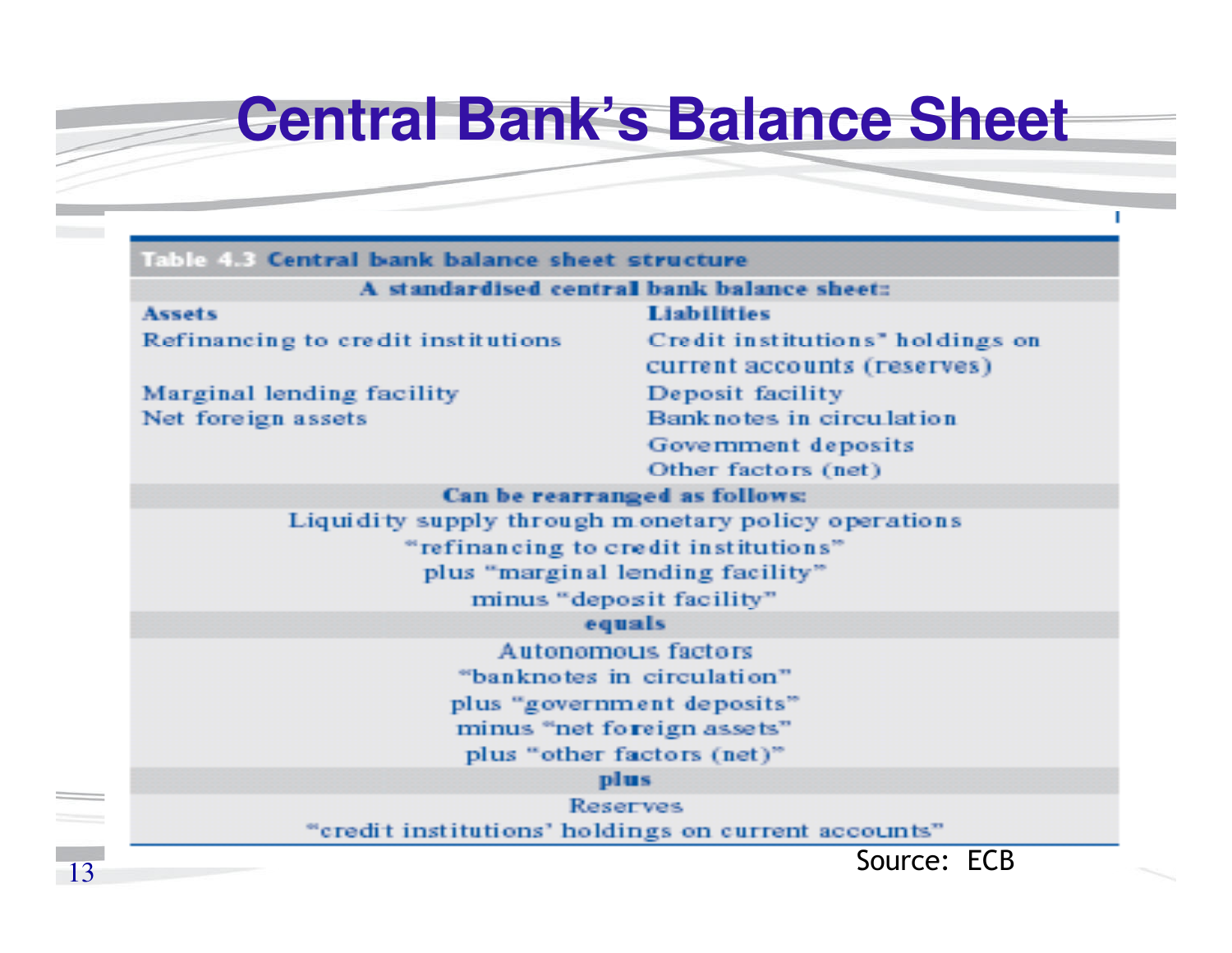#### **Monetary Policy Objectives**

- Whatever the model of government cash management, needs to be agreement with MoF and central bank covering
	- **Hart Committee Committee** Flow of information <u>from</u> MoF on government's expected cash flows and balance at central bank
	- –Flow of information to MoF on government's actual balance at central bank (in close to real time)
	- **Hart Committee Committee** Remuneration of accounts – preferably at market rate
- •Variety of mechanisms to establish co-ordination

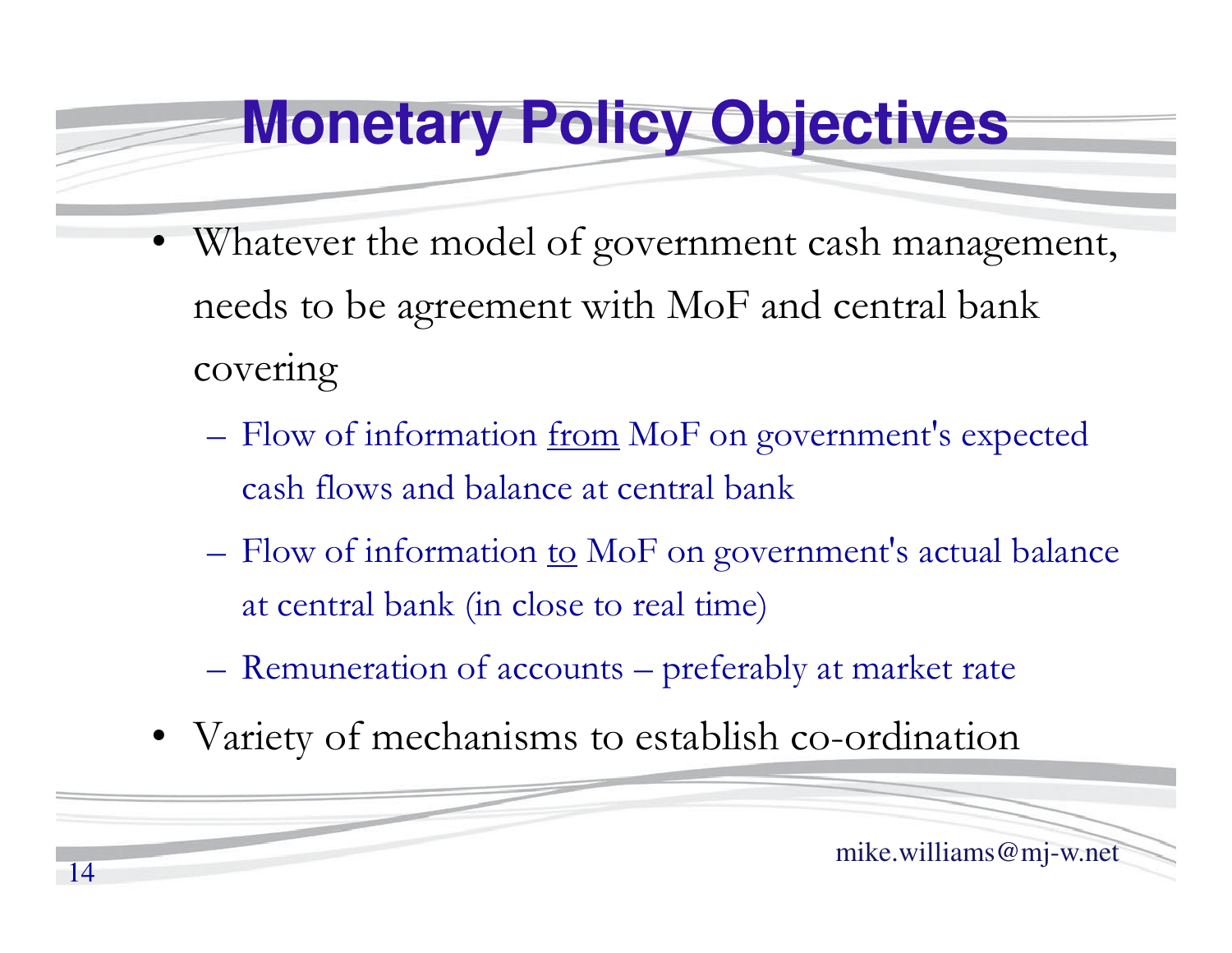#### **Debt Management Policy**

- • Integration of (or close coordination between) cash and debt management functions ensures:
	- Debt issuance decisions are taken in the context of the seasonal nature of government's cash flows
	- MoF has overview of whole market important when taking decisions about the future balance of short- and long-term debt, including Treasury bills
	- Active management of the short-term cash position allows pattern of bond sales to be announced in advance [as capacity develops]
	- Potentially operational and risk management advantages
	- • Integration tending to become the norm in OECD and many other countries
		- Often with the formation of a debt office or similar

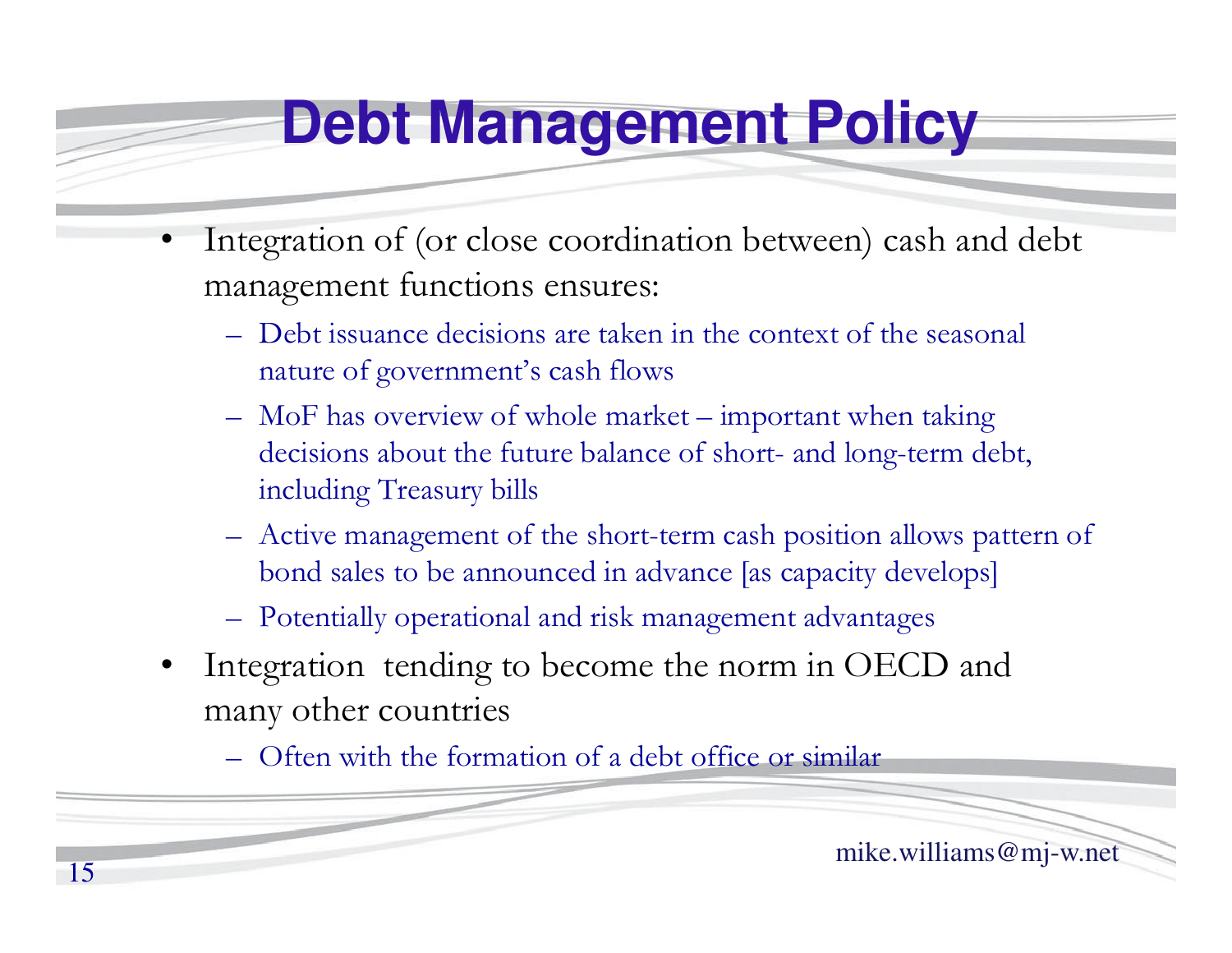## **Cash and Debt: Making the Choice**

- $\bullet$ Financing government's gross borrowing requirement  $\Rightarrow$  choices between instruments: internal or external, short or long-term, bonds or bills, fixed or floating rate, retail or wholesale, etc
	- Choices made in context of MTDS
	- Depend on market appetite, market volatility, interest rate prospects
- **Demand:** intermediaries' and investors' requirements varying with market and their cash flow
- **Supply:** government's financing choices made in the context of •the profile of financing flows
- •**Price:** represented by the yield curve
- $\bullet$  Debt managers best placed make these decisions
	- Juggle the full range of instruments in deciding issuance
	- Trading-off the demands of the strategy, the demands of the market, and the government's need for cash, taking account of price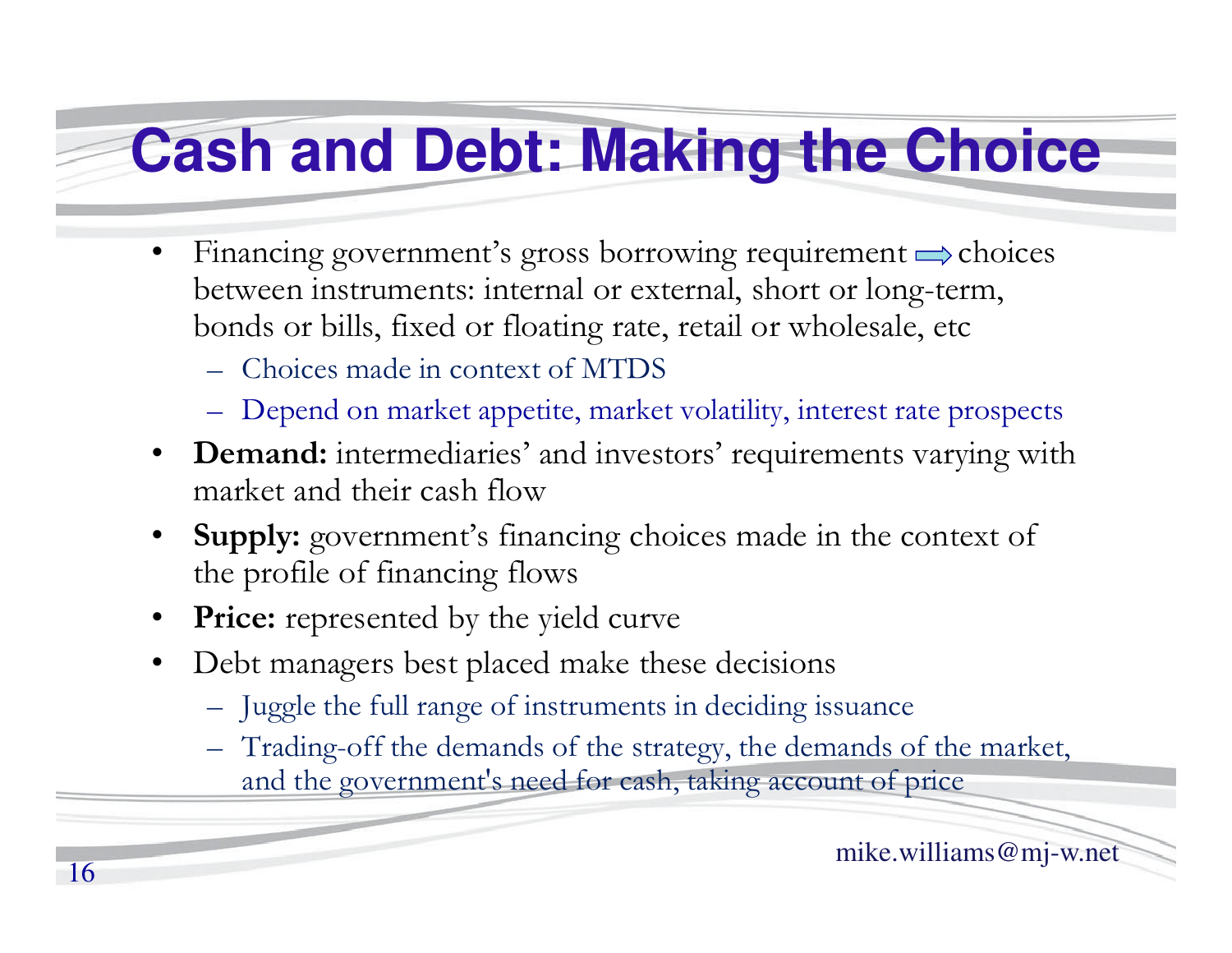## **Operational Coordination**

- • Other day-to-day coordination requirements include:
	- – Linkage of issuance dates with redemption dates, to maximise the opportunities for investors to roll over into a new issue
	- – Maturity dates chosen to avoid weeks, and especially days, of heavy cash outflow (e.g. salary payments): instead target days of cash inflow (the due date for tax payments)
	- – Debt managers can mitigate the cash management problems that potentially arise when large bonds come to maturity
	- Also debt managers can correct repo market distortions or disruptions
	- $\bullet$  As interaction with the market develops, integration of debt and cash management functions becomes especially important.
		- In time, through active management of the short-term cash position, the combined function will be better placed to weaken the link between the timing of cash flows and bond issuance
			- Allows pattern of bond sales to be announced in advance
		- –Ensures that the government presents a consistent face to the market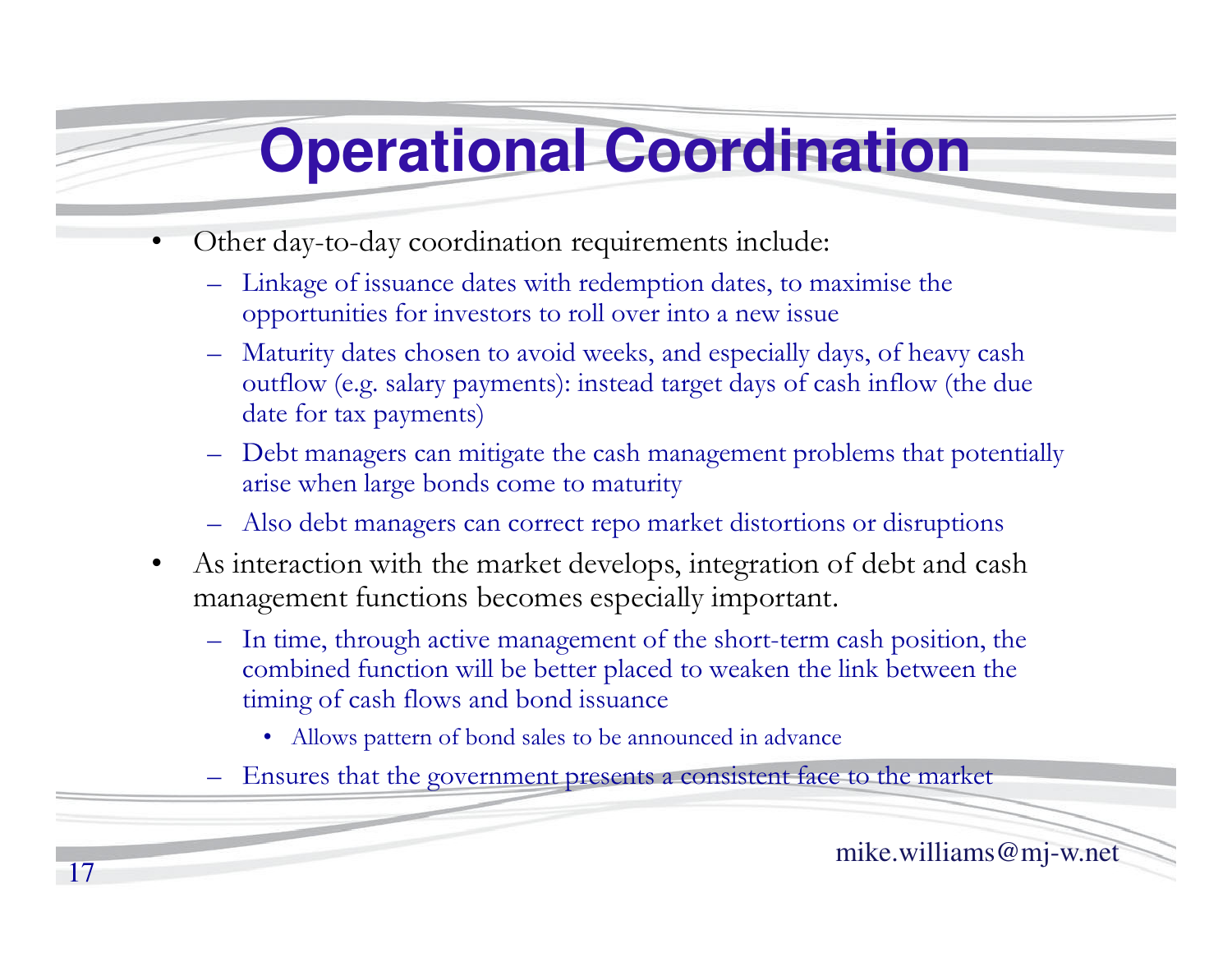#### **Cash Flow Tuning**

- $\bullet$  Many Treasuries seek to target the cash balance at central bank, by short-term borrowing or investment of temporary surpluses; but varies greatly
- Distinguish between:
	- "Rough tuning" issuing Treasury bills (or other short-term instruments) to a pattern designed to offset the impact on banking sector of net cash flows in and out of government, ie to smooth somewhat the changes in the TSA
	- "Fine tuning" more active policies, wide on a wider range of instruments, to smooth the treasury's balance more fully.
- • Many countries rough tune their flows; but relatively few countries manage to fine tune well – France, smaller northern eurozone countries, UK, Sweden
- •Efficient payment infrastructure is important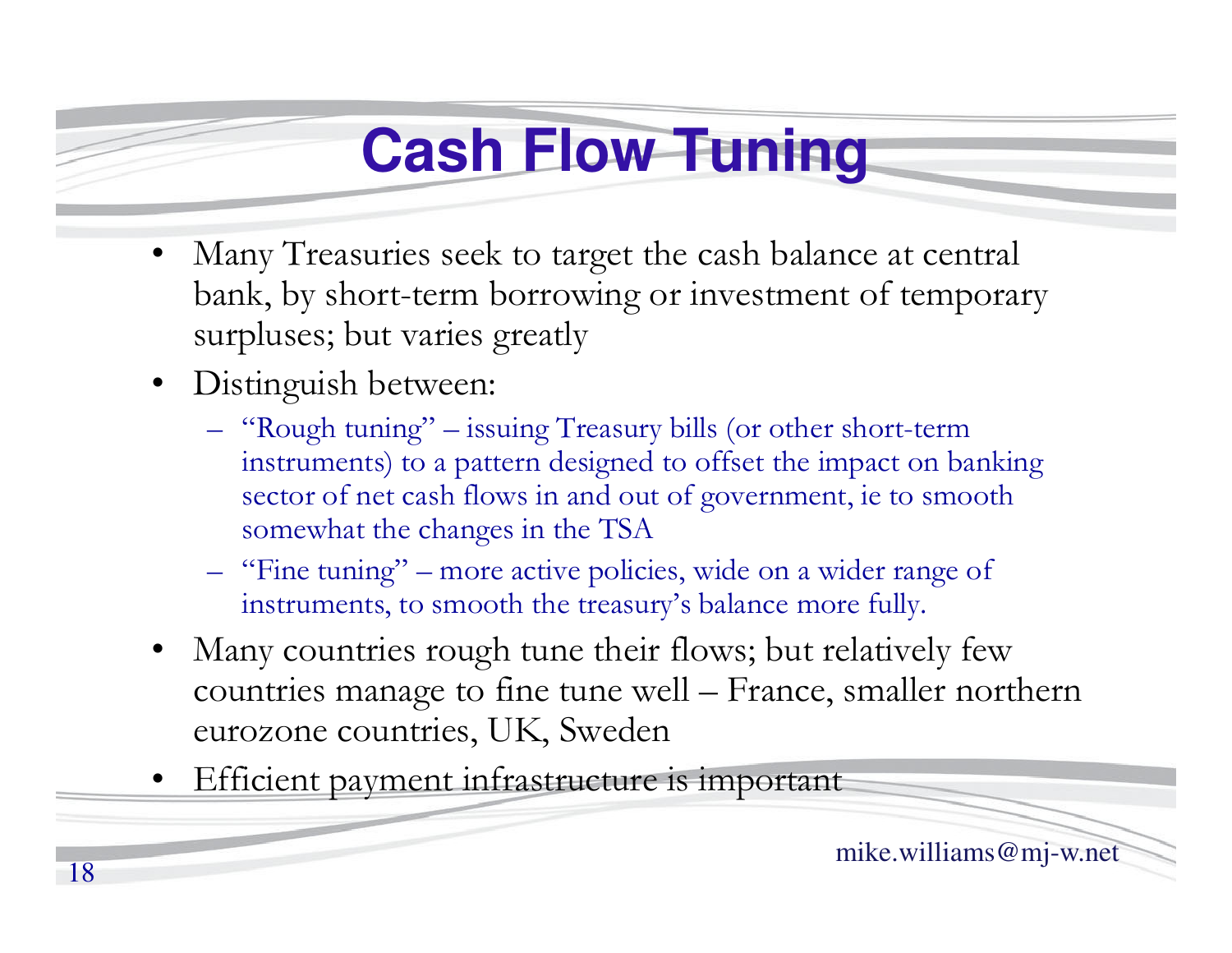#### **Rough Tuning: Example**

Rough Tuning with weekly issue of Treasury Bills only

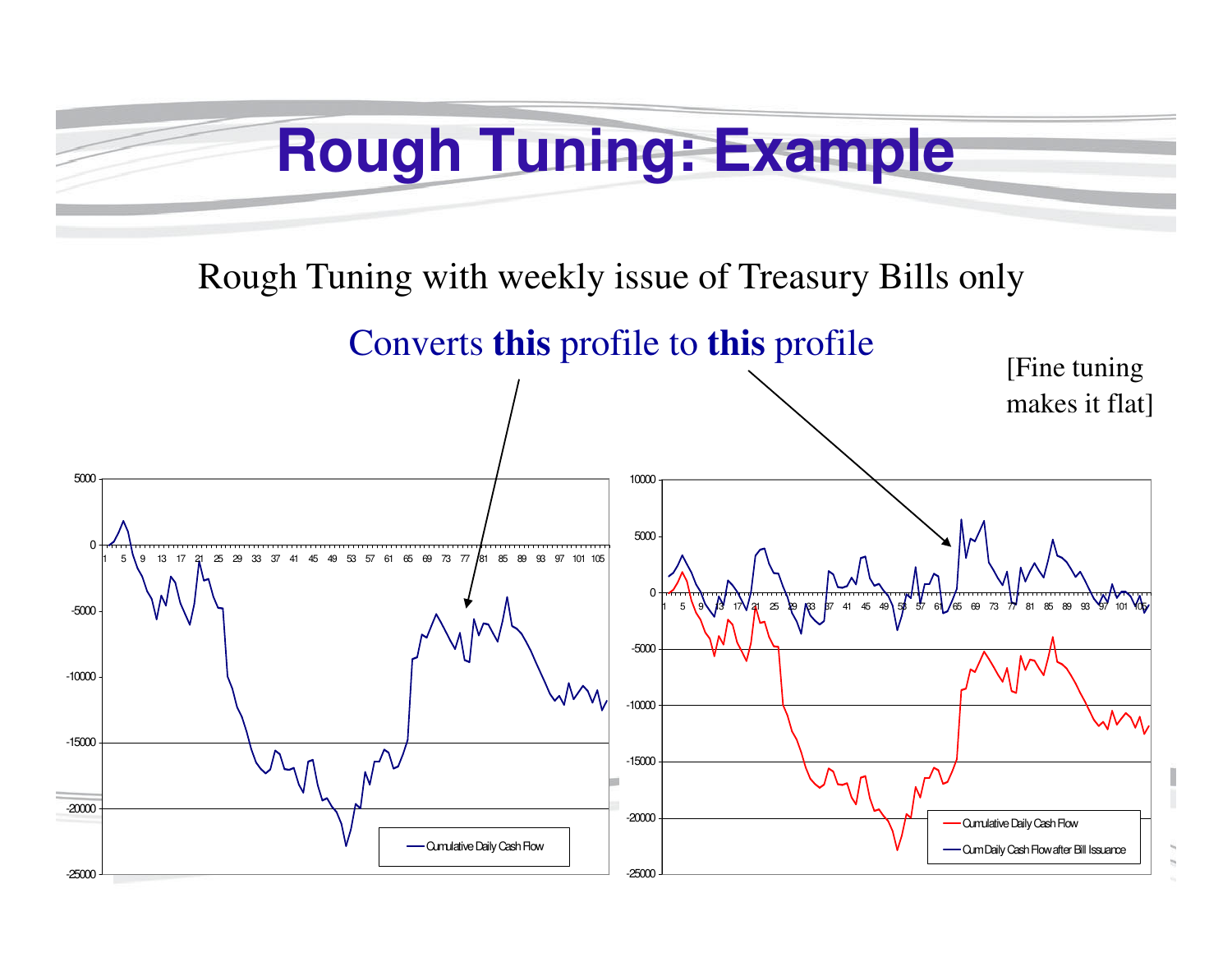#### **Cash Management Instruments**

- Treasury bill usually main instrument in moving towards more active cash management
	- – TBill has different roles as instrument of
		- debt management
		- cash management
		- monetary policy

20

– Clarify purposes and operational procedures with market and central bank

- Emphasis on shorter-term (e.g. 1 month) bills for cash management
- Repo usually used for fine tuning  $-$  but requires liquid market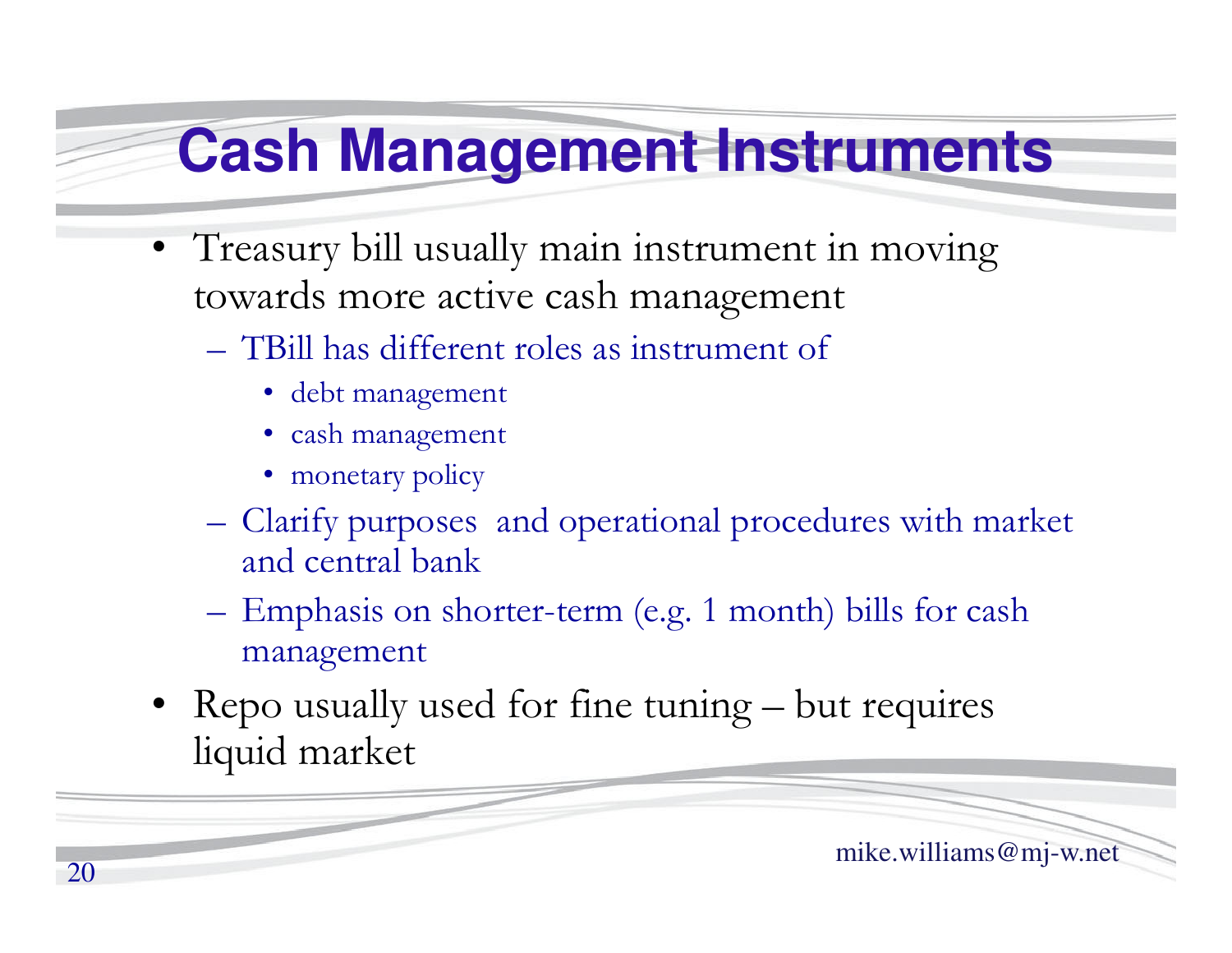#### **Financial Market Development**

- • Active cash management links to development of domestic financial market
- • Repo (or similar secured instruments) contributes to money market activity
	- Makes treasury securities more attractive to banks for liquidity management
	- Spurs development of infrastructure required for interbank repo market
	- Also stimulates government bond market
		- Domestic government bonds normally the preferred collateral
- • Benefits government debt and cash management
	- –Reduces risks and consequences of debt auction failur e
	- –Providing opportunities to invest excess cash balances
- • Developed money market important both as an objective in itself and through its links to other financial markets
- •Emphasises importance of:

–

Debt and cash managers working closely together.

Interaction between cash management policies and monetary policy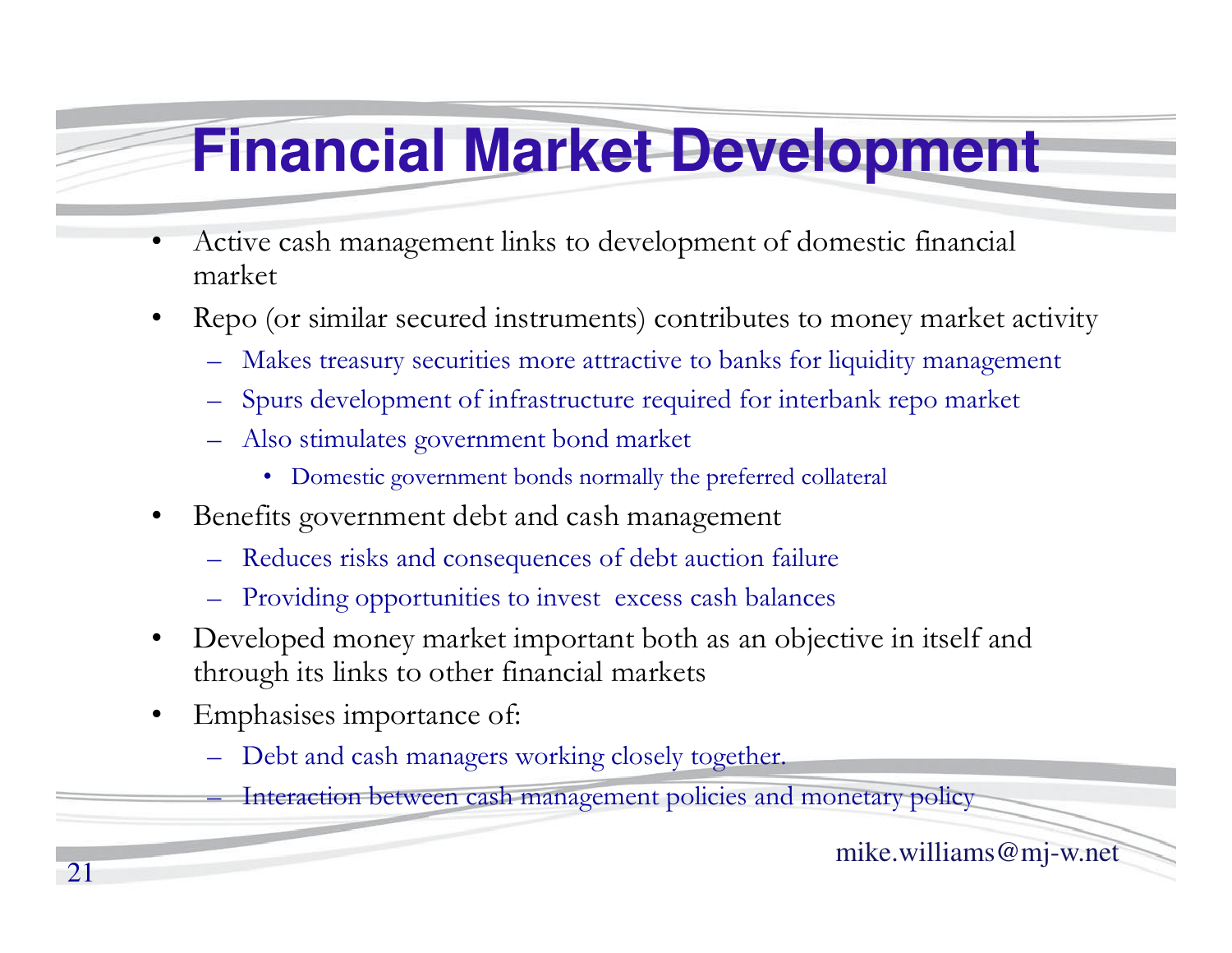![](_page_21_Figure_0.jpeg)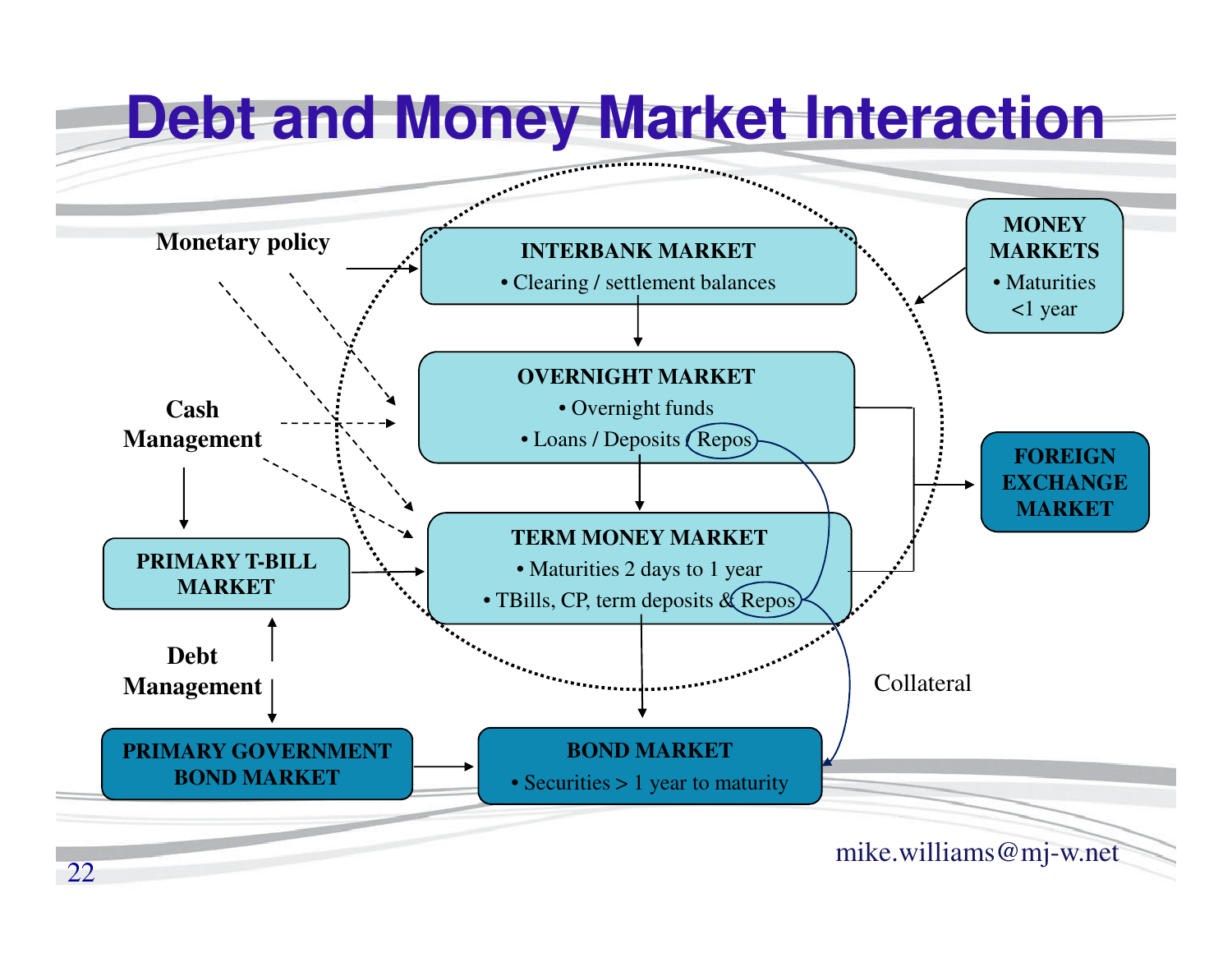#### **Good International Practice - Summary**

- 1. Processing of government transactions with few handling steps reliance on electronic transactions, centralised systems
- 2.Treasury Single Account (TSA)
- 3. Internal systems to forecast daily government flows of receipts and payments
- 4. Agreements between MoF and central bank on information flows and respective responsibilities (but no borrowing from central bank)
- 5. Close interaction between government debt and cash management
- 6. Use of Treasury Bills (and repo and reverse repo) to help manage balances and timing mismatches
- 7.Efficient payment infrastructure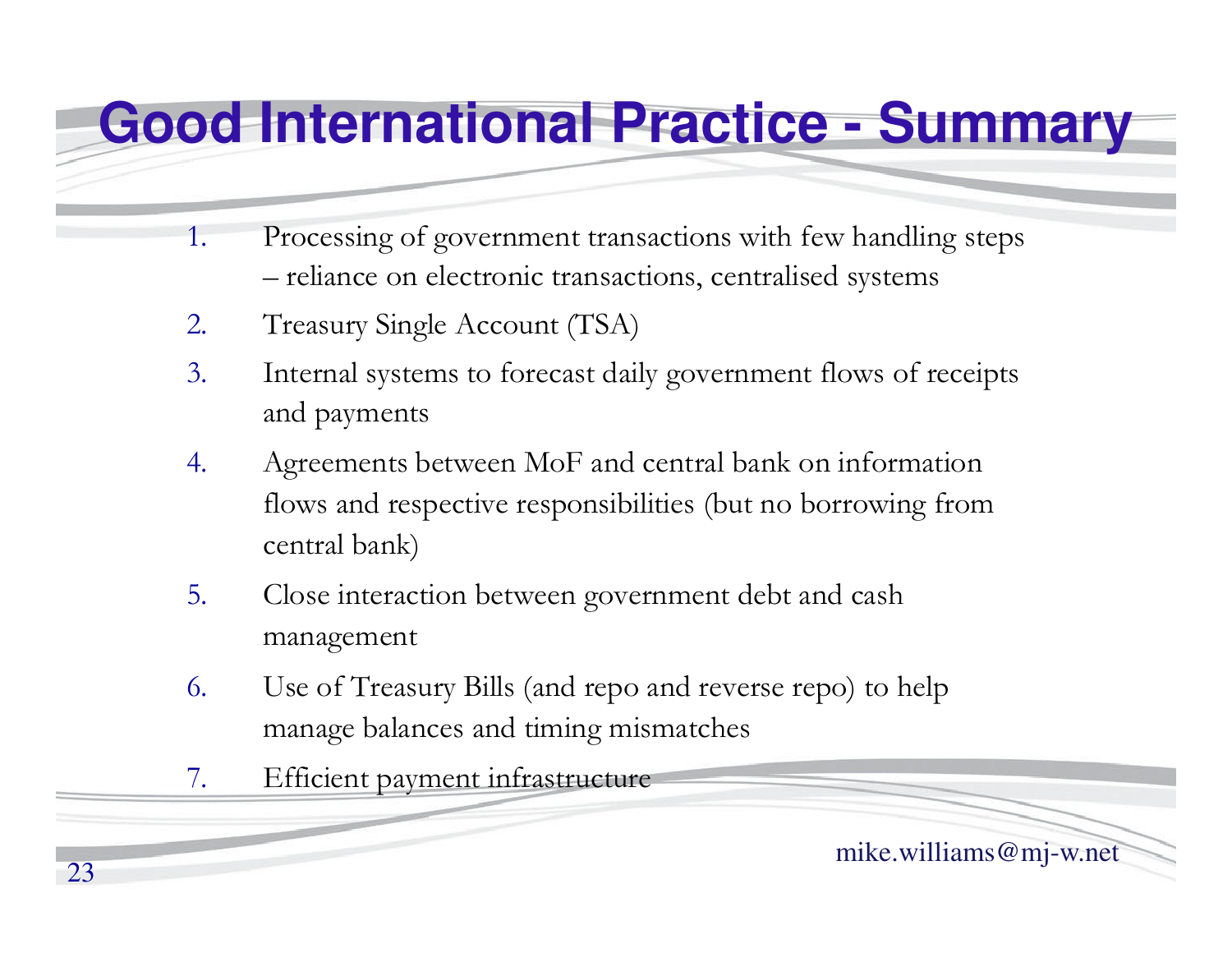## **Main Models**

#### **Target Balance**

- Eurozone, UK and Sweden:<br>ministry of finance or debt •ministry of finance or debt office targets low and stable balance at central bank
- • Differences of approach
	- **Line Communication** - Definition of target balance varies
	- $\mathcal{L}_{\mathcal{A}}$ Different modes of<br>interaction with man interaction with market (secured or unsecured, auctions or bilateral, issuing Treasury Bills or commercial paper, interbank or repo market)
- • Difficult - some more successful than others!

#### **Other**

- • MoF or debt office maintains minimum balance at central bank and/or rough tunes with Treasury Bills
	- Australia
- • Balances left with banking sector until convenient to transfer
	- US (deposits collateralised, maintain<br>balances at Eed of \$5-7 billion but balances at Fed of \$5-7 billion – but can be exceeded)
- • Central bank takes responsibility for handling cash variations
	- Places deposits directly with banks (Canada)
		- Takes into account in own money market operations (UK pre-2000)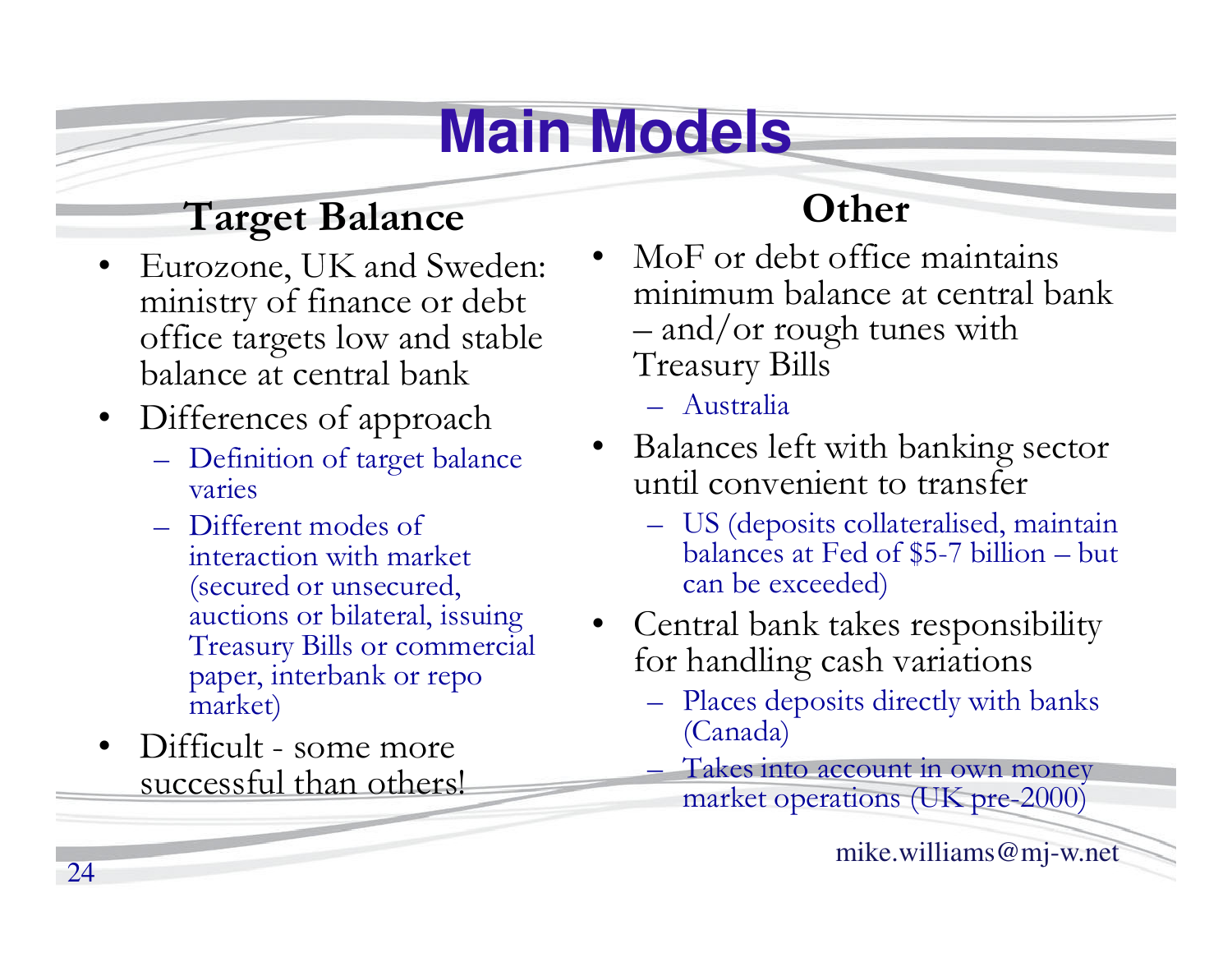![](_page_24_Picture_0.jpeg)

#### **Emerging Market and Transition Countries**

![](_page_24_Picture_2.jpeg)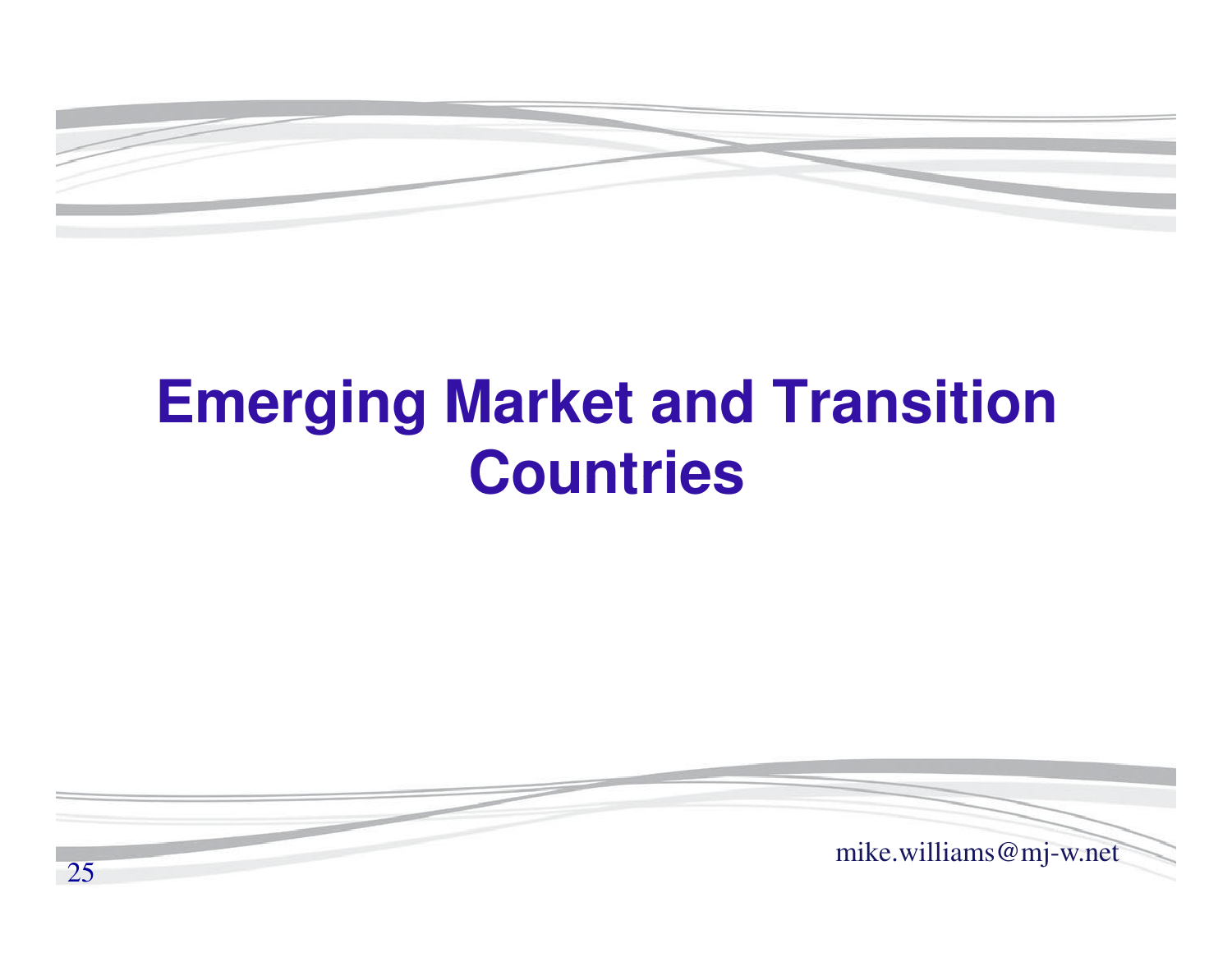#### **Emerging Market & Transition Countries**

Objectives are no different –but unhelpful legacy

- Many bank accounts extrabudgetary funds a complication
- Cash management entwined with budget execution – or confused with cash rationing
- Cash flow forecasting undeveloped
- Coordination with central bank often patchy

#### Progress being made

- Benefits of TSA recognised, but long process to establish fully
- Many seeking to integrate debt and cash management
- Several rough tune cash flow by varying TBill issuance
- –Budgeting and cash systems improving

Identify priorities & sequencing

![](_page_25_Picture_12.jpeg)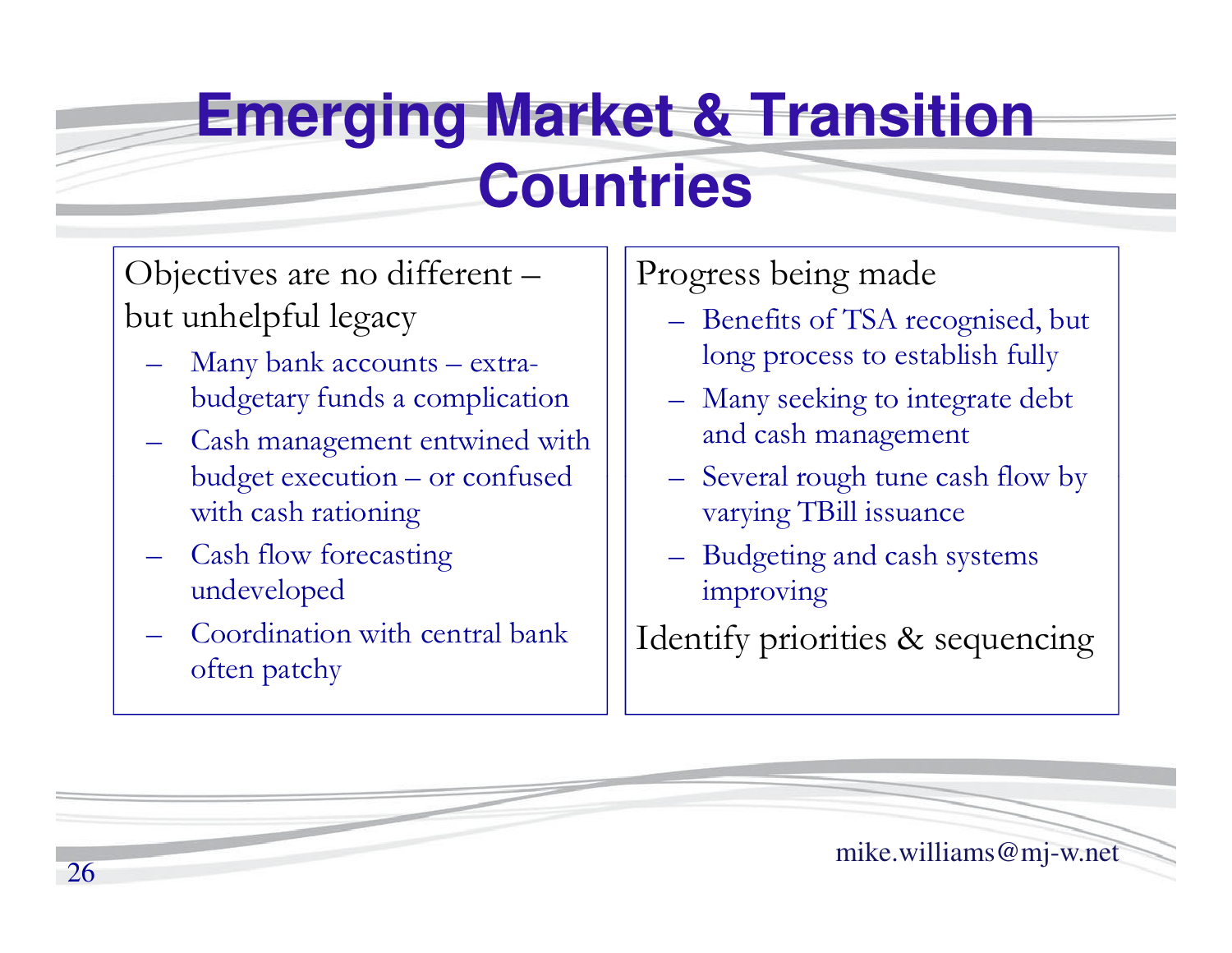#### **Typical Phases of Development**

- **Phase 1: Treasury Single Account**
	- integration of government accounts
	- sweeping of overnight balances into single MoF account at central bank
- **Phase 2: Forecasting capability**
	- the development of a capability within MoF to monitor and forecast flows in and out of government – i.e. changes in MoF balances at central bank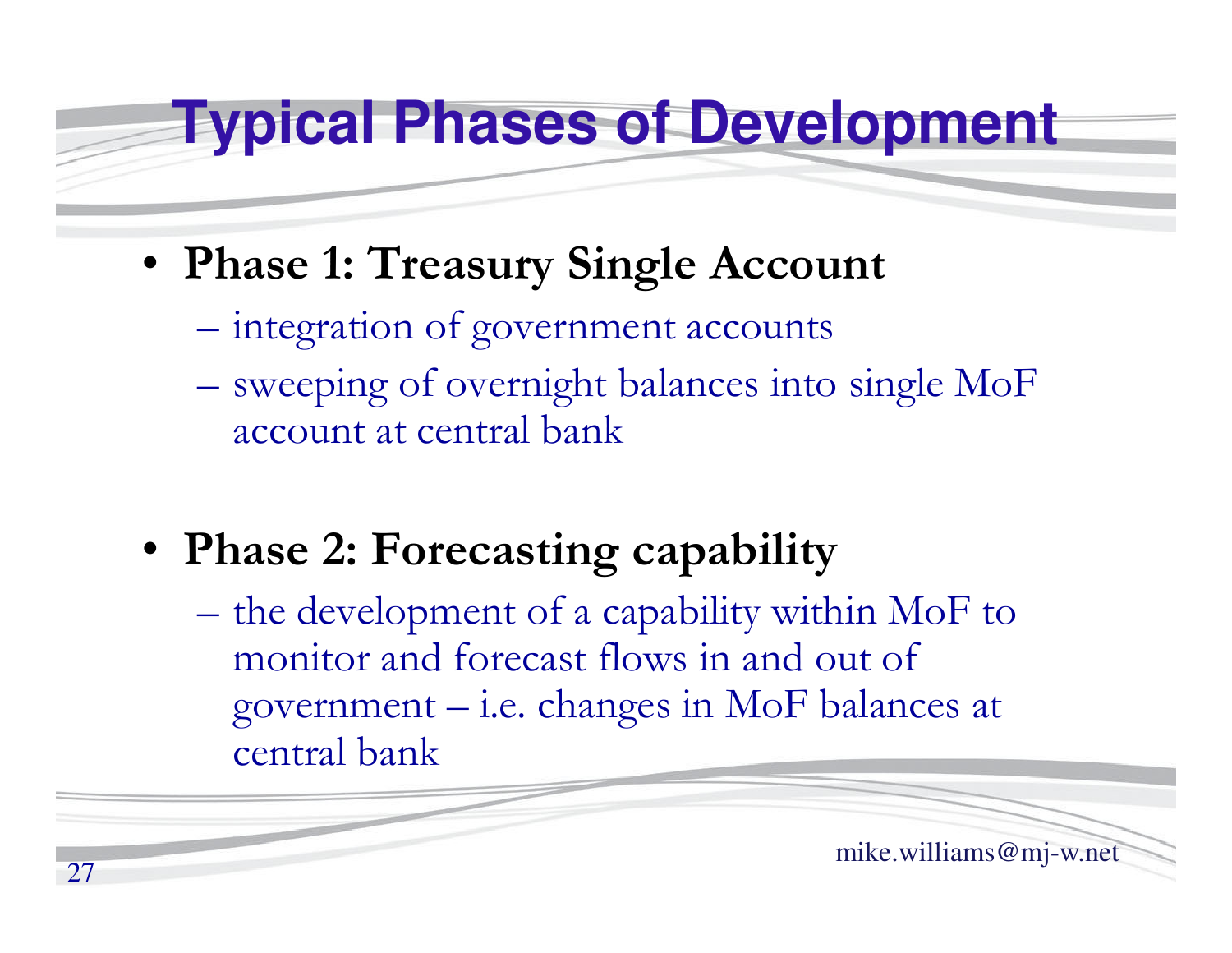#### **Typical Phases of Development**

#### • **Phase 3: Rough tuning**

- the issue of Treasury bills (or other bills)
- issuance pattern designed to offset liquidity impact of net daily cash flows, i.e. to smooth the change in MoF's balance at the central bank
- some management of structural surpluses

#### • **Phase 4: Fine tuning**

more active policies, drawing on a wider range of instruments or institutional options, to smooth more fully MoF's balance at central bank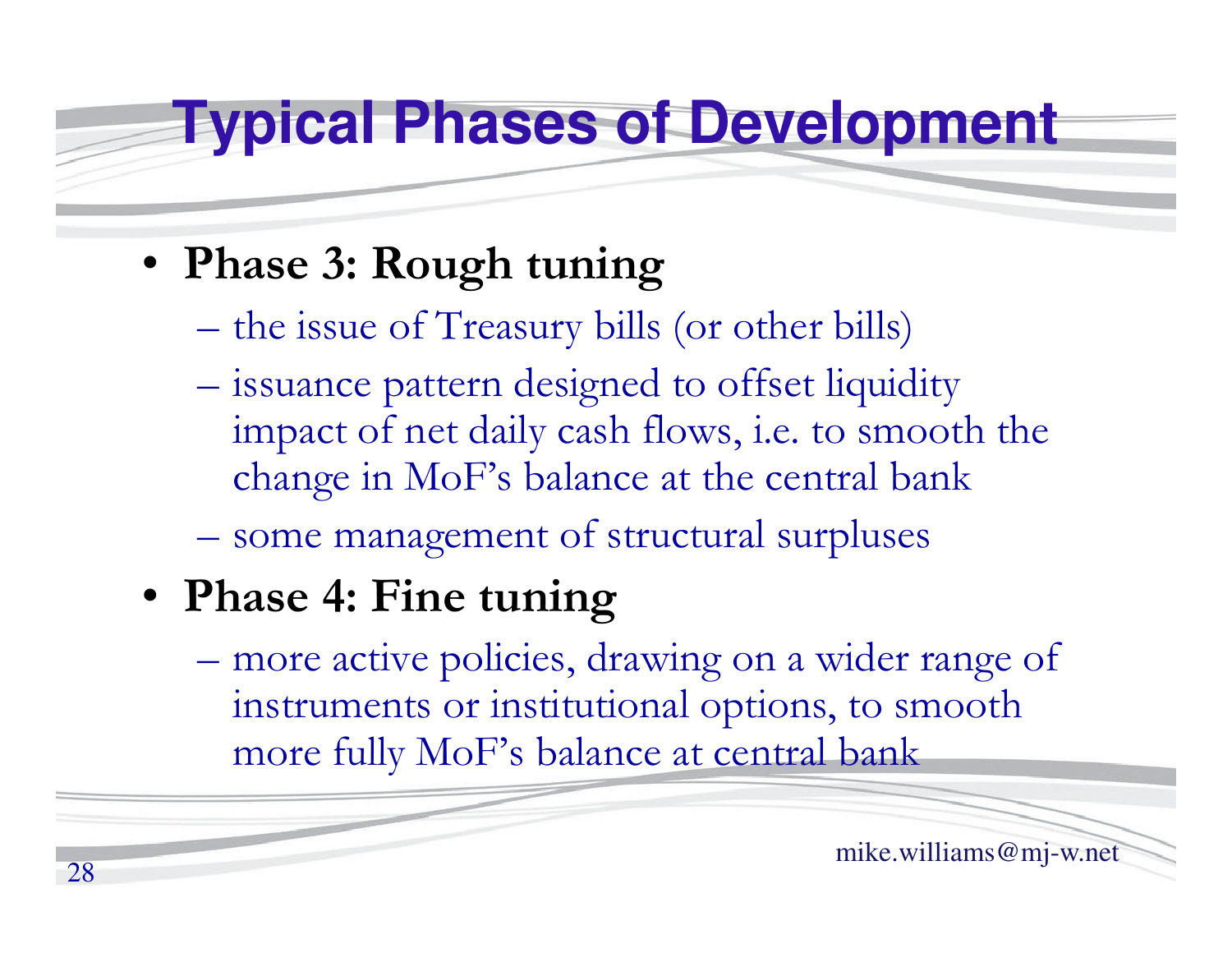#### **Emerging Market and Transition Countries – the Way Forward**

- Emphasis should be on first 3 phases
- Consider fine tuning in due course
	- $\mathcal{L}_{\mathcal{A}}$ Operationally more demanding
	- Goes hand in hand with financial market reform
- Develop capabilities incrementally  $-$  but as steps on a route to an understood objective route to an understood objective
- Work on different phases can proceed in parallel
- But benefits from more active cash management
	- $\mathcal{L}_{\mathcal{A}}$ Average cash balance at central bank will be less – with<br>cost sayings cost savings
	- –Contributes to development of short-term money markets
	- $\mathcal{L}_{\mathcal{A}}$ Reduces impact on liquidity of fluctuations in government<br>cash flows with benefits to monetary policy cash flows, with benefits to monetary policy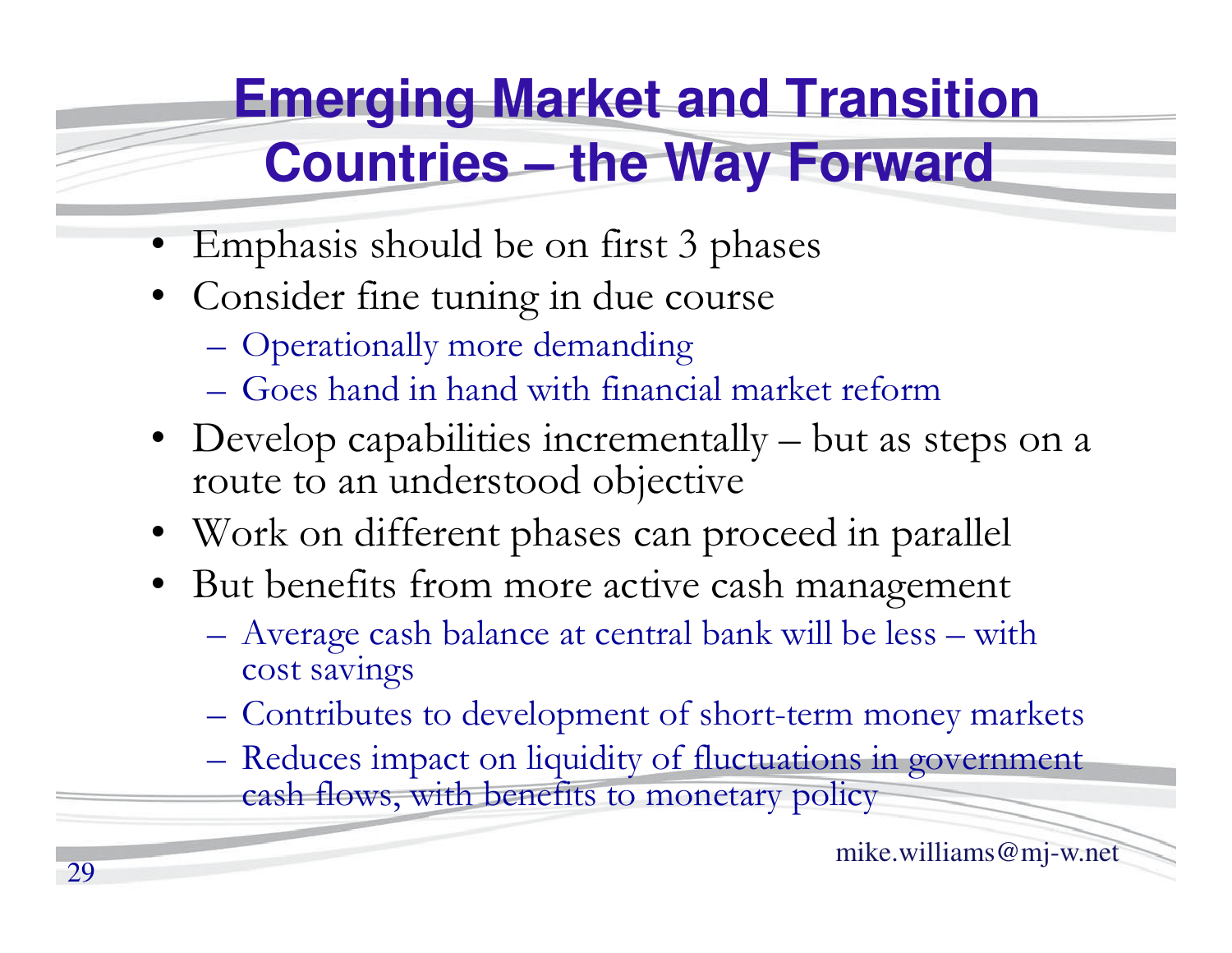#### **Cash Management is a Project**

- • Most of the actions are for the Treasury function to take forward, with support as necessary from others in the MoF
- $\bullet$  But effective cash management also needs:
	- A supportive central bank.
	- Competent finance functions in SUs and the tax departments to supply good cash flow forecasts and see it as part of their responsibility to do so.
	- A flexible banking system and a developed money market.
- • Development of cash management therefore best thought of as a project
	- Dependencies, bottlenecks and a need to prioritise
	- Needs also to link with money market development
- •4 streams of work (next slide)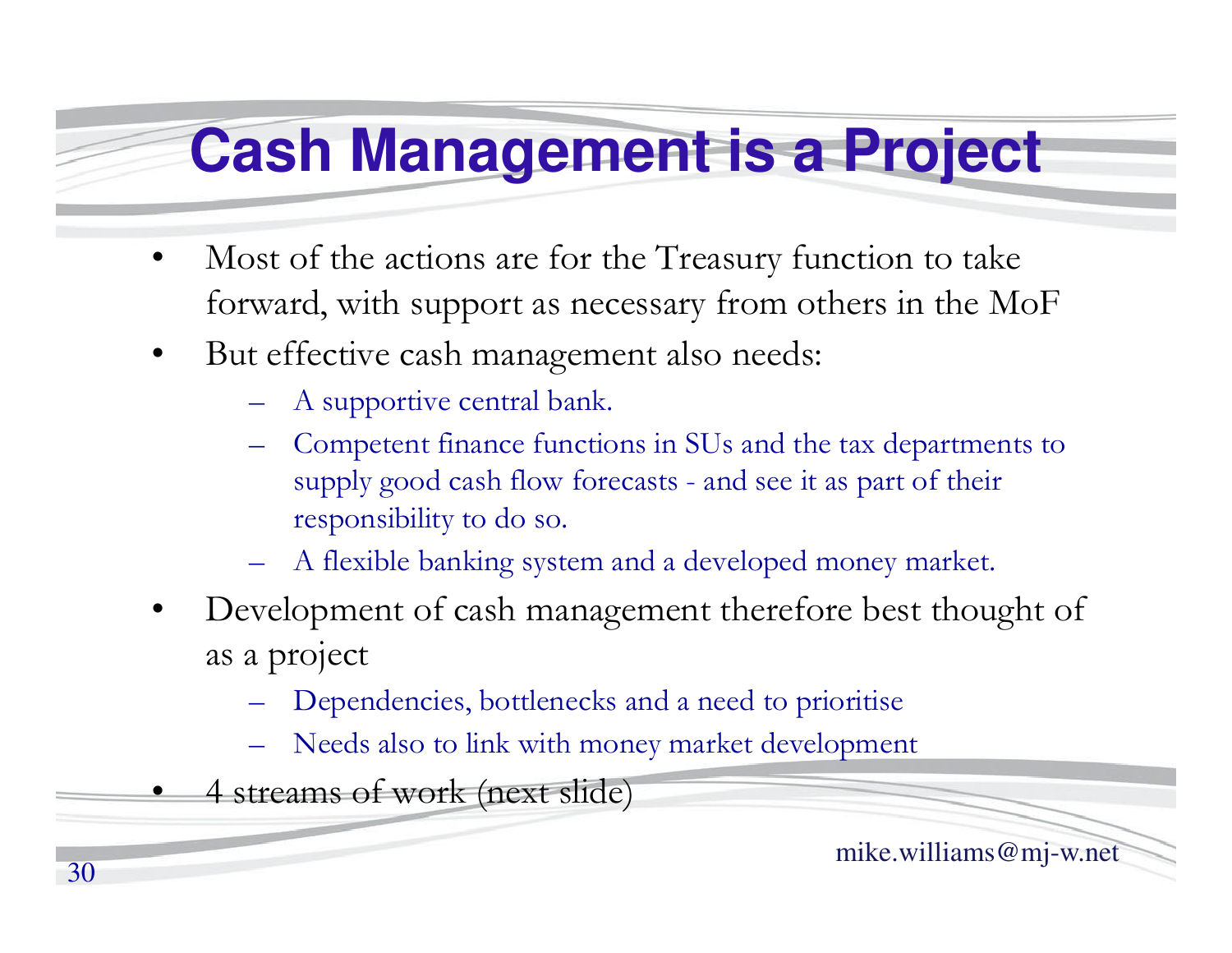#### **Illustrative Implementation Map**

| [Arrows indicate policy interactions and practical linkages as]                                                                                                                                                                                                                                                                                                                              |          | 2007<br>2008         |                           |              |                | 2009                    |                         |    |    |                                                    |  |
|----------------------------------------------------------------------------------------------------------------------------------------------------------------------------------------------------------------------------------------------------------------------------------------------------------------------------------------------------------------------------------------------|----------|----------------------|---------------------------|--------------|----------------|-------------------------|-------------------------|----|----|----------------------------------------------------|--|
| well as project dependencies]                                                                                                                                                                                                                                                                                                                                                                | Q4       | Q1                   | Q2                        | Q3           | Q <sub>4</sub> | Q <sub>1</sub>          | Q2                      | Q3 | Q4 | Beyond                                             |  |
| <b>Cash Management Unit / Treasury</b><br>Initial addition of resources<br>HR and training requirements<br>Prepare/issue policy/consultative paper for SUs etc<br>Guidance and regulations for SUs etc<br>Improved input to forecasts<br>Review legal framework<br>Necessary primary legislation<br>Review scope for active cash management (ACM)<br>Policies / governance structure for ACM |          | $\blacktriangledown$ | $\boldsymbol{\mathsf{v}}$ |              |                | Λ                       |                         |    |    | $\rightarrow$ continues<br>$\rightarrow$ continues |  |
| Develop resource requirements for ACM<br>IT specification & development<br>Develop rough tuning<br>Develop business continuity plans<br><b>SUs and Revenue Administrations</b>                                                                                                                                                                                                               | Database |                      |                           | [First repo] |                | [New system]<br>Upgrade |                         |    |    | continues                                          |  |
| Cash flow projections from SUs etc to Treasury<br>Consider incentive scheme<br>Review & apply extension of TSA to all agencies                                                                                                                                                                                                                                                               |          |                      |                           |              |                |                         |                         |    |    | $\rightarrow$ continues                            |  |
| <b>Treasury / Central Bank</b><br>Establish high-level policy committee with Central Bank<br>Policy for account aggregation & sweeping<br>Systems for account aggregation & sweeping<br>Establish policy re ACM, interest on balances etc<br>Agree arrangements for ACM, inc TBill expansion<br>MOU/charges for services                                                                     |          |                      |                           | continues    |                |                         |                         |    |    |                                                    |  |
| <b>Wider Financial Market</b><br>Consultation with banks on sweeping<br>Consultations with market on TBill / repo etc<br>Money market development programme<br>Agree end of day borrowing arrangements                                                                                                                                                                                       |          |                      |                           |              | ν              | $\mathbb {V}$           | $\overline{\mathsf{v}}$ |    |    | $\rightarrow$ continues                            |  |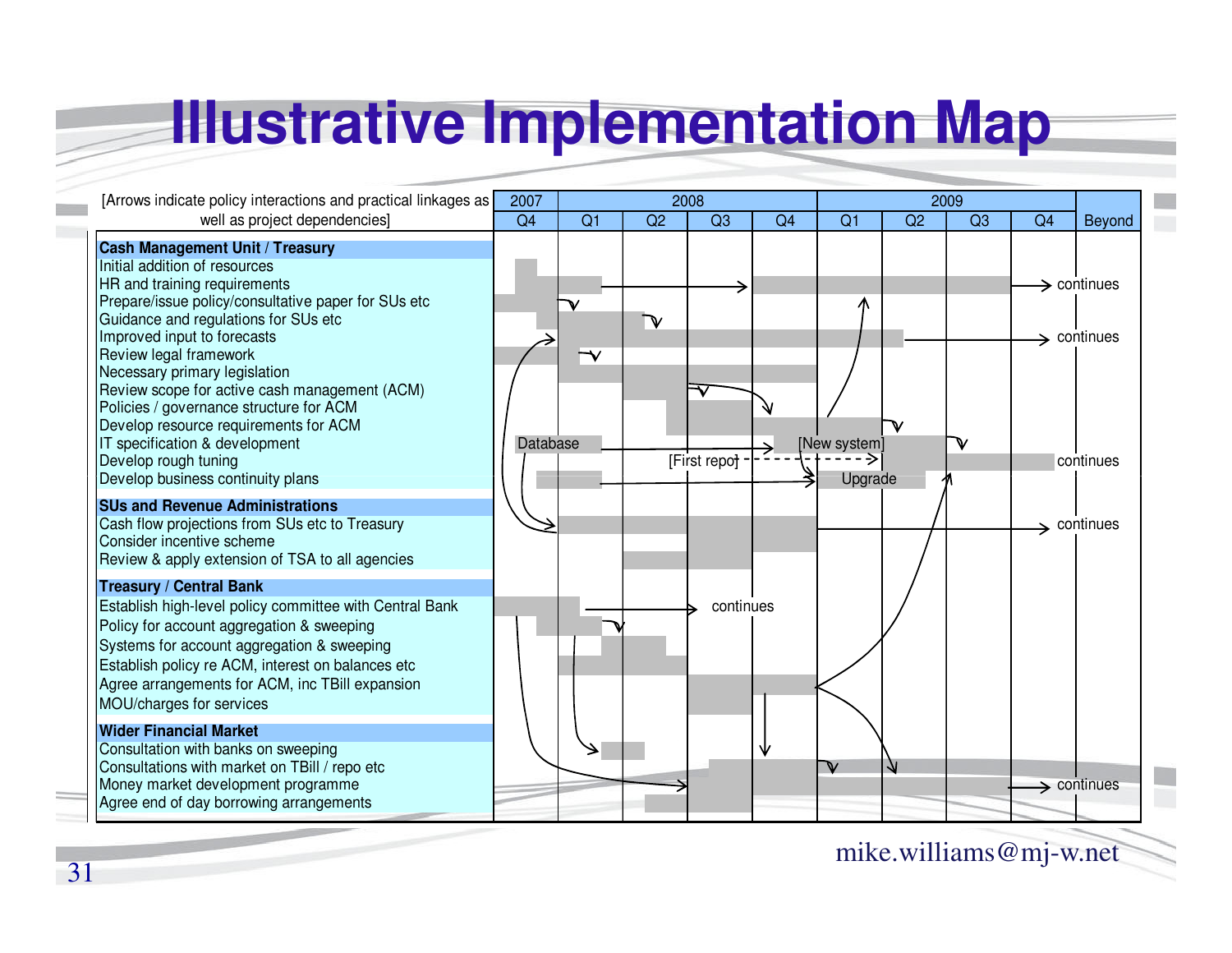![](_page_31_Picture_0.jpeg)

## **Problems and Challenges**

![](_page_31_Picture_2.jpeg)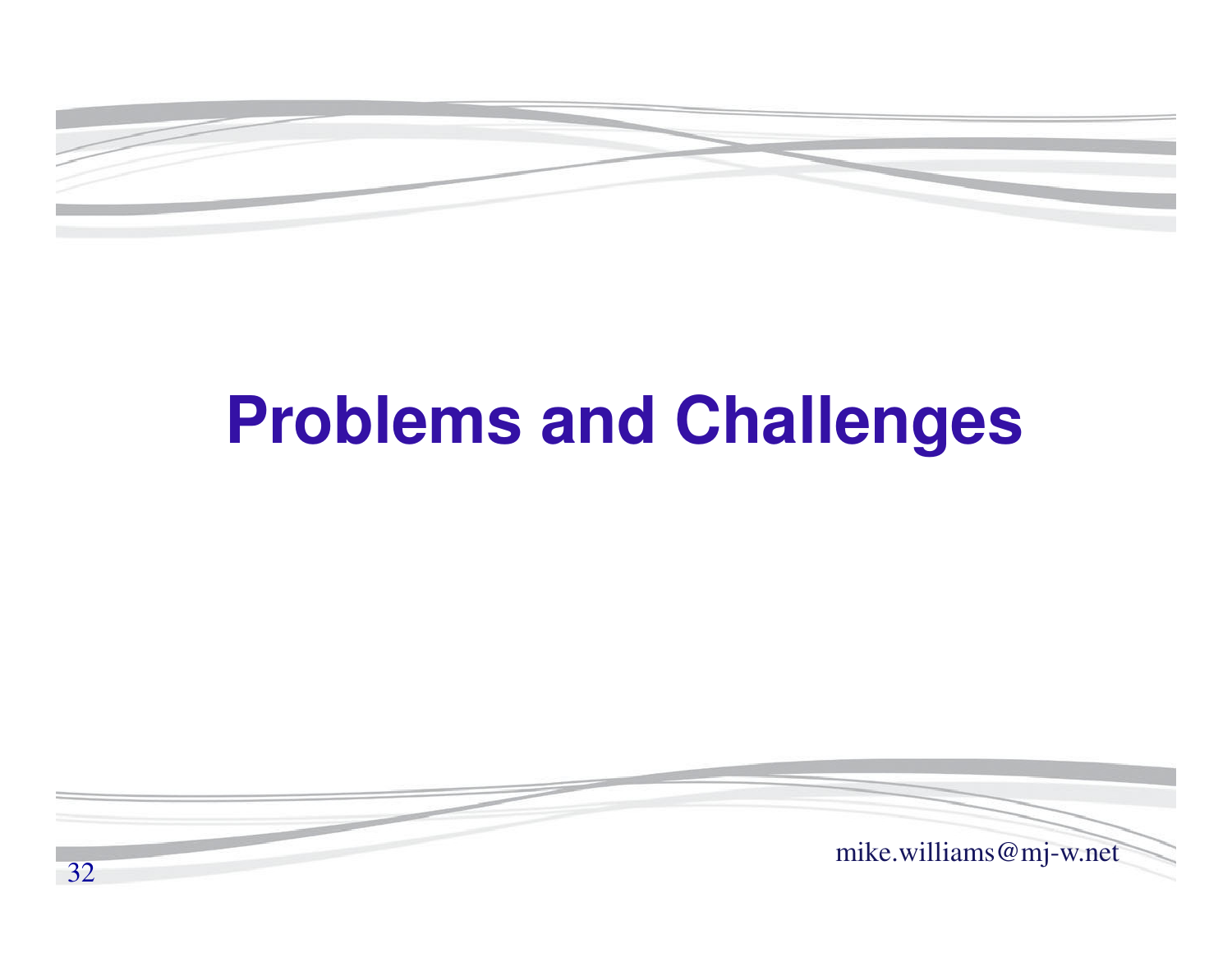#### **Some Common Problems**

- •Budget execution focused on legal regularity and complianc e
- • Government loses control to central bank
	- Liquidity managed for monetary policy purposes
		- Bank may even control TBill issue
	- Bank meets government's short-term cash flow needs
	- Government balances not properly remunerated
- Fiscal cash rationing is the main imperative
	- – Budget execution objective dominates the debt and cash management objectives
	- Surpluses and deficits managed off market eg using SOEs
	- Institutional distribution of responsibilities relevant
- •Spending units not concerned with borrowing costs
- •Fragmented treasury system with many separate bank accounts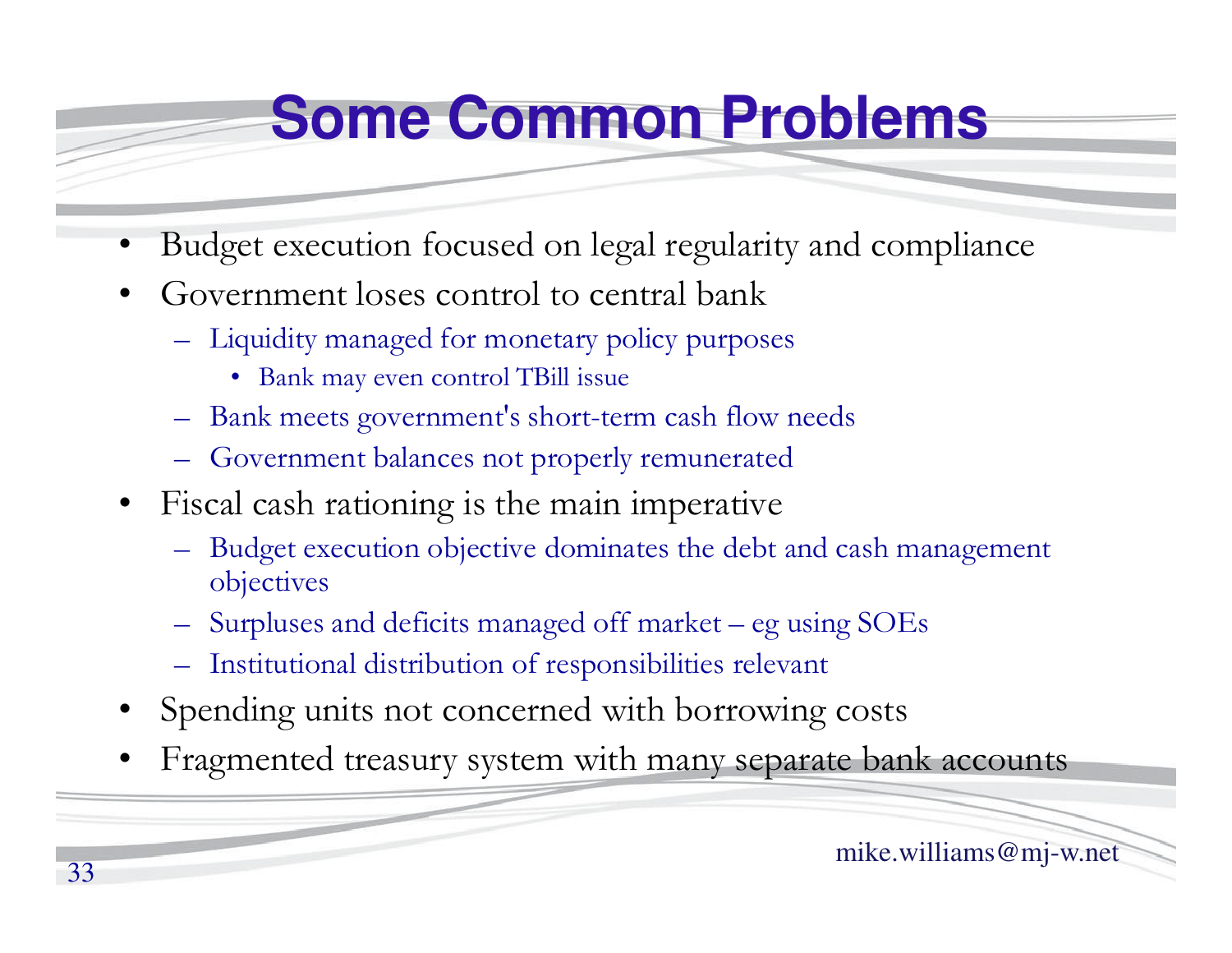#### **TSA: Problems and Choices**

- • Extent to which budget units should have bank accounts.
	- –Should be limited to necessary transaction accounts
	- Where transaction accounts are necessary balances are swept up into TSA periodically (preferably daily) [ZBAs]
	- Balances of extra-budgetary funds should preferably be included in TSA
		- **Hart Committee Committee** May be policy resistance – who controls the cash?
		- – If not in TSA, Treasury should still be able to borrow from EBFs
		- **Hart Committee Committee** [Some of the same problems re donors' accounts]
	- Balances of sub-nationals

Pros and cons of including in TSA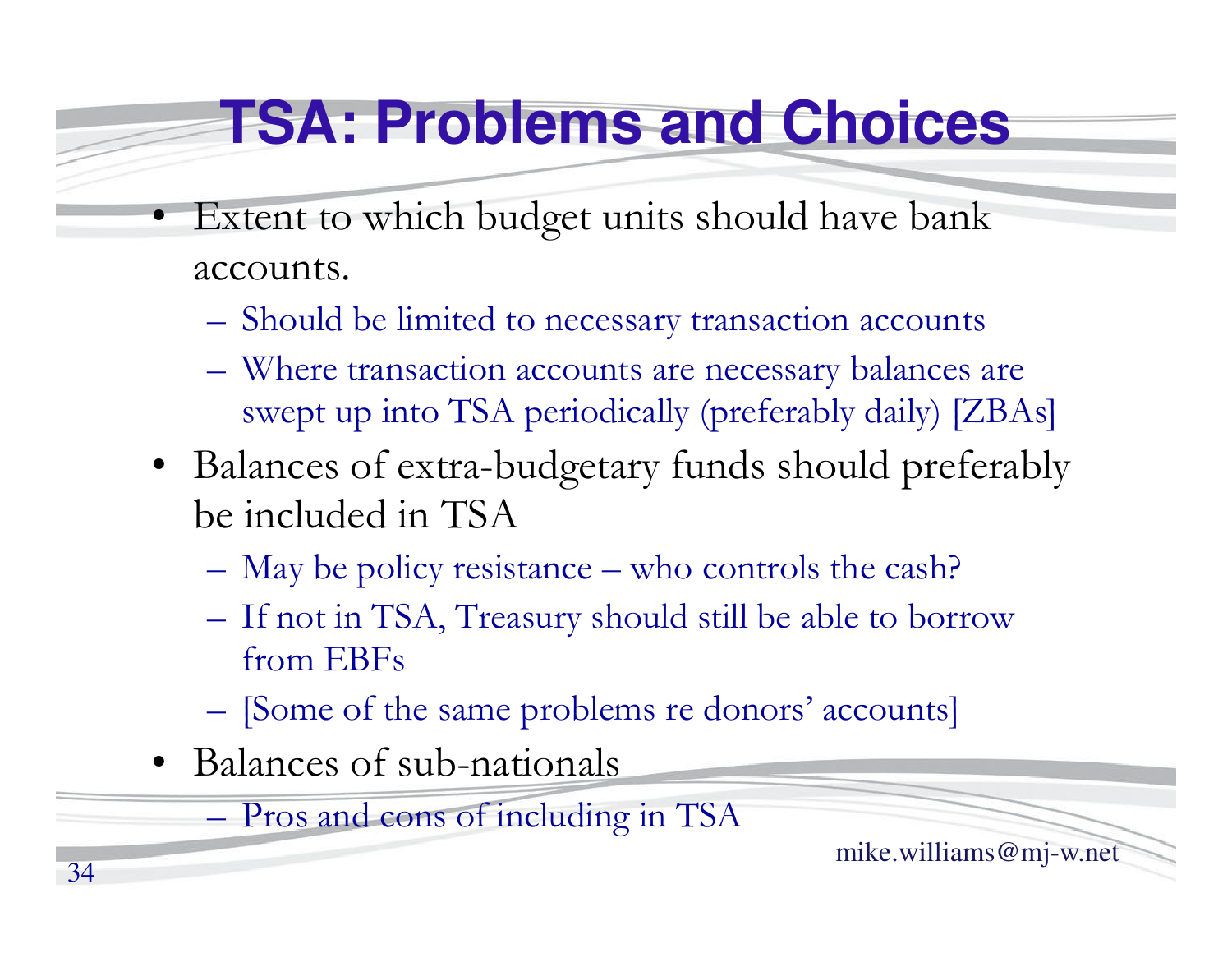#### **Cash Flow Forecasting: the Aim**

- •Objective is to anticipate cash needs of government
- $\bullet$  Forecasts needed of total net cash flow (hence also cash balance)
	- Receipts and payments (above the line); and
	- Financing transactions (below the line) debt redemptions, new borrowing, also eg assets sales
	- May need to identify foreign currency and donor project flows separately (depends on structure of TSA)
- $\bullet$  Ideally
	- Daily (if necessary weekly) some 3 months ahead
	- Rolled forward regularly (weekly)

![](_page_34_Figure_9.jpeg)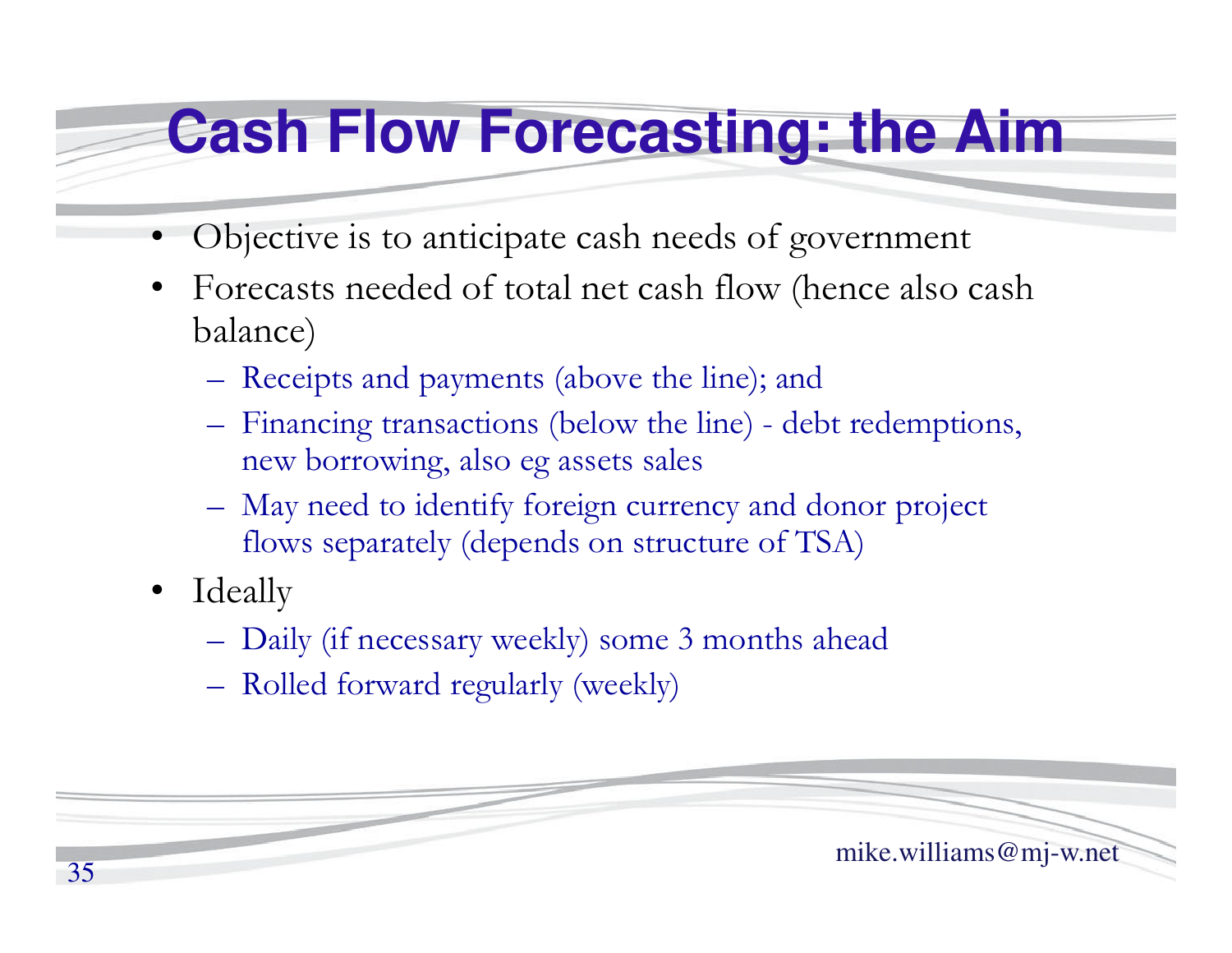## **Key Features of Forecasting Framework**

- Develop a comprehensive framework
- What matters is cash flow separation of permission to spend from actual spending
- Incentives to SUs to provide realistic plans
- Concentrate on major inflows and outflows
	- –Emphasis on history and experience – not econometrics
- Develop contacts with SUs and revenue departments at operational level – use their knowledge

![](_page_35_Picture_7.jpeg)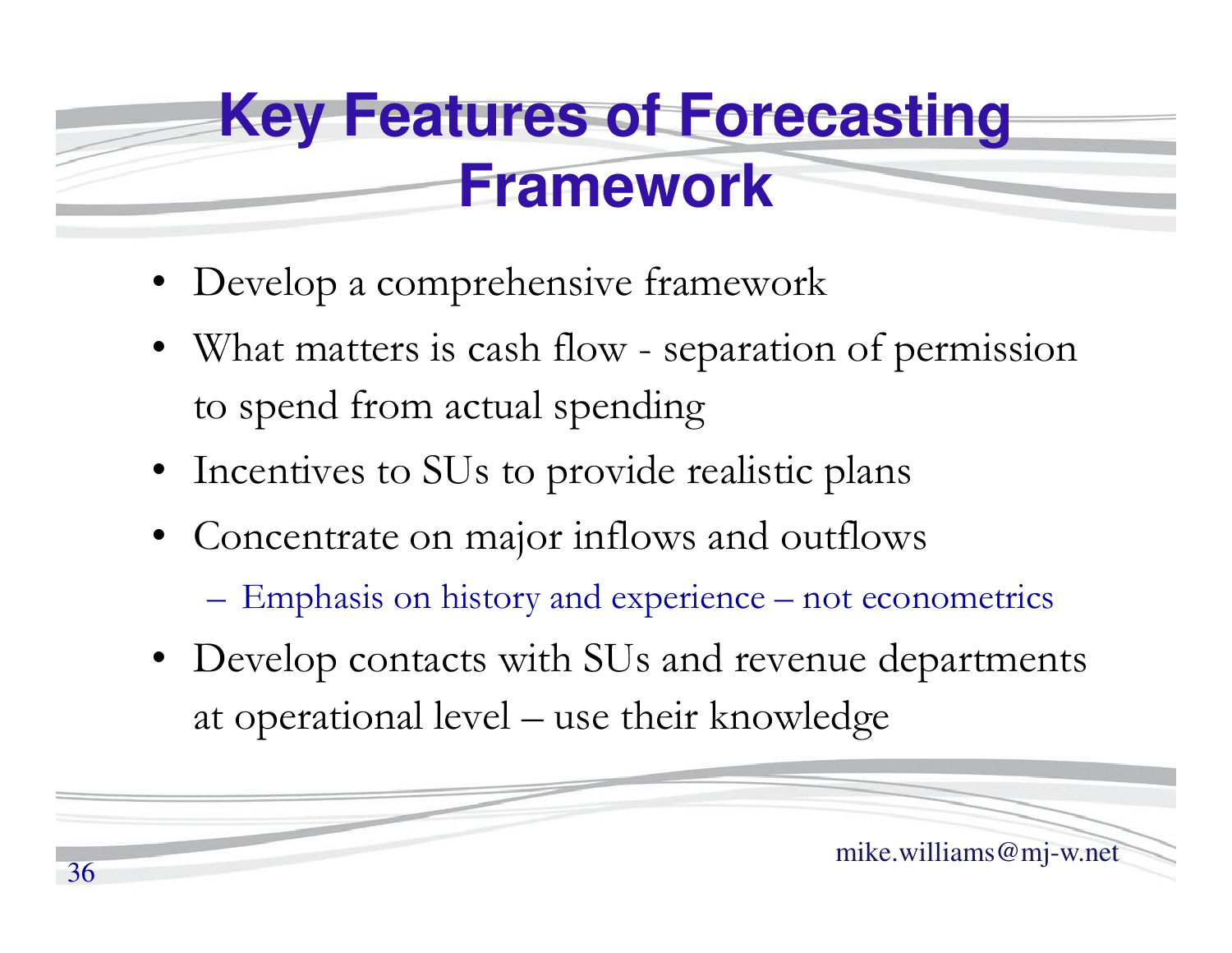#### **Tool and Techniques - 1**

- • At start of year, forecasts consistent with annual budge t
	- But need unbiased estimates; do not constrain to budget as year progresses
	- –May help to separate forecasting from budget execution processes
- $\bullet$  Revenue forecasts from the tax departments
	- Monthly totals of tax receipts, by tax for xx months ahead
	- –Daily [weekly] tax receipts for next month, 1-3 months if possible
	- Tax usually more variable and more unpredictable
- Expenditure forecasts from departments/agencies / SUs
	- – Expected expenditure (cash not commitments) by day/week for xx months ahead
	- Focus on largest SUs [80/20 rule]

![](_page_36_Picture_11.jpeg)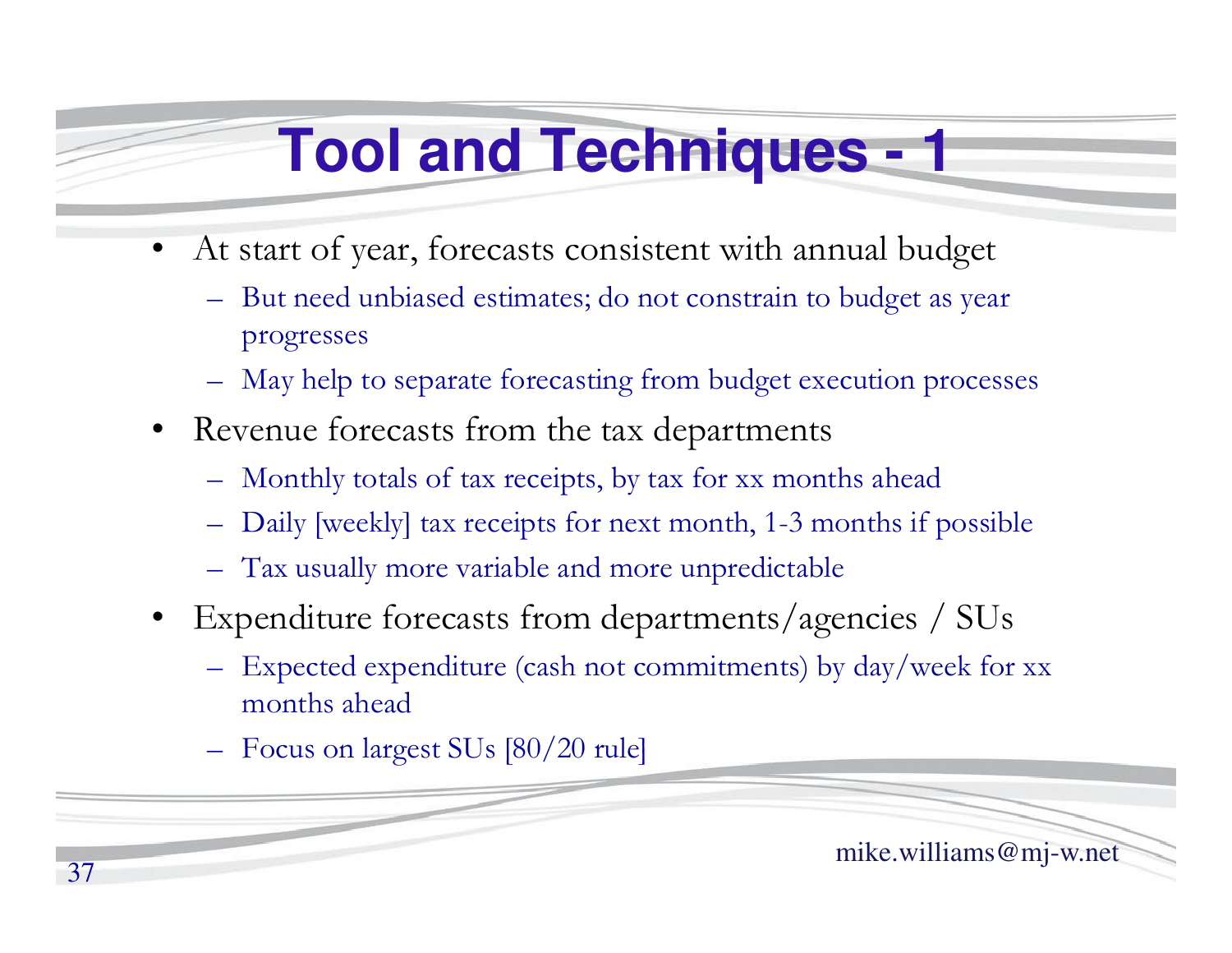#### **Tool and Techniques - 2**

- • Indentify major individual flows – some are very precise
	- Tax payments by the largest companies
	- Debt issuance and redemption; interest on government debt
	- Salary payments; regular social welfare or pension payments
	- Payments on major public projects
	- Transfers to lower levels of government
	- Receipts from major asset sales
- $\bullet$  Particular problems with donor grants and disbursements
	- Highly uncertain, difficult to forecast, depends on project progress
	- May be possible to assume that project spending and project-related funding net to zero – but does not cope with lumpy flows
	- Inflows may also go to separate accounts not TSA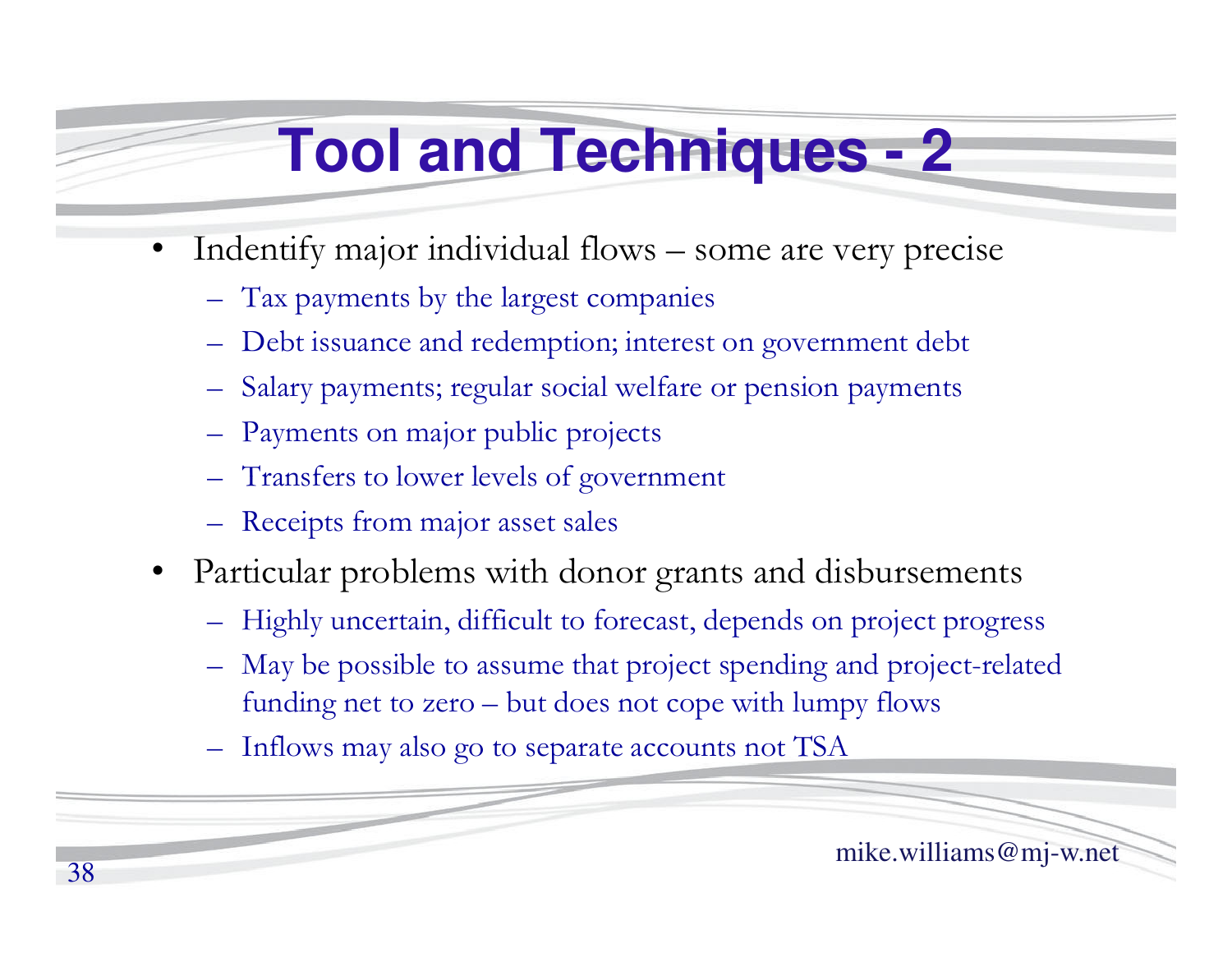### **Making Forecasting Work in Practice**

- • Important that SUs and tax depts cooperate
	- May need legislation
	- – Scope for sticks and carrots - greater delegated authority, easier virement, financial penalties
	- Some countries also require pre-notification to MoF of all major payments
	- Also consult MoF on eg payment due dates of new taxes, dates of asset sales
- • Explore past patterns
	- –Business and sales taxes often have a marked pattern across the year
	- Some expenditures eg agricultural support may be seasonal
	- – Many countries have an end-year surge in expenditure – avoid rules preventing end-year carryover of unused budget appropriations
	- Within-the-month pattern often associated with the payment of civil service salaries as well as the due days for tax payments
- $\bullet$  Personal contacts
	- Avoid requests / information going up hierarchy, across and down
	- – Cash forecasters in Treasury must have direct contact with opposite numbers in major SUs and tax depts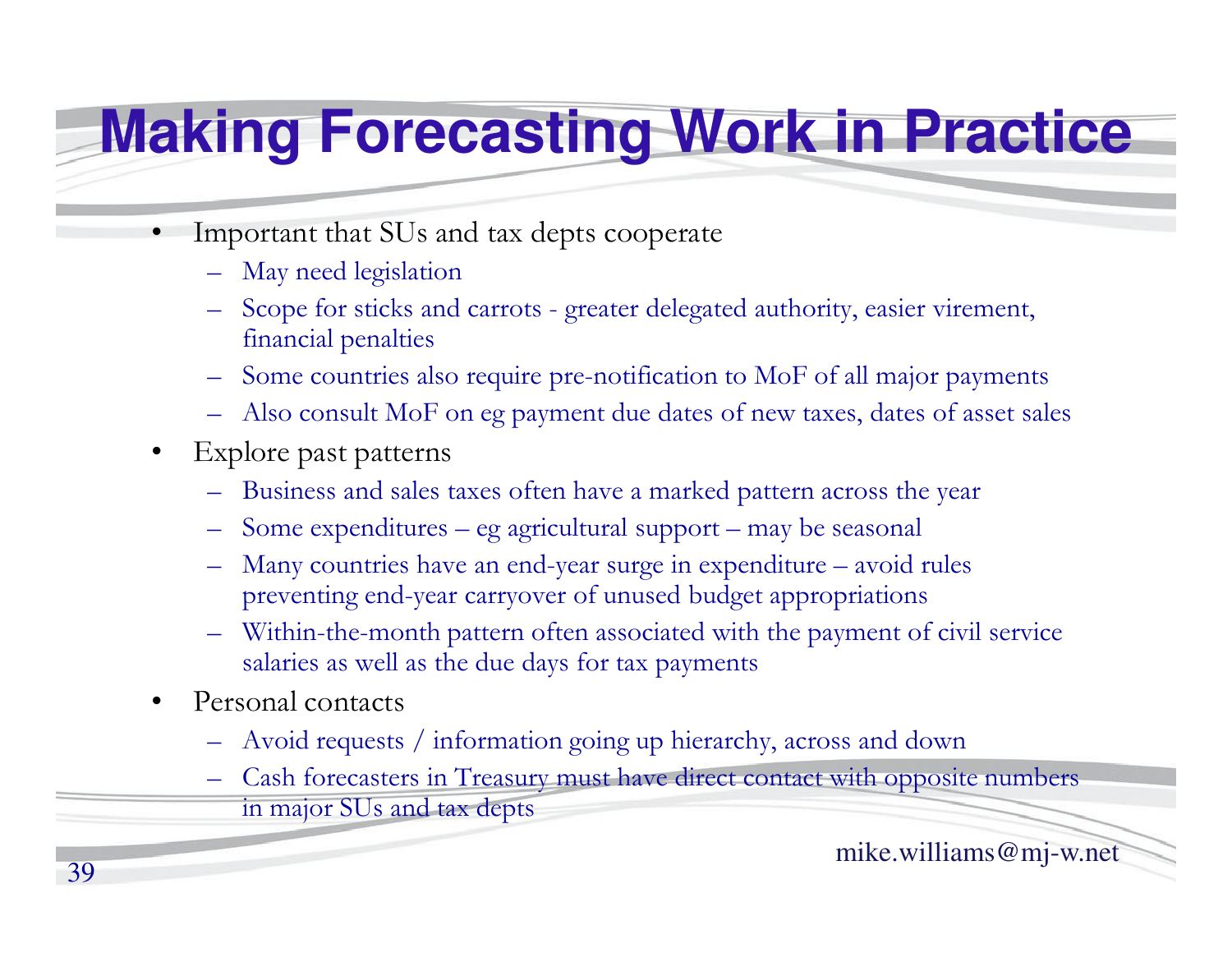#### **Daily Monitoring**

- •Daily monitoring
	- –Monitor actual transactions across TSA
	- **Hart Committee Committee**  Outturn for the day known exactly the following morning, by analysing bank statements
	- Analyse experience: e.g. do forecast errors imply timing changes within the month or changes in the level of activity?
- As forecasting develops
	- –Move to daily forecasts
	- – Update forecast during day to forecast the end of day position

![](_page_39_Figure_8.jpeg)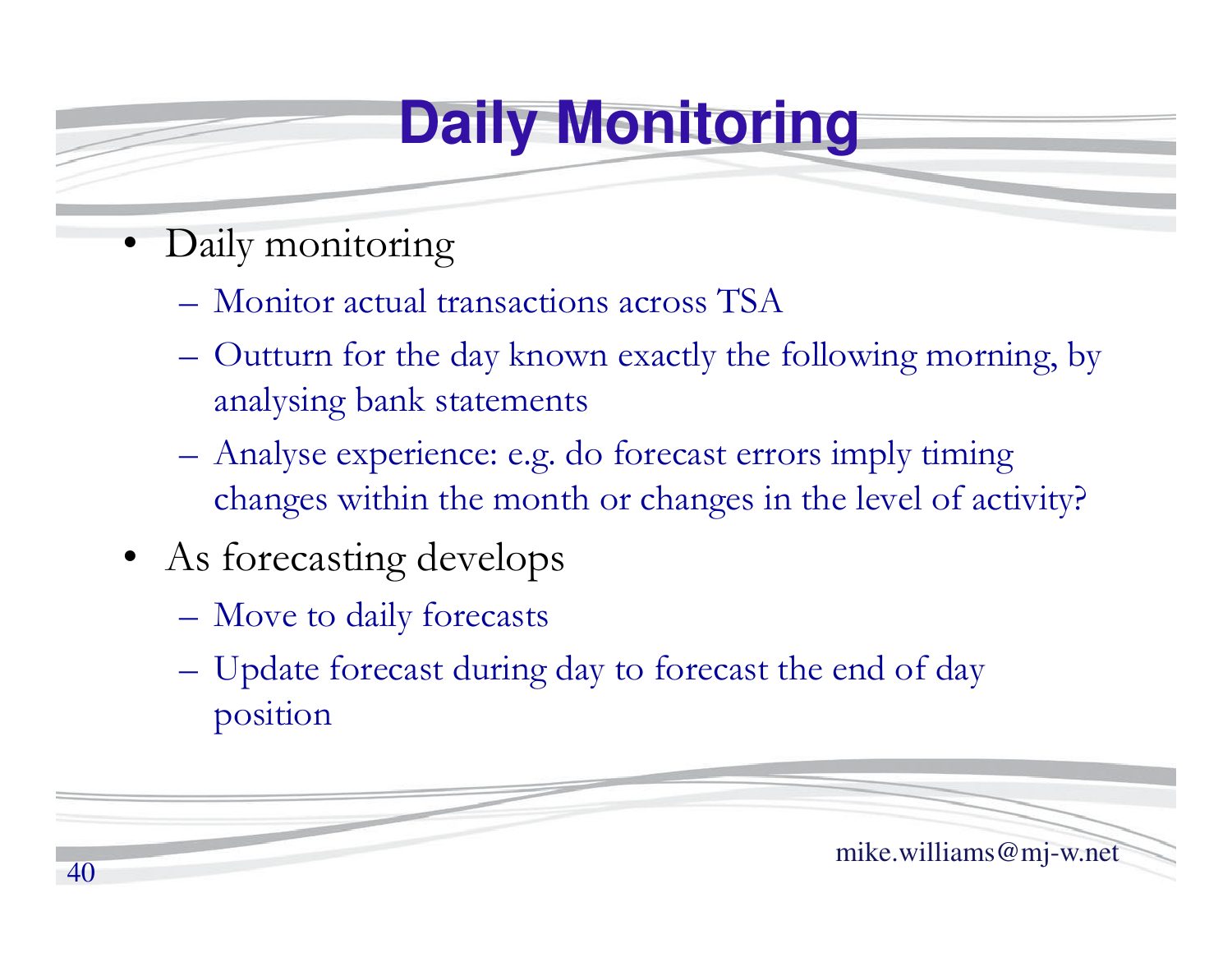## **Who does What?**

- • SUs and tax departments – provide above the line data
	- [Planning/Economics ministry may provide projections of donor flows]
- $\bullet$  In Treasury/MoF/Debt Dept distinguish between:
	- Who aggregates 'above the line' forecasts; and takes responsibility for the targientier of the total projection of the total
	- Who adds 'below the line' transactions will often be debt managers
		- Have data on issuance, redemptions,
		- Also loan disbursements (which may link with expenditure forecasts)
		- Debt managers may also forecast interest payments (above the line)
	- Who is responsible for taking decisions about investment of surpluses or issuance<br>of TPills to manage aseb flam of TBills to manage cash flow
- Central bank provides banking services and information flows  $\bullet$ 
	- May provide details of actual disbursements
- • Good practice guidance
	- Identify who is responsible for what others should not second guess
	- Regular [weekly] meetings of those responsible in MoF to review forecast
	- updates and decide on investment / issuance policies

Establish risk management parameters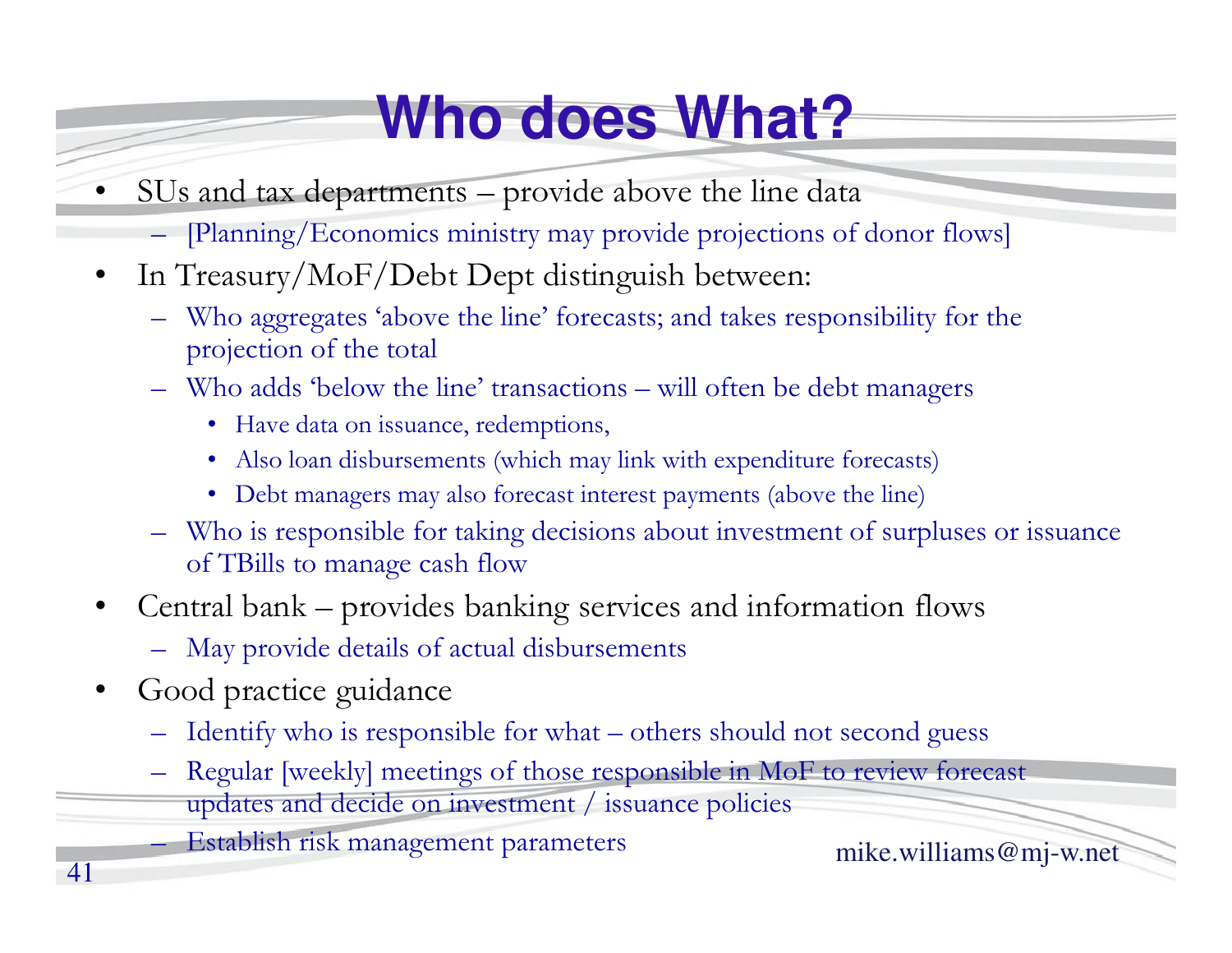#### **Responsibilities**

![](_page_41_Figure_1.jpeg)

![](_page_41_Figure_2.jpeg)

42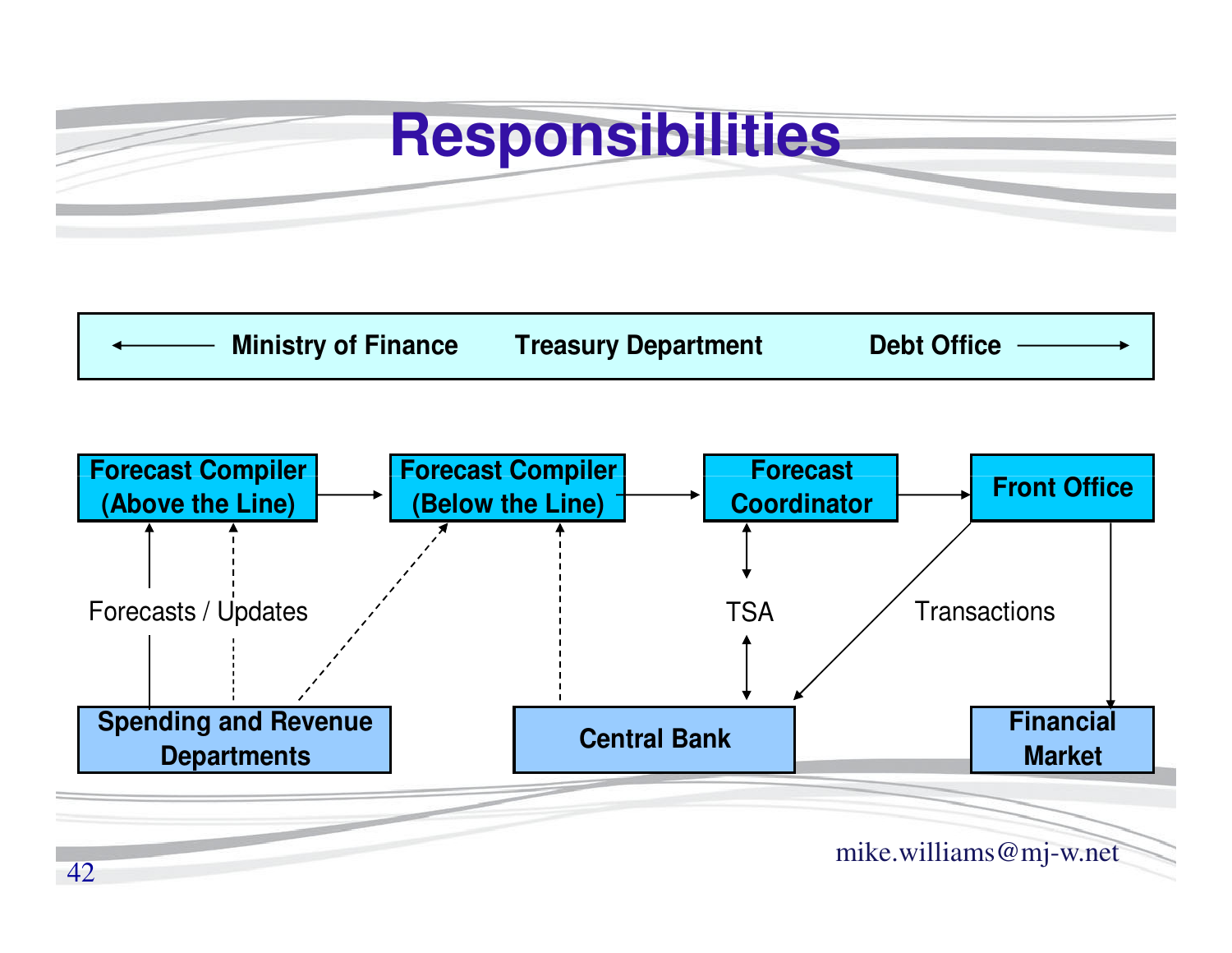#### **Resource Requirements**

- • Cash forecasting unit needs 2-3 people
	- Aggregate and coordinate the latest forecasts
	- –Monitor flows across the TSA
	- –Analyse patterns and past outturns against previous forecasts
	- $\bullet$  Some countries develop cash forecasting module integrated with main Integrated Financial Management Information System (IFMIS)
	- • Many more develop separate database (initially just a spreadsheet)
		- –Cash flow data support immediate operational decisions. Do not have to be of "concentrial" currenties" "accounting" quality or precision
		- Databases have to be flexible and under the control of forecasters / cash managers
		- – Active cash management means much more work on scenarios and what-if calculations – maybe easier in dedicated database
		- Note operational risk related to data integrity
	- • As capability and sophistication develop, people, skills, IT, other systems, risk management, etc requirements all increase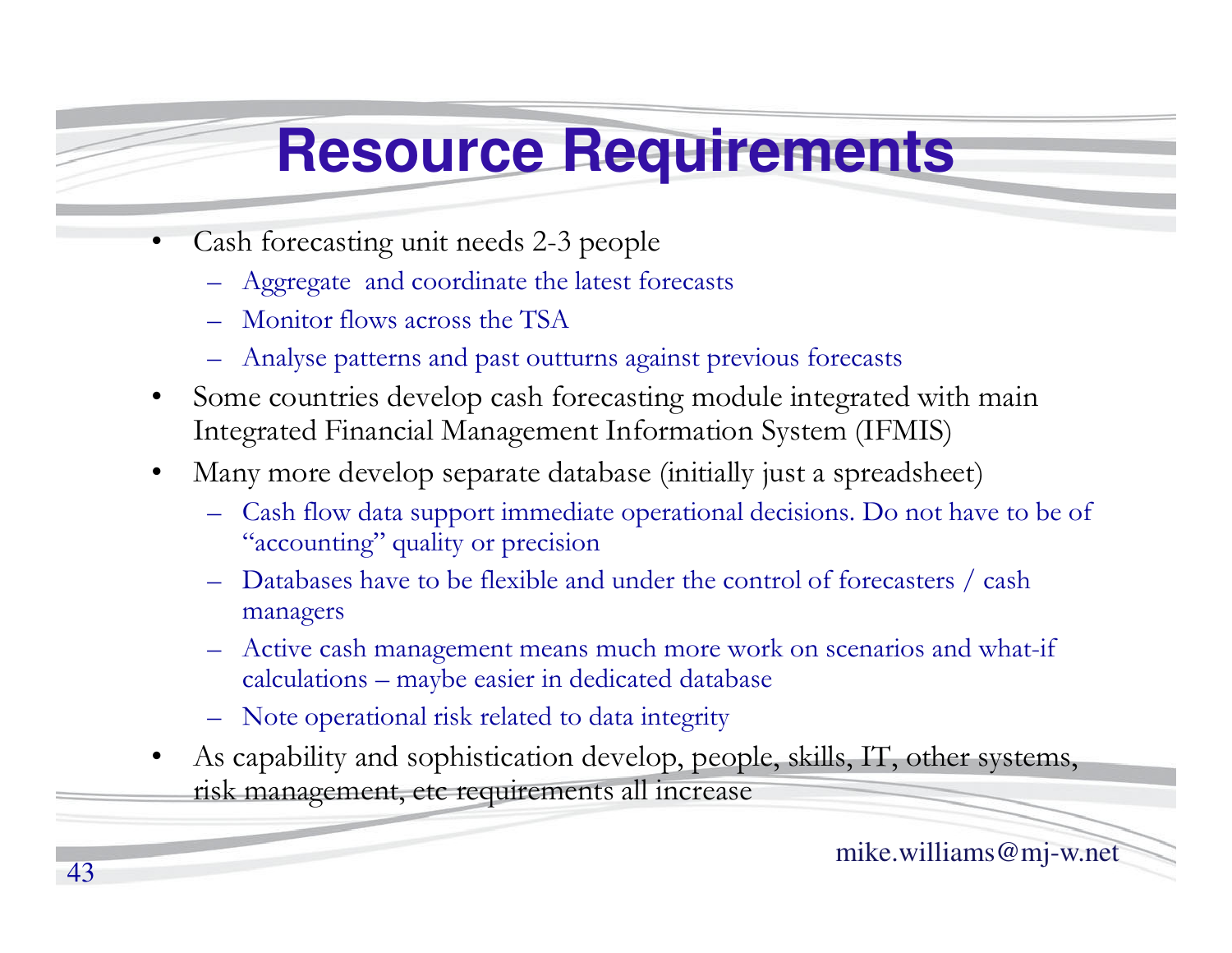#### **Debt (& Cash) Office: SystemsGovernment Expenditure Monitoring and Control**disbursement authorityreceipt collectionmonitoring cash flow**Published Financial AccountsDebt Management-Strategy**  development**Modeling and** analytics $Risk$ <mark>Management</mark> **Securities Issuance-Treasury bills** ■Bonds **Market Feeds Market Notices** Debt Servicing Debt Database**Government cash flow Forecasting and ReportingBank Accounts**central bankother **Government Cash Management Forecasting**<mark>▪Repos</mark>

flow profilesmodelling

44Published transactions **Account** 

mike.williams@mj-w.net

**Transaction** 

**Recording**

DatabaseLinks to settlement

**Processing and**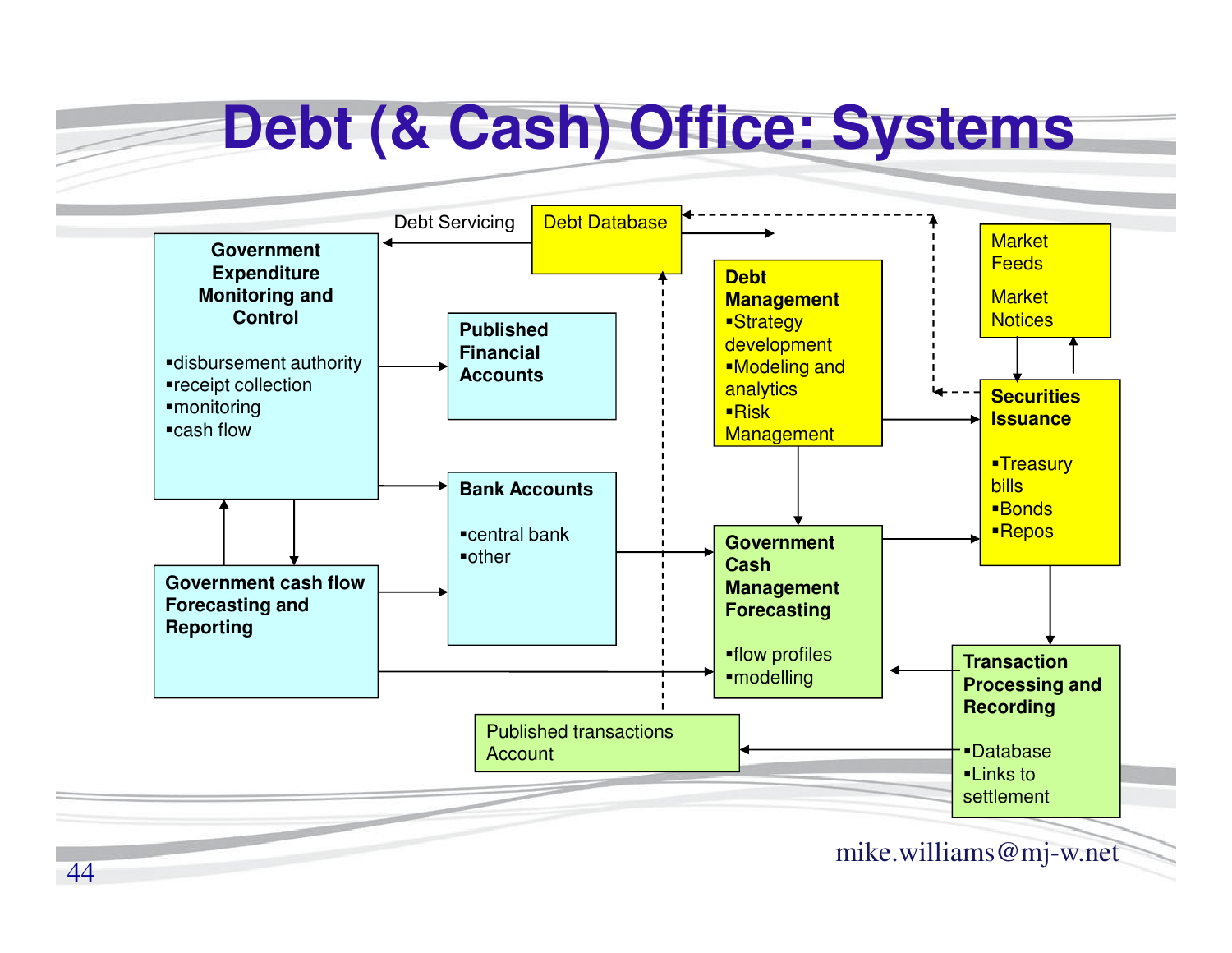## **Conclusion**

- • Substantial economic benefits from efficient cash management
- International consensus on main characteristics of<br>efficient cash management efficient cash management
- But some important differences
	- –– How far MoF or debt office tries to meet a target of a low stable cash balance at central bank
	- –Or left to central bank to balance the residual cash flow
- In emerging and transition countries, emphasise<br>development of TSA improved forecasting and development of TSA, improved forecasting and rough tuning (e.g. using Treasury Bills)
	- –Plan as a Project
	- No shortage of problems; but improvements can be<br>made incrementally made incrementally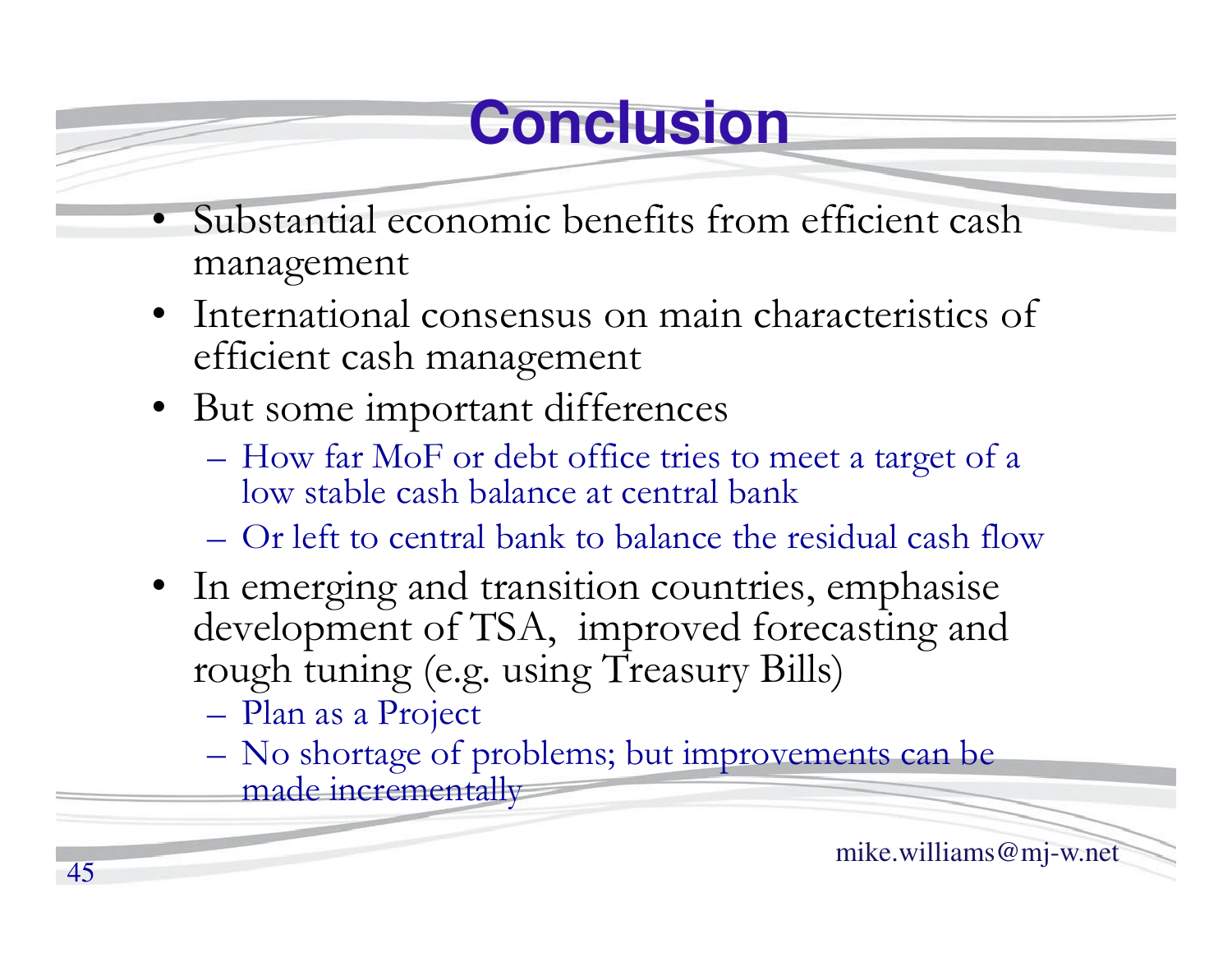![](_page_45_Picture_0.jpeg)

- Next 11 slides
	- $\mathcal{L}_{\mathcal{A}}$ Slides illustrative not actual data (except published data for UK Treasury Bill issuance in 2002-03)
	- $\mathcal{L}_{\mathcal{A}}$ But not untypical for the time

![](_page_45_Picture_4.jpeg)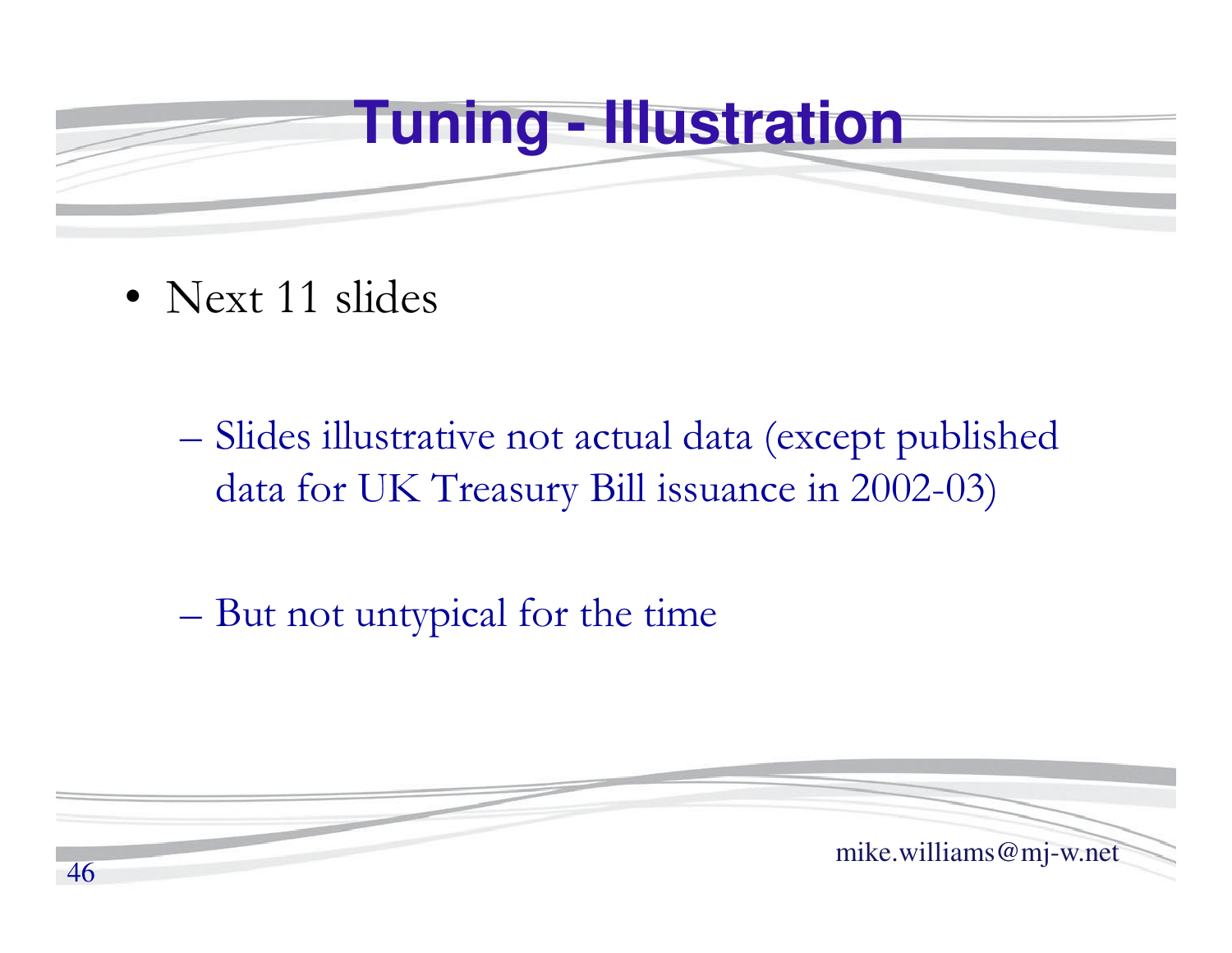#### **D aily Forecast of N et C ash Flow <sup>s</sup>**

![](_page_46_Figure_2.jpeg)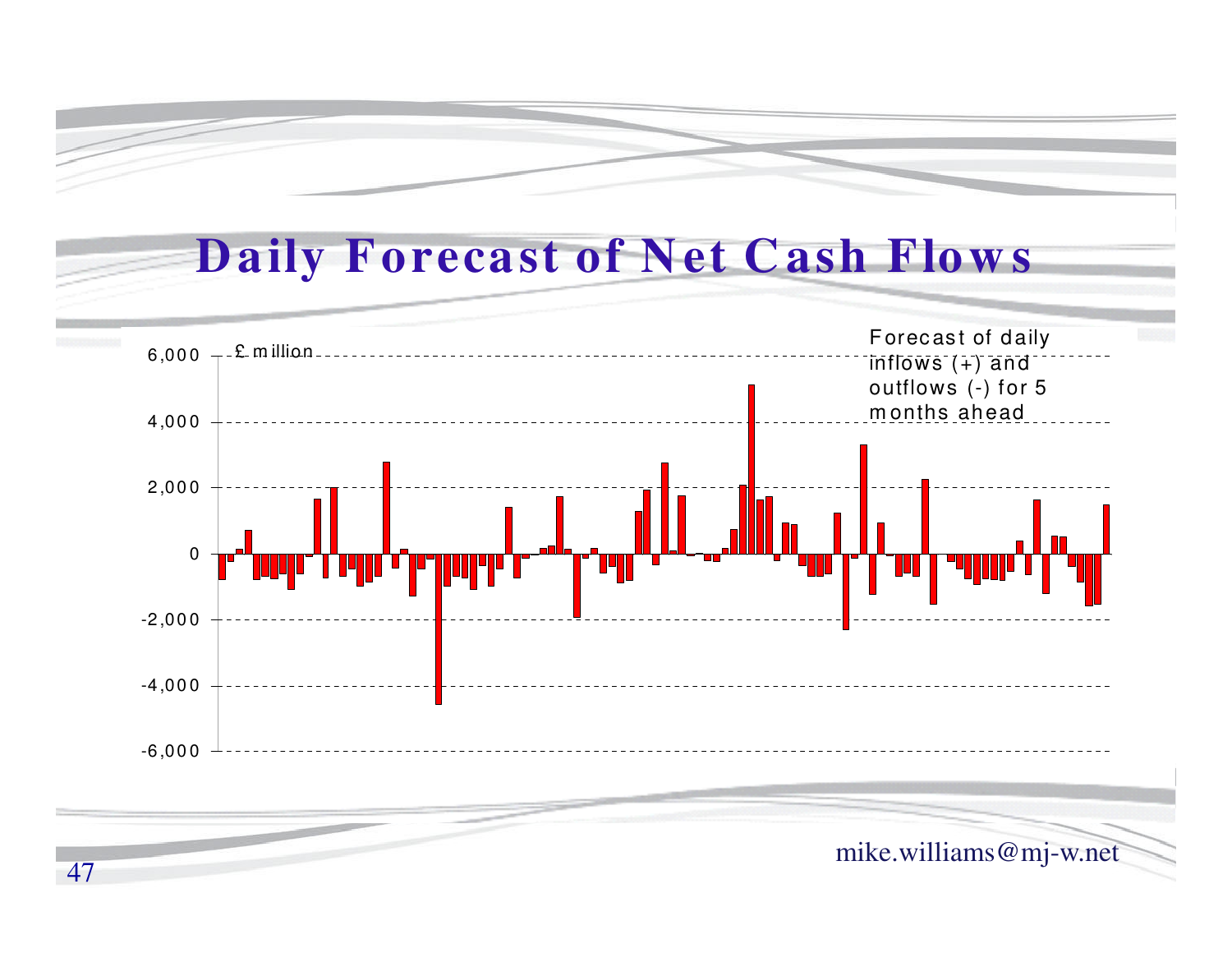![](_page_47_Figure_0.jpeg)

48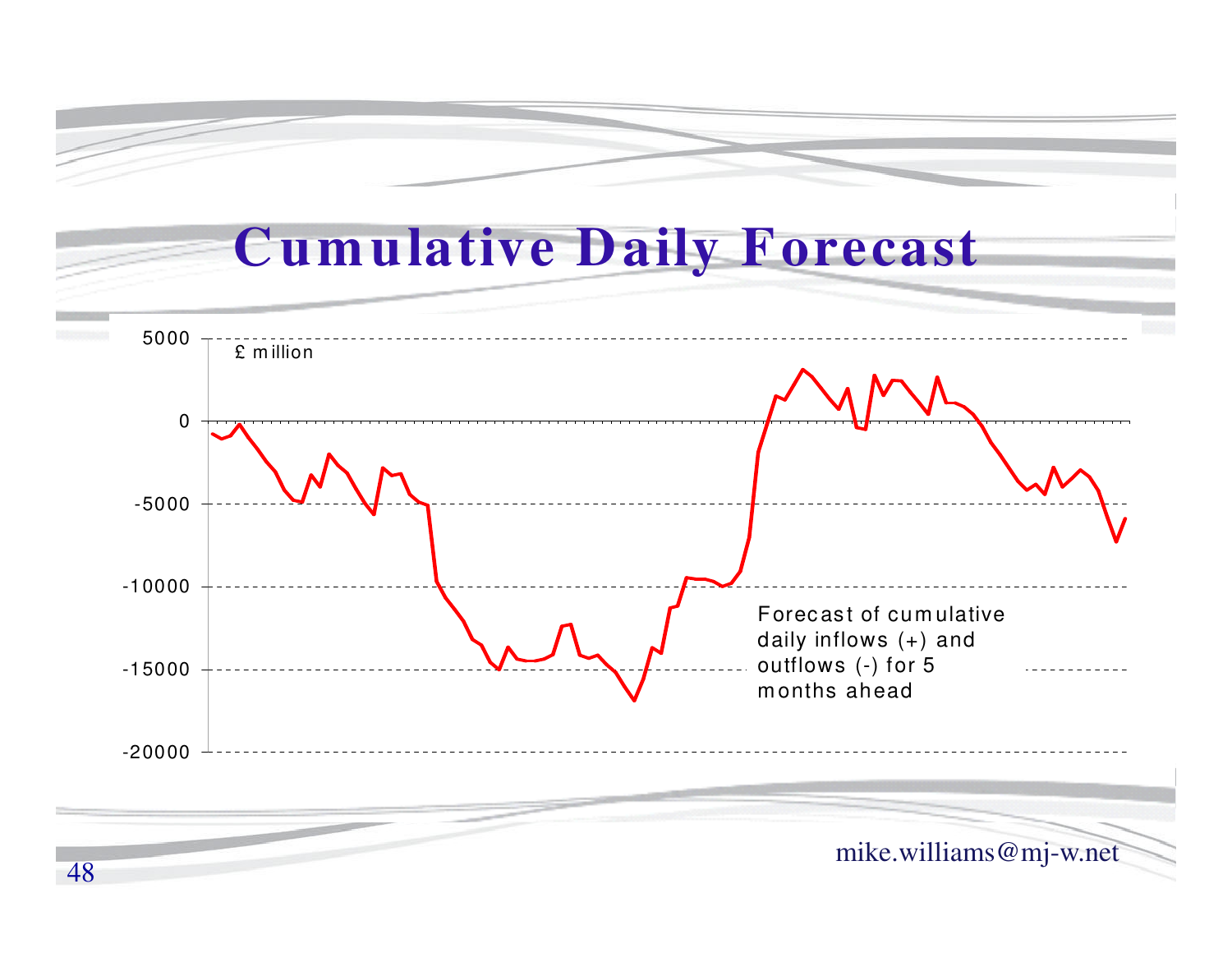![](_page_48_Picture_0.jpeg)

#### **C um ulative D aily Forecast, adjusted for earlier trades**

![](_page_48_Figure_2.jpeg)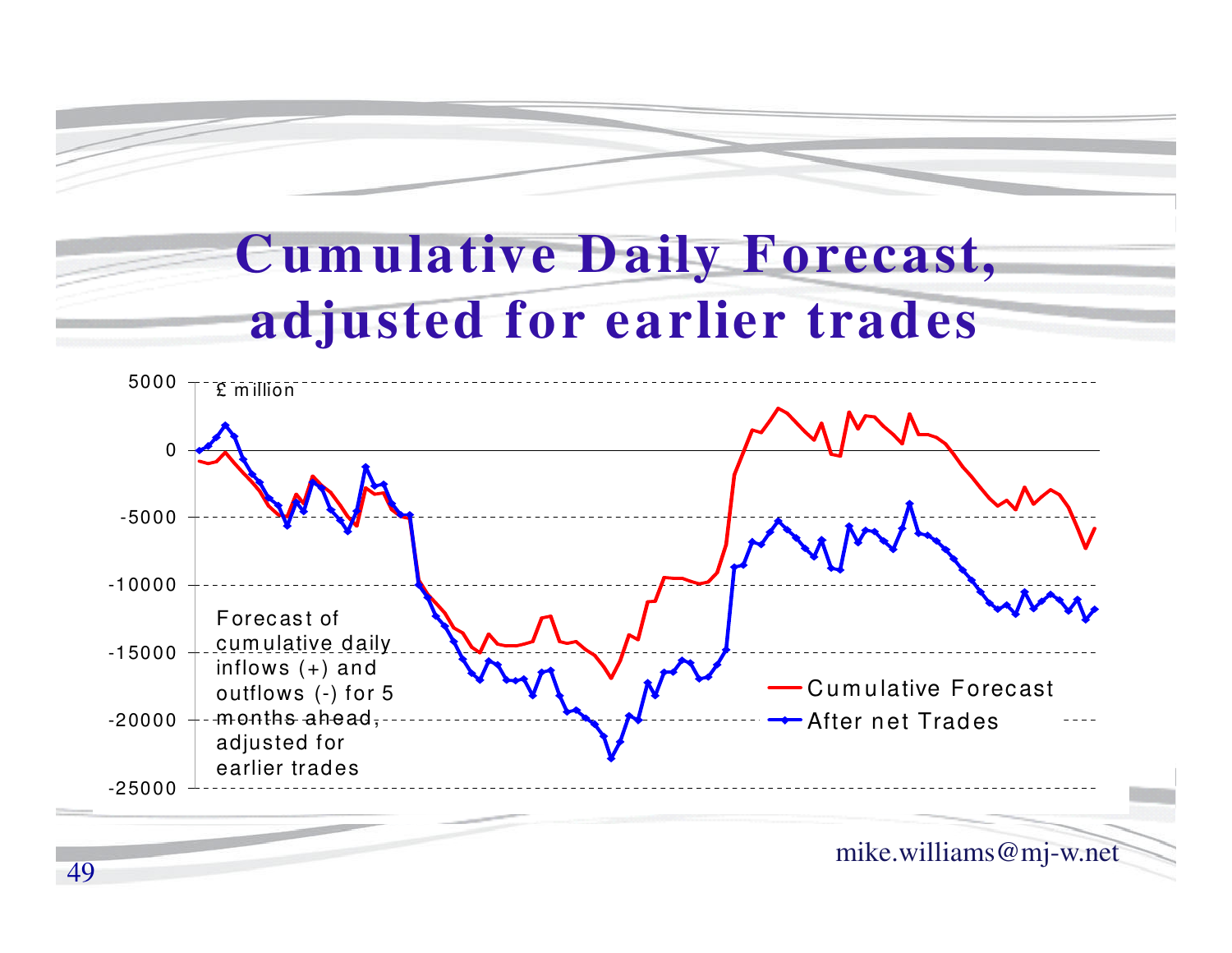![](_page_49_Figure_0.jpeg)

#### **Planned T reasury B ill Issuance for Illustrative Forecast**

![](_page_49_Figure_2.jpeg)

![](_page_49_Picture_3.jpeg)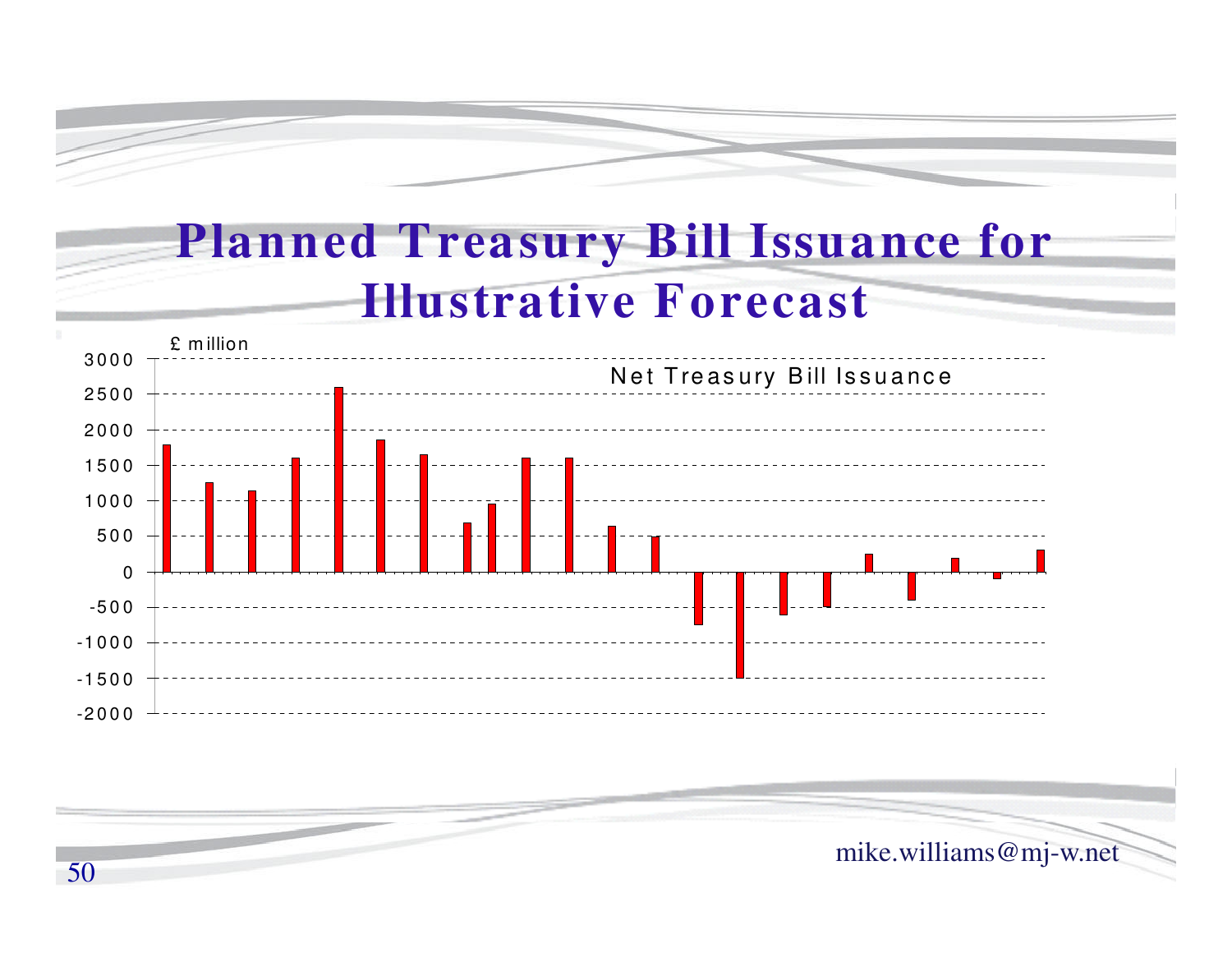# **Sm oothing w ith T reasury B ills**

![](_page_50_Figure_1.jpeg)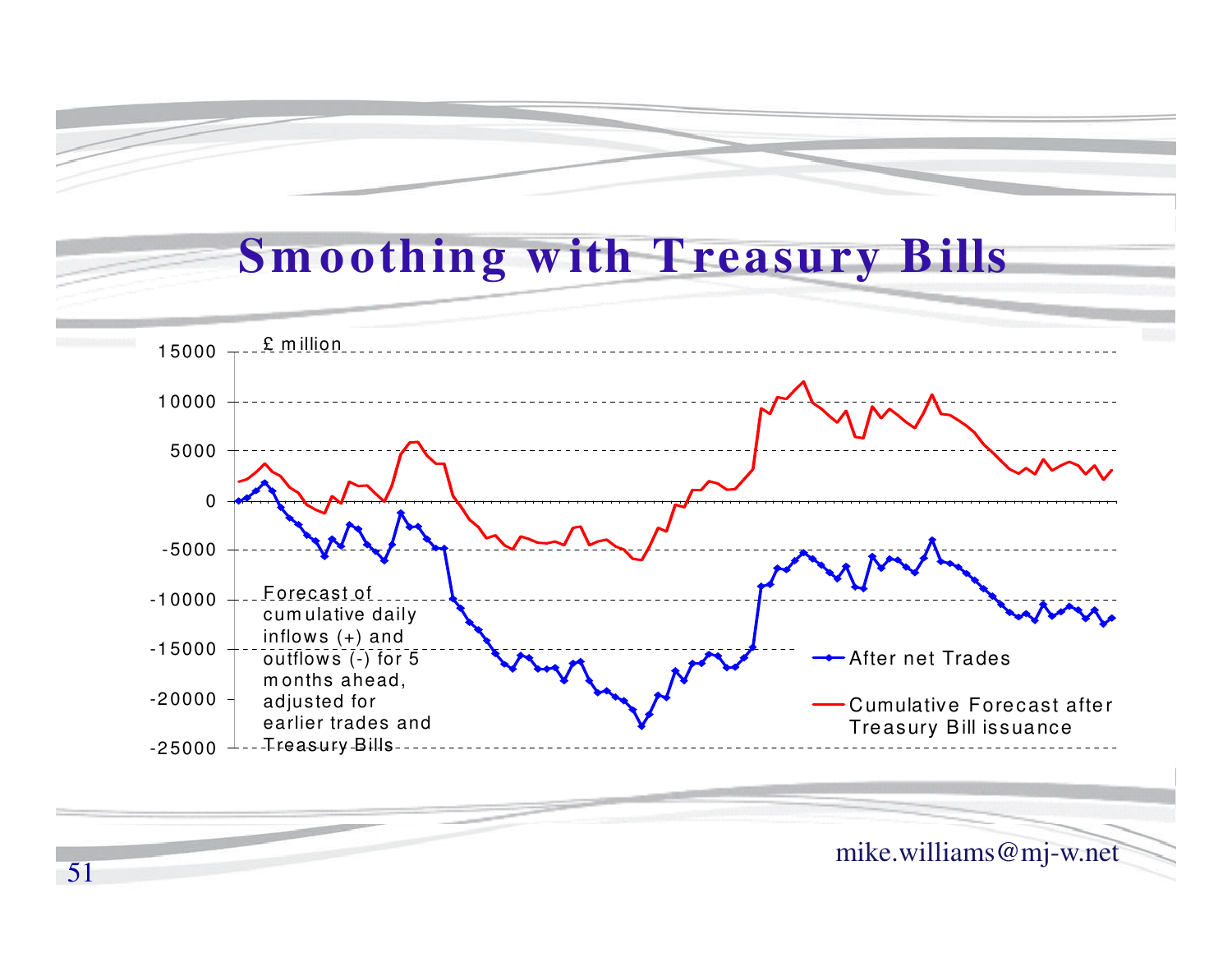![](_page_51_Figure_0.jpeg)

#### **T reasury B ills – T ypical Issuance Pattern**

![](_page_51_Figure_2.jpeg)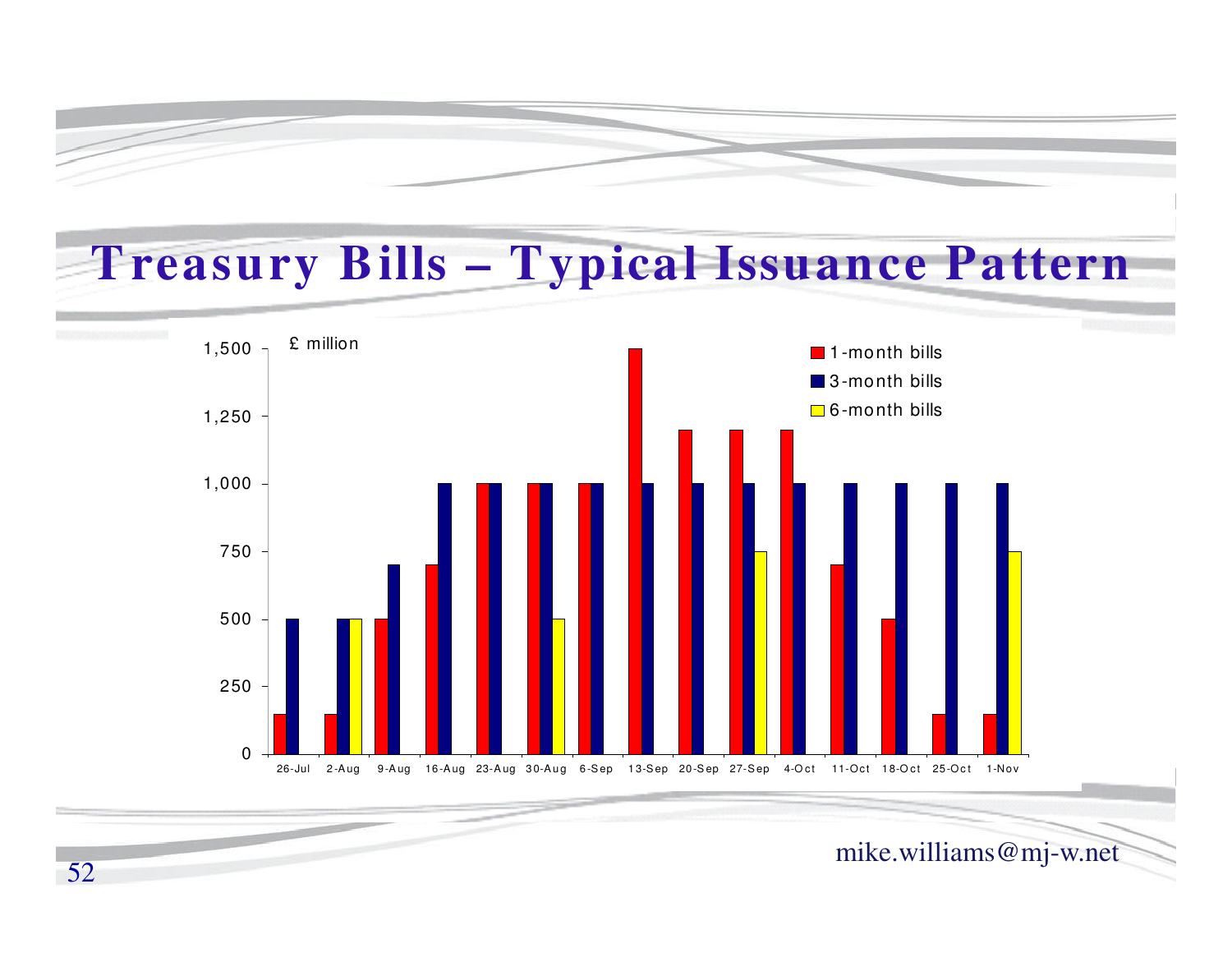![](_page_52_Figure_0.jpeg)

![](_page_52_Figure_1.jpeg)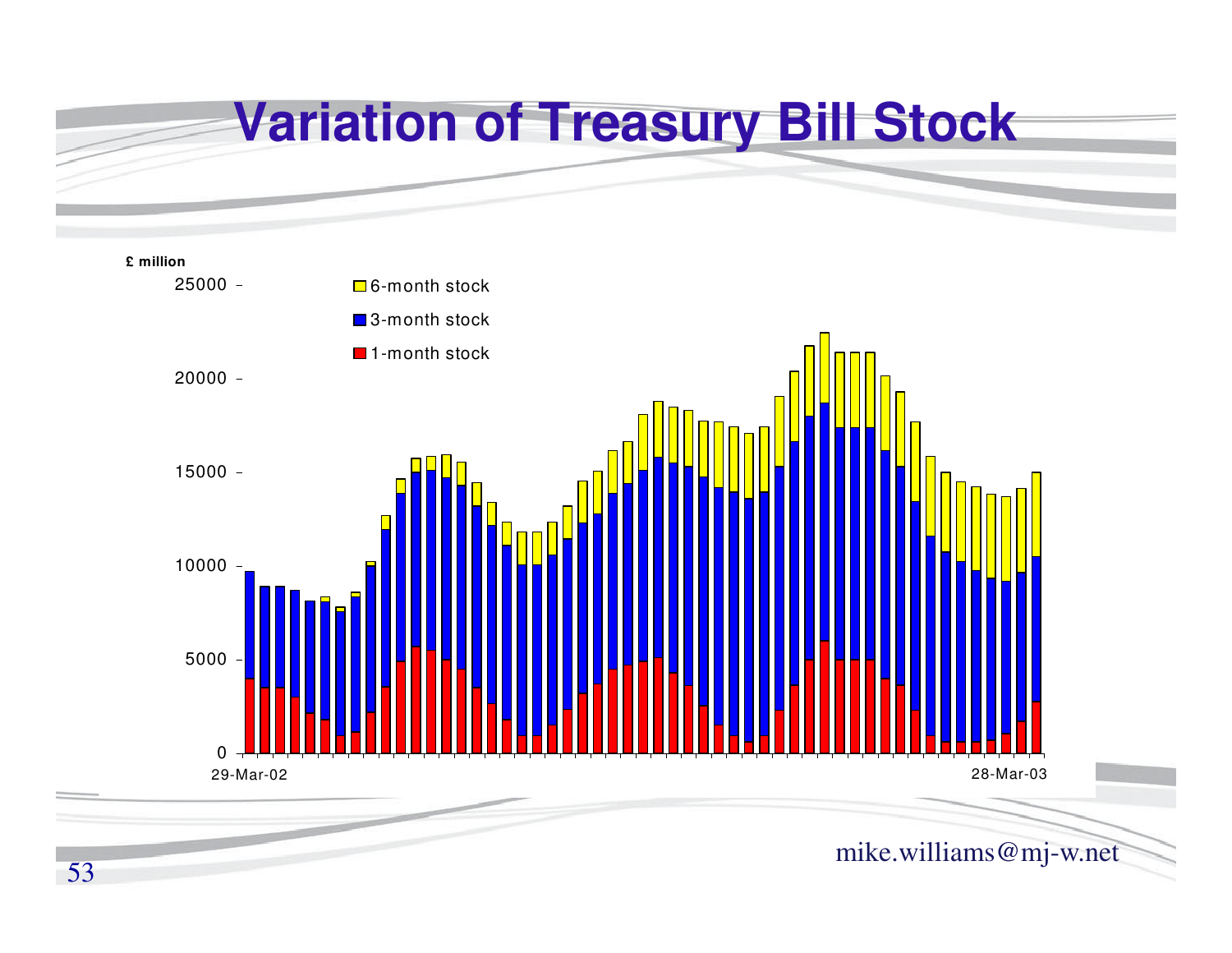#### **Smoothing**

- • Invest today's surplus cash to mature on a forecast deficit day
- • To fund today's deficit, borrow against a day when there's a forecast surplus
- • If large future deficit (or surplus) is projected
	- $\mathcal{L}_{\mathcal{A}}$  buy and sell different maturities to smooth in advance; or
	- – borrow (or lend) ahead through forward starting repo

![](_page_53_Picture_6.jpeg)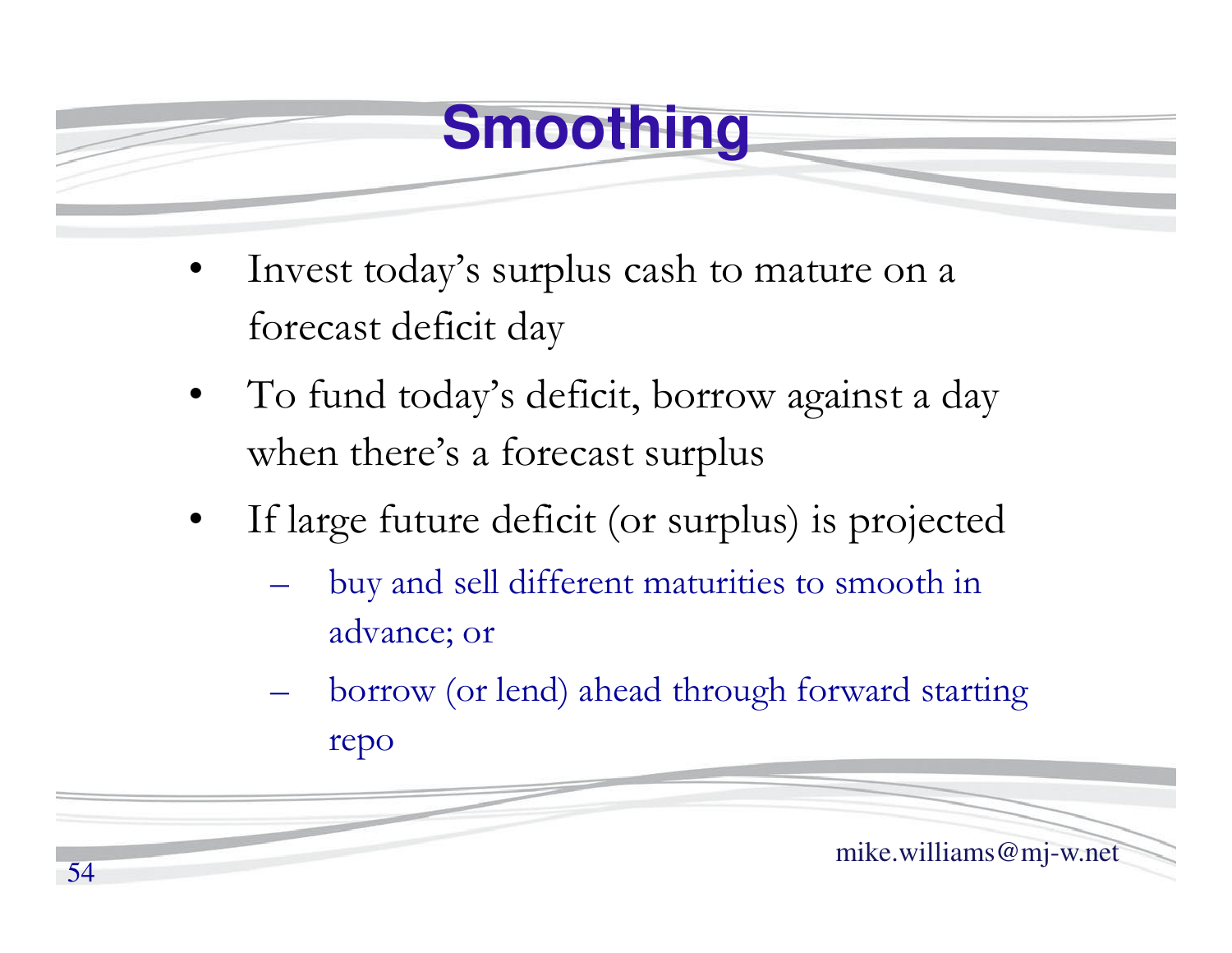#### **Smoothing Strategies - <sup>1</sup>**

![](_page_54_Figure_1.jpeg)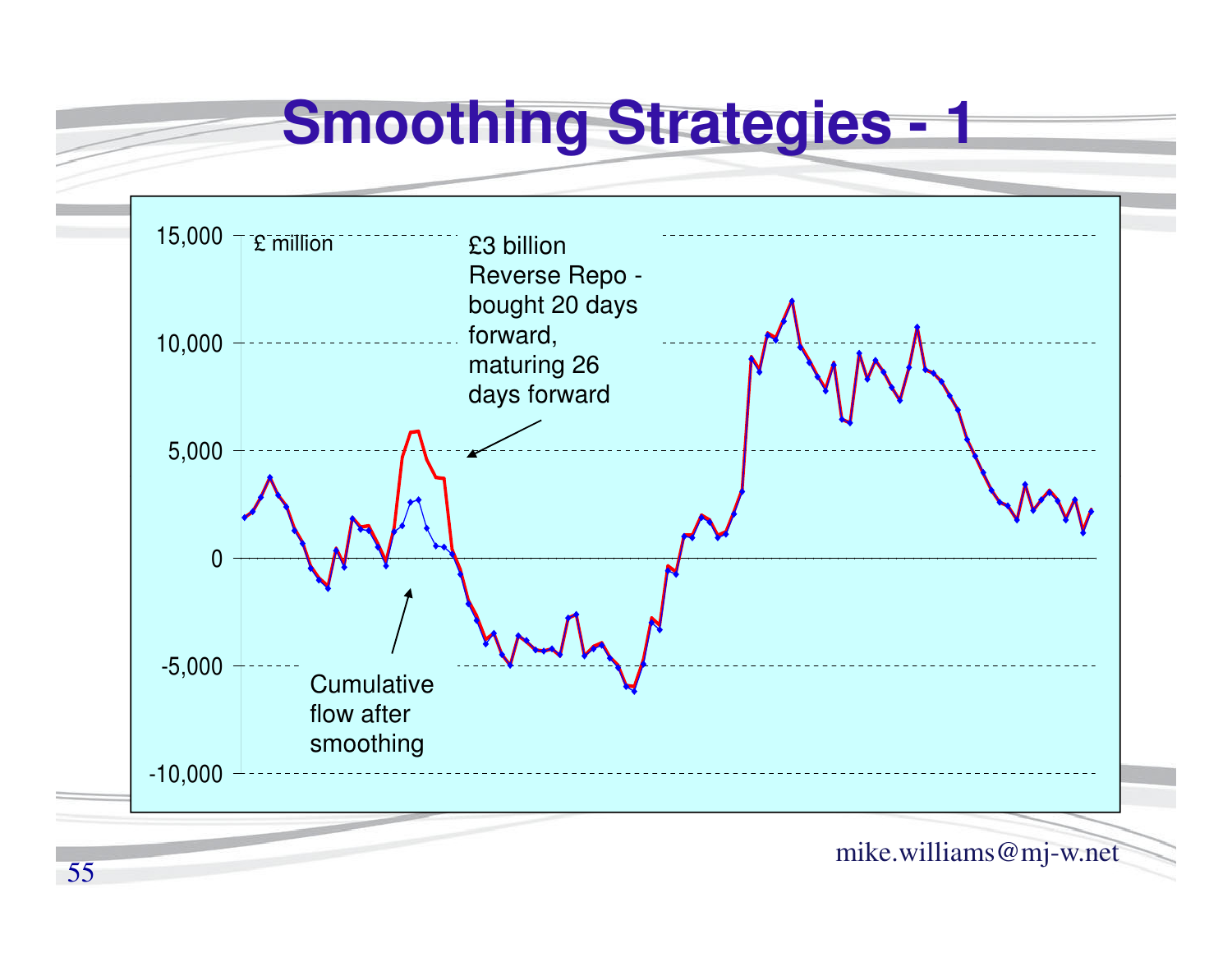**Smoothing Strategies - 2**

![](_page_55_Figure_1.jpeg)